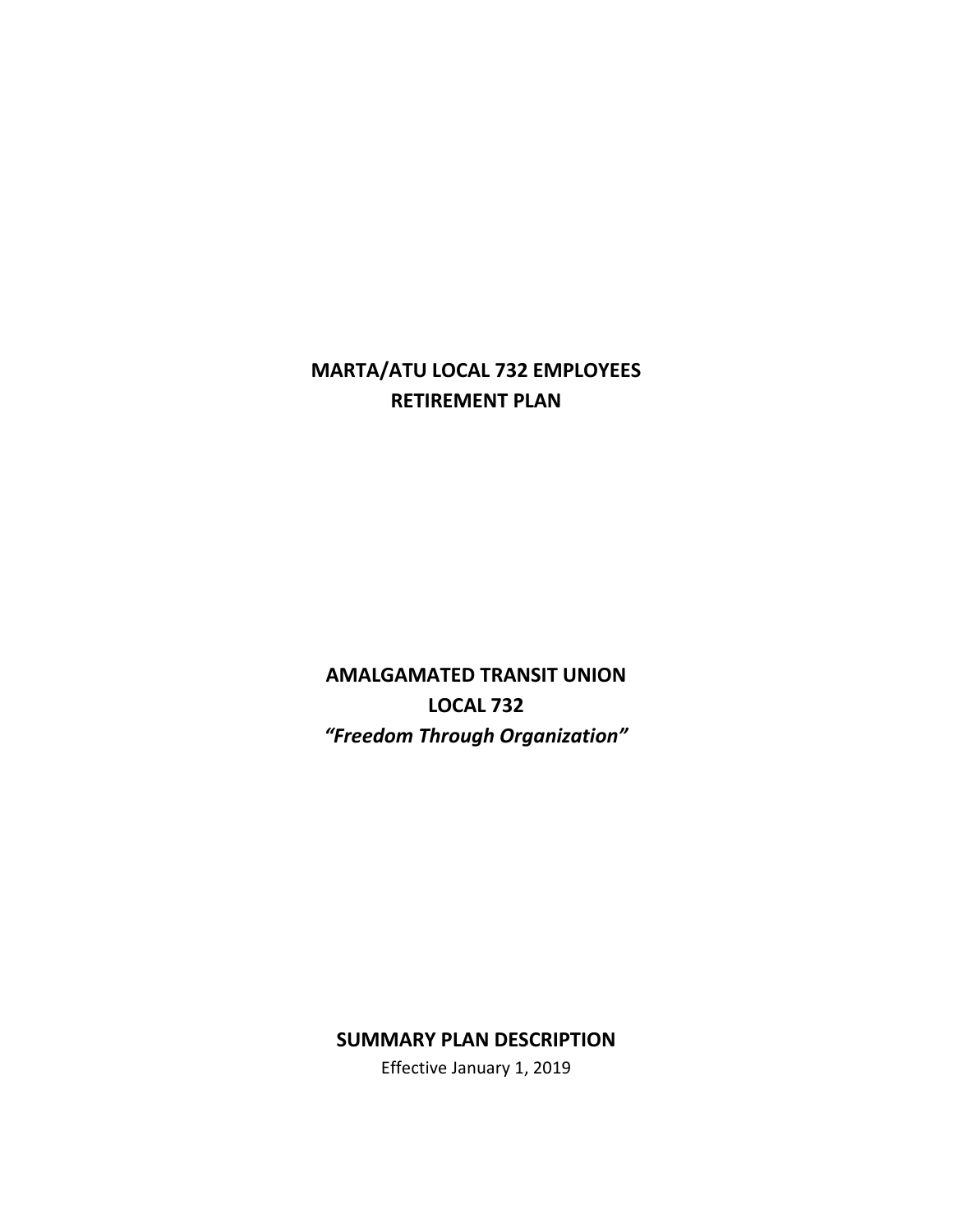## **MARTA/ATU LOCAL 732 EMPLOYEES RETIREMENT PLAN**

#### **RETIREMENT ALLOWANCE COMMITTEE**

#### **Union Members**

Mr. Michael Majette (Co-Chair) Mr. Britt Dunams Mr. David Ward Ms. Pat Giles (Alternate)

#### **Employer Members**

Mr. Gordon Hutchinson (Co-Chair) Ms. LaShanda Dawkins Melissa Mullinax

#### **PLAN ADMINISTRATOR**

Zenith American Solutions 100 Crescent Centre Parkway, Suite 400 Tucker, Georgia 30084 (770) 934-3953 (800) 959-3953 Fax: (770) 939-6940

#### **PLAN CO-COUNSEL**

Quinn, Connor, Weaver, Davies & Rouco LLP Morris, Manning & Martin, LLP

## **CONSULTANT AND ACTUARY**

BHA Consulting LLC

#### **INVESTMENT CONSULTANT**

Marquette & Associates, Inc.

## **AUDITOR**

Mauldin & Jenkins, CPA, LLC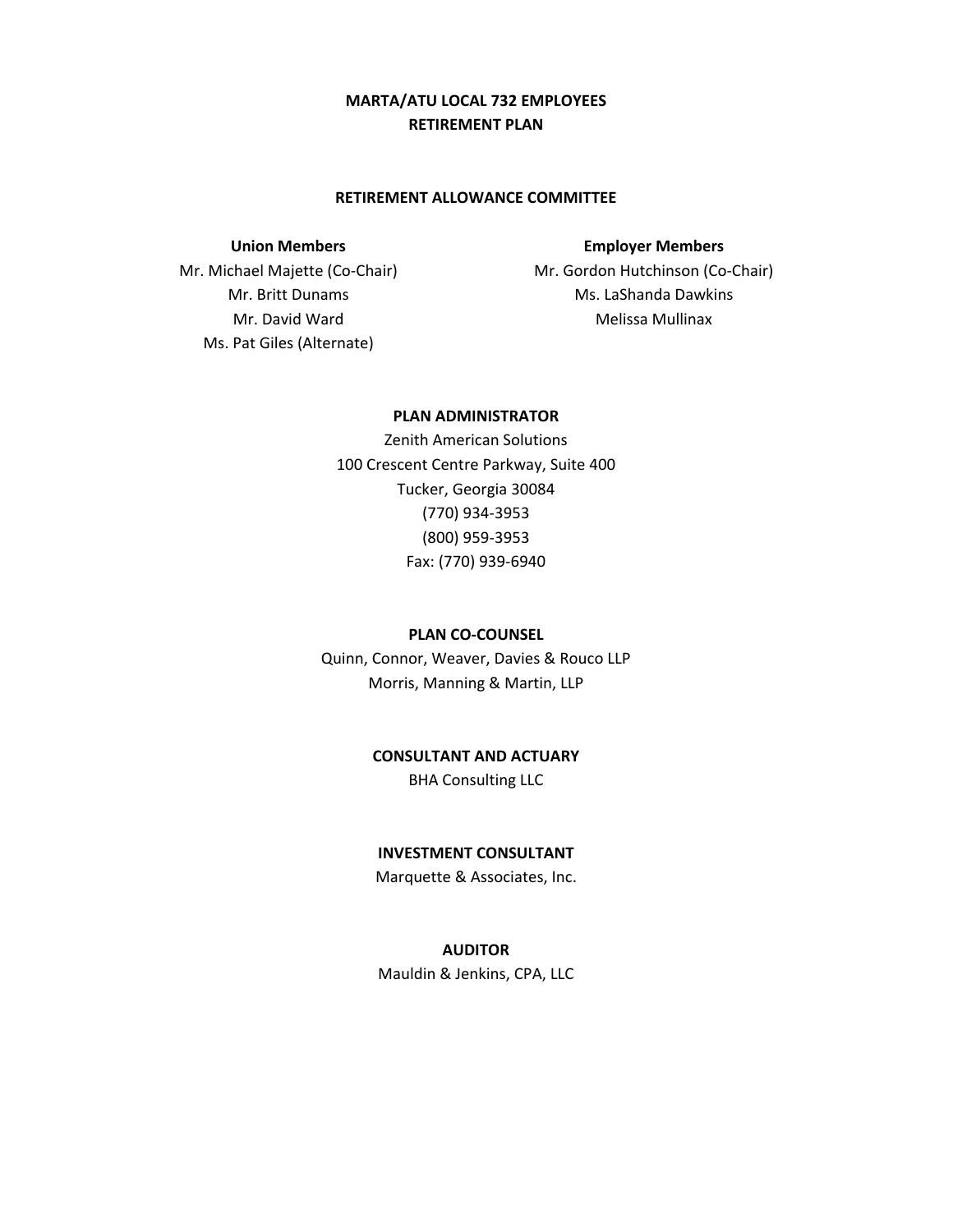#### **IMPORTANT**

It is important that you notify the Plan Administrator whenever:

- 1. You change your name.
- 2. You change your home address.
- 3. You wish to change your Named Beneficiary.
- 4. You return to work after Disability ceases.
- 5. You get married, separated, or divorced.
- 6. You become Disabled.
- 7. You transfer to or from one of the MARTA Non-Represented retirement plans.
- 8. You enter or return from Military Service.
- 9. You return to work from Worker's Compensation.
- 10. You return to work after a grievance.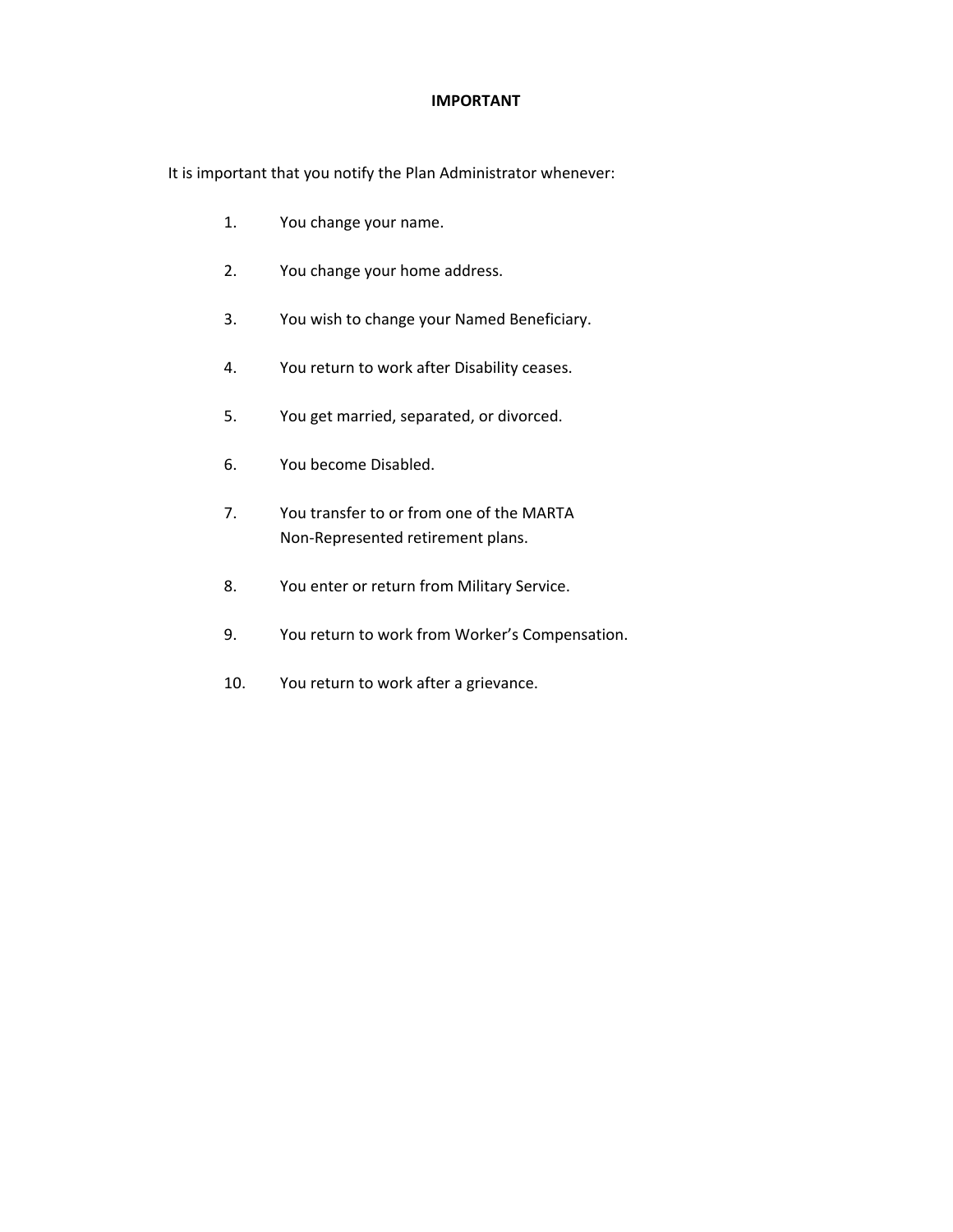#### **MARTA/ATU LOCAL 732 EMPLOYEES RETIREMENT PLAN**

To All Active Participants:

We are pleased to present you with this booklet that has been published to give you an up-to-date description of the benefits provided by the MARTA/ATU Local 732 Employees Retirement Plan (the "Plan") for Active Full-Time Employees as of January 1, 2019. Please keep it with your important papers so that you can refer to it as needed.

The amount of your benefits, and the time and manner of their payment, may require that you make certain elections within specified time periods. We urge you to read this booklet carefully. It summarizes the most important features of the Plan. Please understand that no general explanation can adequately give you all of the details of the Plan. This general explanation does not change or expand or otherwise interpret the terms of the Plan. Your rights can be determined only by referring to the full text of the Plan. **IF ANY CONFLICT EXISTS BETWEEN THIS SUMMARY AND THE ACTUAL PROVISIONS OF THE PLAN, THE PLAN WILL CONTROL.**

If you have any particular questions about the Plan, or if you are not sure whether you, your spouse or your beneficiaries may be eligible for benefits, you should contact the Plan Administrator.

You should keep the Plan Administrator advised of your current mailing address to ensure that you receive all required communications.

Sincerely,

Retirement Allowance Committee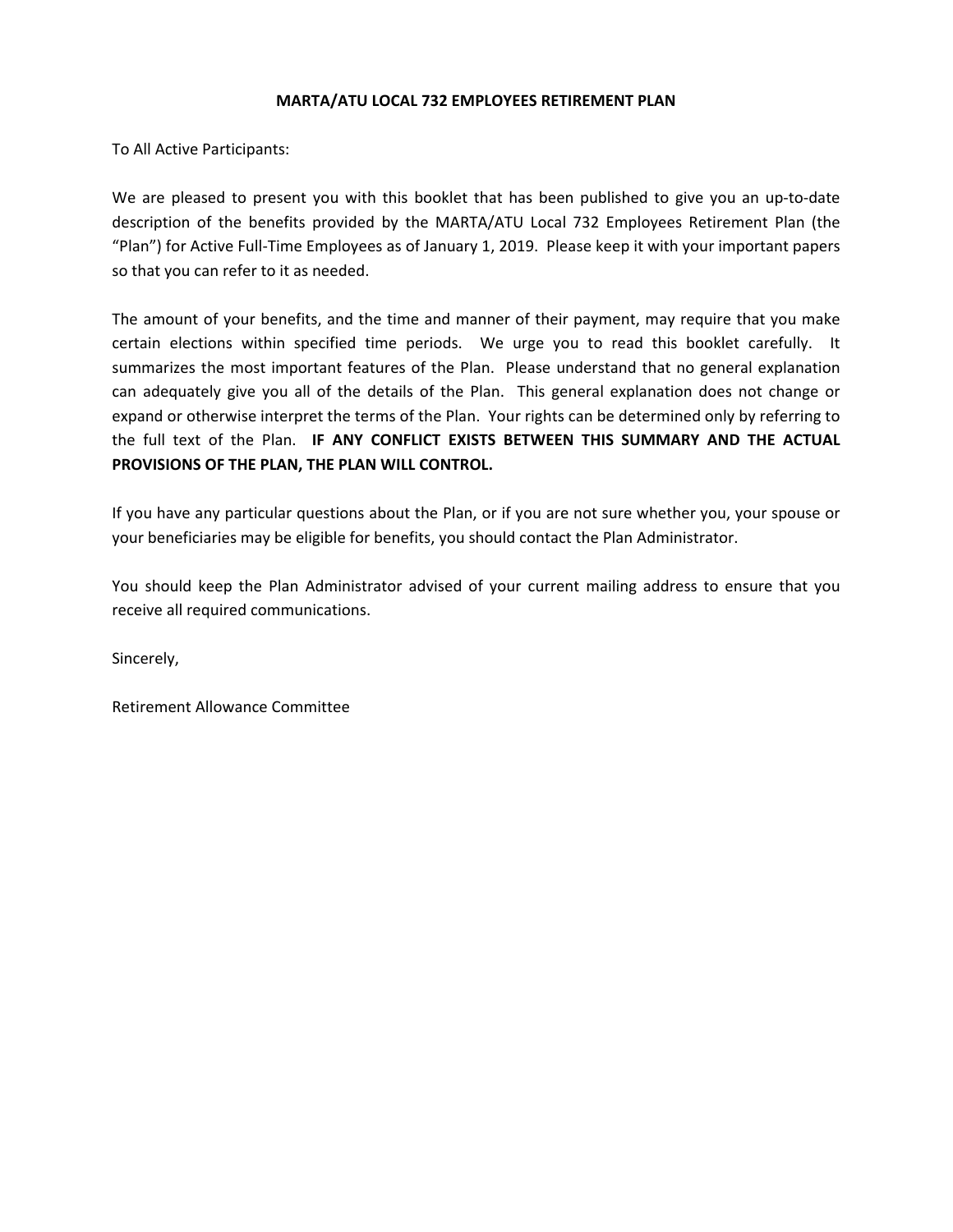#### **TABLE OF CONTENTS**

|                                                                                                                          | Page |
|--------------------------------------------------------------------------------------------------------------------------|------|
|                                                                                                                          |      |
|                                                                                                                          |      |
|                                                                                                                          |      |
|                                                                                                                          |      |
|                                                                                                                          |      |
|                                                                                                                          |      |
|                                                                                                                          |      |
|                                                                                                                          |      |
|                                                                                                                          |      |
|                                                                                                                          |      |
|                                                                                                                          |      |
|                                                                                                                          |      |
|                                                                                                                          |      |
|                                                                                                                          |      |
|                                                                                                                          |      |
|                                                                                                                          |      |
|                                                                                                                          |      |
|                                                                                                                          |      |
| HOW TO APPEAL A DENIAL OF BENEFITS <b>[19] A REFIGE A REFIGE A REFIGE A</b> SALE ASSESSED A 28                           |      |
|                                                                                                                          |      |
|                                                                                                                          |      |
|                                                                                                                          |      |
|                                                                                                                          |      |
|                                                                                                                          |      |
|                                                                                                                          |      |
| JOINT AND 75% SURVIVOR BENEFIT FACTORS TABLE <b>www.community.community.community.com</b> munity.com                     |      |
| JOINT AND 100% SURVIVOR BENEFIT FACTORS TABLE <b>Suppleman and the community of the contract of the contract of the </b> |      |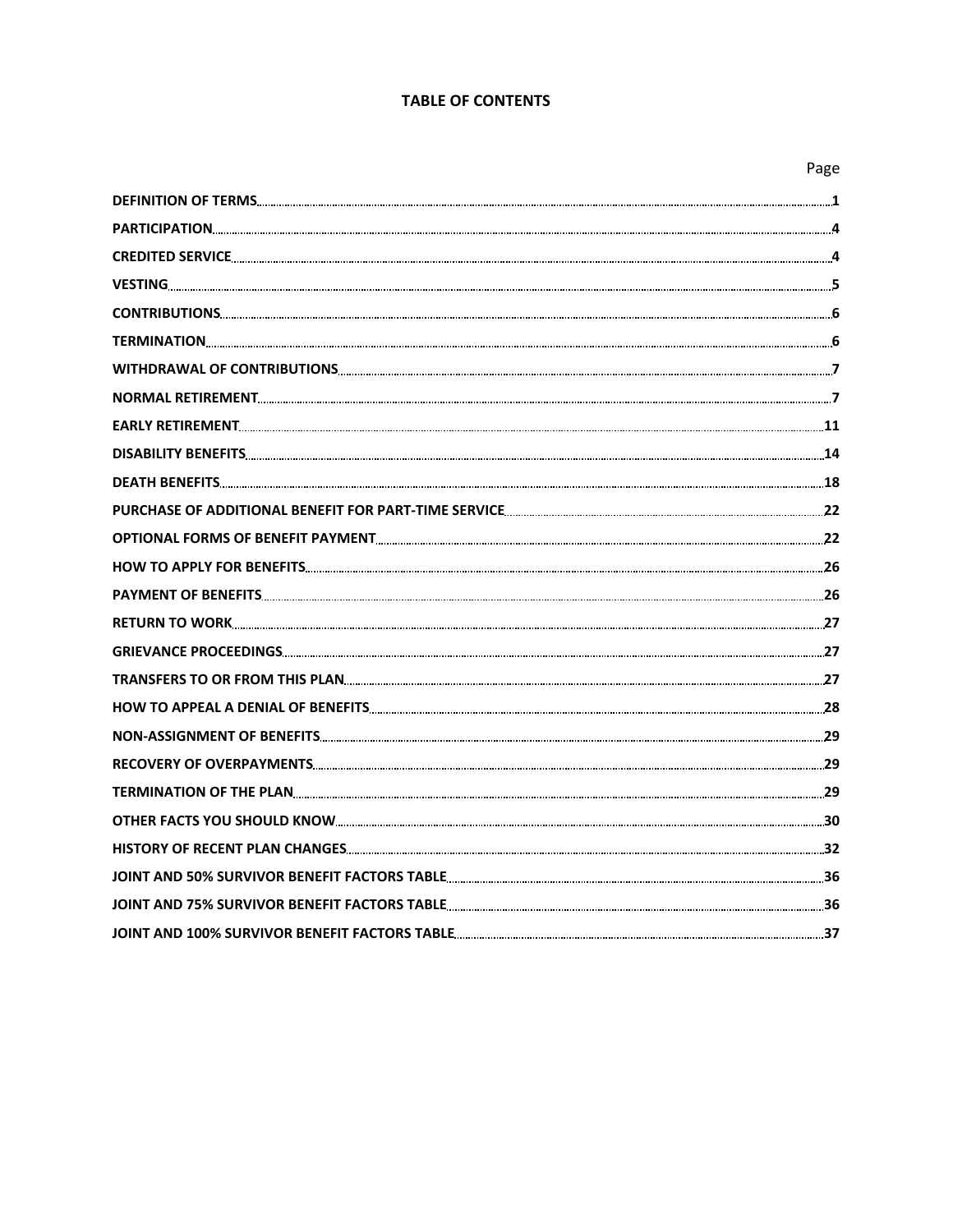#### **DEFINITION OF TERMS**

The following are general definitions of some terms used in explaining the Plan. The actual text of the Plan includes these and other definitions in greater detail.

ACCRUED BENEFIT – The portion of your retirement benefit attributable to accumulated years of Credited Service.

ACTUARIAL EQUIVALENCE – Used to determine equal values for amounts expected to be received under different payment forms. Actuarial Equivalence is determined using the 1983 Group Annuity Mortality Table with equal weighting for males and females and a 7.5% interest rate assumption.

AVERAGE HIGHEST MONTHLY COMPENSATION ("AHM Comp") – The average of the Monthly Compensation received during the highest three (3) complete Plan Years out of the last eight (8).

BENEFICIARY OR NAMED BENEFICIARY – Any person or legal entity designated by a Participant to receive benefits in the event of the Participant's death prior to retirement or Disability. If no Named Beneficiary is designated at the time of your death, it will be your spouse.

COMMITTEE – The MARTA/ATU Local 732 Retirement Allowance Committee, consisting of three (3) members appointed by MARTA and three (3) members appointed by the Union.

COMPENSATION – Total earnings, including any back pay awarded as the result of any grievance, the Employee Contributions deducted from your paycheck and certain qualified transportation fringes, but excluding commissions and non-cash benefits. Compensation is limited to earnings received for the first 2,300 Pay Hours during any Plan Year.

CREDITED SERVICE – The number of years and whole months of employment as a Full-Time Employee for which you earn credit toward benefits.

DISABILITY or DISABLED – A Temporary Disability or a Total and Permanent Disability, as defined under the Section entitled "Disability Benefits."

EARLY RETIREMENT DATE – The date you are entitled to an Unreduced Early Retirement Benefit or a Reduced Early Retirement Benefit as follows:

**Unreduced Early Retirement Benefit** – An unreduced Normal Retirement Benefit payable upon attainment of the earlier of 85 Points or age 52 and 80 Points.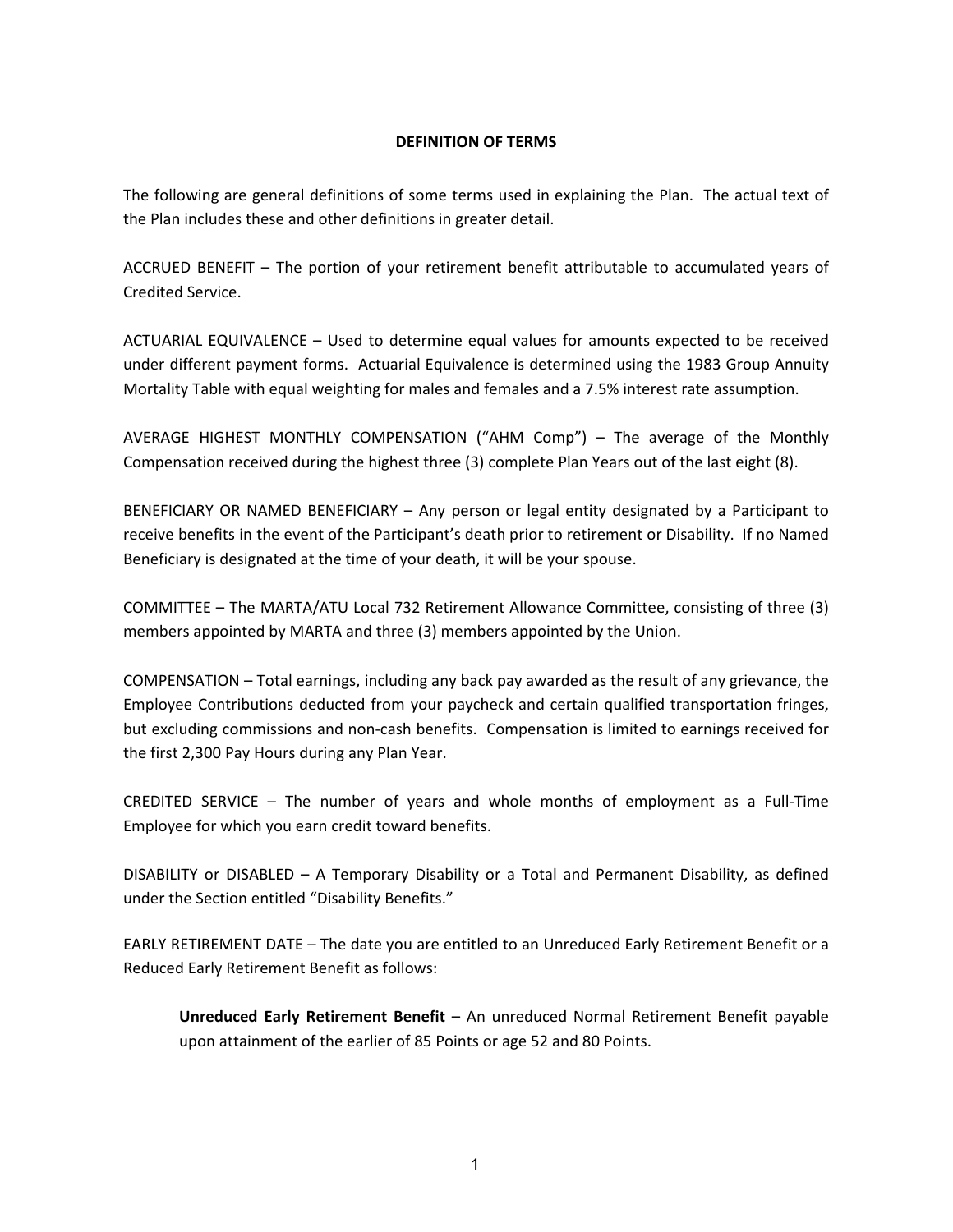**Reduced Early Retirement Benefit** – A Normal Retirement Benefit payable in a reduced amount as follows: (i) if you first became an Active Participant prior to 2015, payable upon attainment of at least 52 Points, but reduced by 3% per year for every Point less than 85 Points, or (ii) if you first became an Active Participant on or after January 1, 2015, payable upon attainment of at least age 52, but reduced by 3% per year for every Point less than 85 Points.

EMPLOYEE – Any person who is a member of the Bargaining Unit covered by the Labor Agreement between the Employer and the Union who is employed by the Employer Full-Time or is employed by the Employer and is temporarily absent from work (not to exceed 18 months) because of illness, injury, approved leave of absence (including an absence from work for the Employer because the individual is holding office in the Union), or vacation. MARTA C-Tran employees are specifically excluded from participation in the Plan. "Employee" also includes employees of MARTA who have a change in employment status from Union to non-represented and elect to continue to participate in the Plan in accordance with the Transfer Agreement.

FULL-TIME EMPLOYEE – Any Employee classified by the Employer as a full-time Employee where contributions under the Plan are required, except due to the Uniformed Services Employment and Reemployment Rights Act (USERRA), Workers' Compensation or approved sick leave.

JOINT PENSIONER – The person designated by the Participant to receive the survivor's portion of any Joint and Survivor annuity optional benefit form.

LUMP SUM RETURN – For Employees who first became Active Participants prior to 2015, the return of Employee contributions with interest compounded annually at 5% from May 1, 1989 until the date of termination of employment. For Employees who first became Active Participants on or after January 1, 2015, the return of Employee contributions with interest compounded annually at 3% from January 1, 2015 until the date of termination of employment.

MARTA or the EMPLOYER – Metropolitan Atlanta Rapid Transit Authority (MARTA), its successors or assigns, its predecessors and entities merged into or controlled by MARTA. The terms MARTA and the Employer are used interchangeably.

MONTHLY COMPENSATION – One-twelfth of the Compensation for any Plan Year.

NORMAL RETIREMENT DATE – The later of the date you reach age 65 and completion of 5 years of Credited Service.

PARTICIPANT – Participants are separated into the following categories:

1. Active Participants are those persons in the Plan who are Full-Time Employees.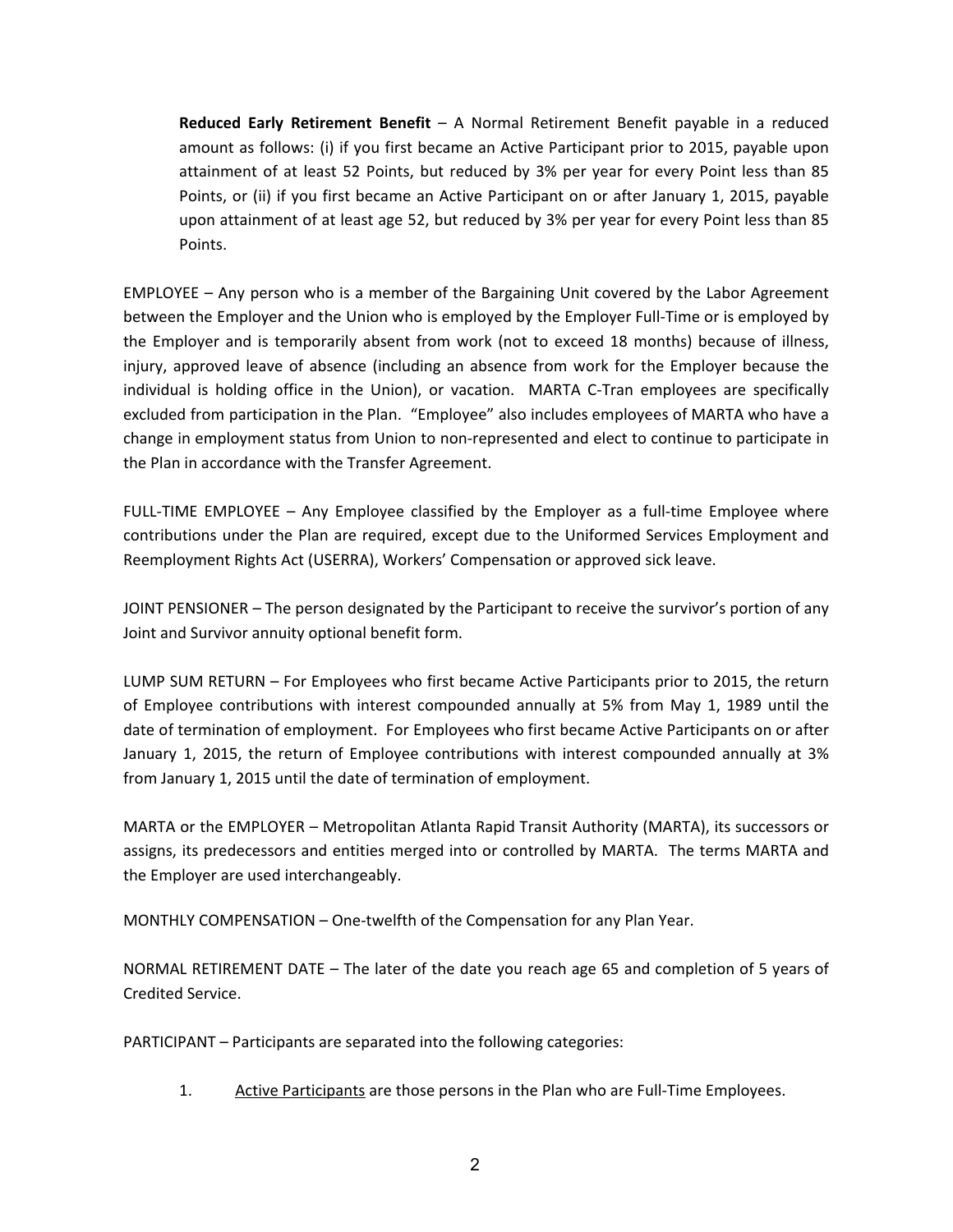- 2. Inactive Participants are Retirees, Disabled Participants, Named Beneficiaries or Joint Pensioners who are receiving benefits.
- 3. Terminated Vested Participants are persons who are at least 50% Vested but are no longer Full-Time Employees.

PAY HOURS – The number of hours, not to exceed 2,300 in a Plan Year, determined by dividing your gross pay for each pay period by your hourly rate in effect during that period. Note this means that all overtime hours and holiday pay will be converted back to regular time hours for purposes of determining Compensation under the Plan.

PLAN ADMINISTRATOR – Zenith American Solutions or any other person or service provider appointed by the Committee to maintain the daily operations of the Plan.

PLAN YEAR – The 12-month period beginning on January 1 and ending on December 31.

POINTS – The sum of your age and Credited Service both rounded down to the nearest number of years and whole months.

RETIREE – Any person who has qualified for Normal, Early, or Deferred Vested Retirement Benefits under the Plan and is currently receiving a pension, excluding a Lump Sum Return.

SICK LEAVE – The hours of long term sickness granted to a Full-Time Employee by MARTA. They will be divided by 160 hours to determine your additional months of Credited Service for purposes of calculating your Normal or Early Retirement Benefit.

TERMINATION DATE – The date a Participant is no longer a Full-Time Employee.

TRANSFER AGREEMENT – The agreement entered into by MARTA and the Union, which governs the treatment of participants in one MARTA retirement plan transferring to another MARTA retirement plan due to a change in employment status.

UNION – Amalgamated Transit Union Local 732 and its successors and assigns, including its International Office.

VESTING – The ability to establish a permanent right to a Plan benefit through employment and Plan participation.

VESTED or VESTED PERCENTAGE – The number of years and whole months of employment for which you earn credit toward Vesting.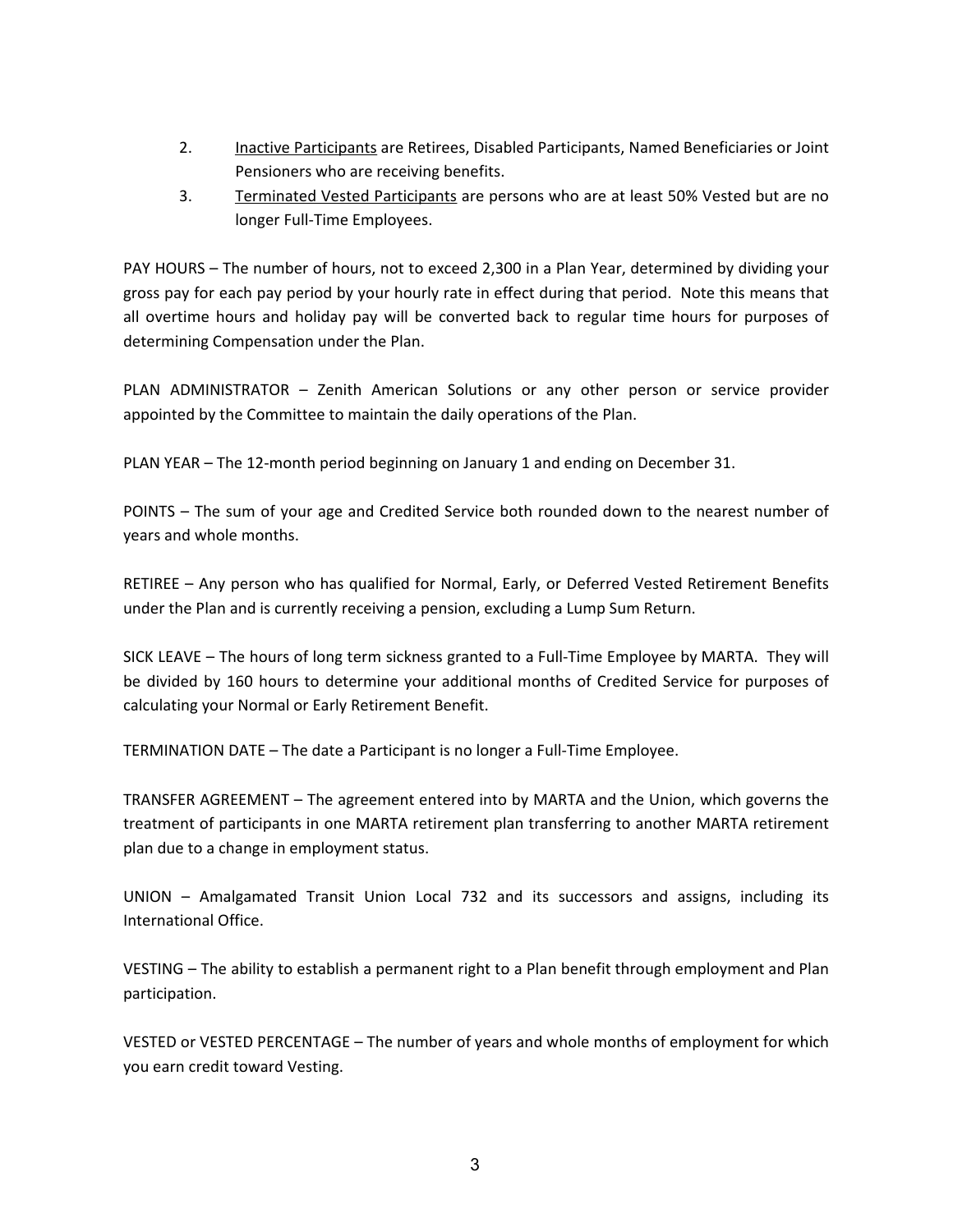#### **PARTICIPATION**

You become a Participant in the Plan on the first day of the first pay period in which you become a Full-Time Employee and contribute the required amount to the Plan.

You are not eligible to participate in the Plan if you contribute to, or participate in, the MARTA Non-Represented Pension Plan ("Non-Rep Pension Plan") or the MARTA Non-Represented Defined Contribution Plan ("Non-Rep DC Plan").

#### **CREDITED SERVICE**

You will be credited with one (1) month of Credited Service for each calendar month during which you were a Full-Time Employee throughout the entire month. You will be credited with one (1) year of Credited Service for each twelve (12) months of Credited Service whether or not the months are consecutive. Partial years of Credited Service are granted by multiplying the number of full months in the partial year by 1/12 or .083. All calculations are based on complete months and years of Credited Service, including unused accrued Sick Leave.

To the extent required by law as prescribed by the Uniformed Services Employment and Reemployment Rights Act (USERRA), you will be granted Credited Service in the Plan for periods spent in the Armed Forces of the United States. You may also be granted Credited Service for time spent on Workers' Compensation, up to 18 months.

#### **EXAMPLE 1 – CREDITED SERVICE**

If you started working on March 1, 1999 and terminated June 30, 2018, your Credited Service would be determined as follows:

(A) 19 years and 4 complete months between March 1, 1999 and June 30, 2018 = 19.333 years

If you terminated with unused Sick Leave totaling 330 hours your additional Credited Service would be determined as follows:

- (B) 330 hours of unused Sick Leave divided by 160 hours in a month = 2.063 or 2 complete months (no credit for partial months) or 0.167 years
- (C) 19 years and 4 months + 2 months of unused Sick Leave = 19 years and 6 months or 19.500 years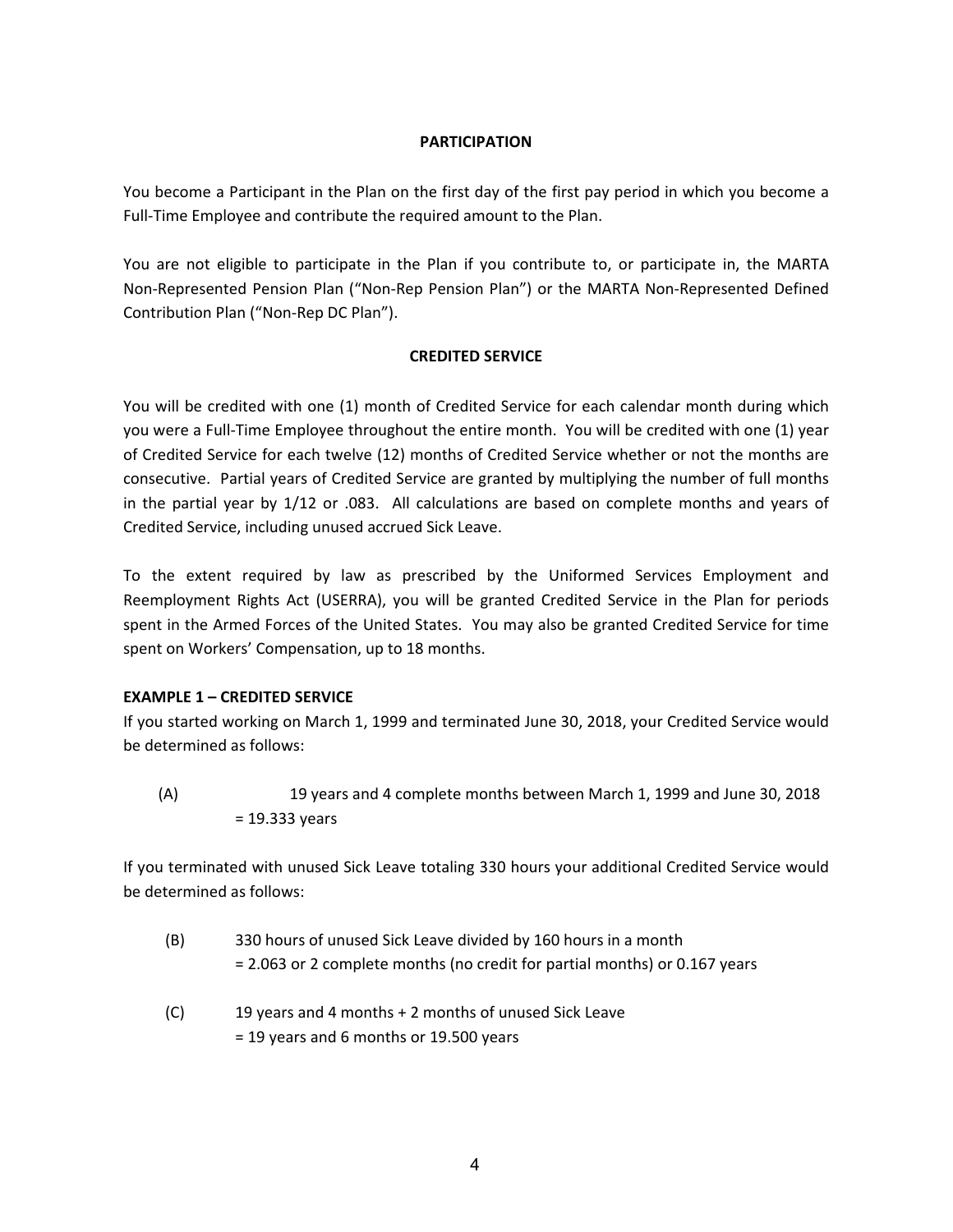#### LOSS OF CREDITED SERVICE

If your employment with the Employer is terminated and you elect to receive a Lump Sum Return for a period of Credited Service that you have completed, that Credited Service will be disregarded when calculating any future benefits payments. Special provisions allow for the repayment of the Lump Sum Return with interest from the date of receipt to the date of repayment compounded annually at 5.0% to have that Credited Service reinstated. A description of that provision is provided in the section on Buy Back Rights.

#### FORFEITURES

You will forfeit Credited Service upon final conviction of certain public employment related crimes pursuant to the Office Code of Georgia Annotated (OCGA) §47-1-20 *et seq*. Further, no additional Credited Service will be granted upon the final conviction of certain drug related crimes pursuant to OCGA §47-1-22.1.

#### GRACE PERIODS

- (A) MILITARY SERVICE Your participation in the Plan will not terminate if you cease working for MARTA to serve in the Armed Forces of the United States, provided you return to employment with MARTA within the time period required by the Uniformed Services Employment and Reemployment Rights Act (USERRA).
- (B) GRIEVANCE If your employment is terminated by MARTA and you are later rehired and reinstated in the Plan as a result of a grievance procedure or similar proceedings, the Credited Service you earned prior to termination will be restored and added to any Credited Service you earn thereafter.

#### **VESTING**

Your Vested Percentage is the percentage of your Accrued Benefit to which you are entitled. You will be 100% Vested upon attainment of your Normal Retirement Date. It is determined as follows:

| <b>Credited Service</b>        | <b>Vested Percentage</b> |
|--------------------------------|--------------------------|
| Less than 5 years              | 0%                       |
| 5 years but less than 6 years  | 50%                      |
| 6 years but less than 7 years  | 60%                      |
| 7 years but less than 8 years  | 70%                      |
| 8 years but less than 9 years  | 80%                      |
| 9 years but less than 10 years | 90%                      |
| 10 years or more               | 100%                     |
|                                |                          |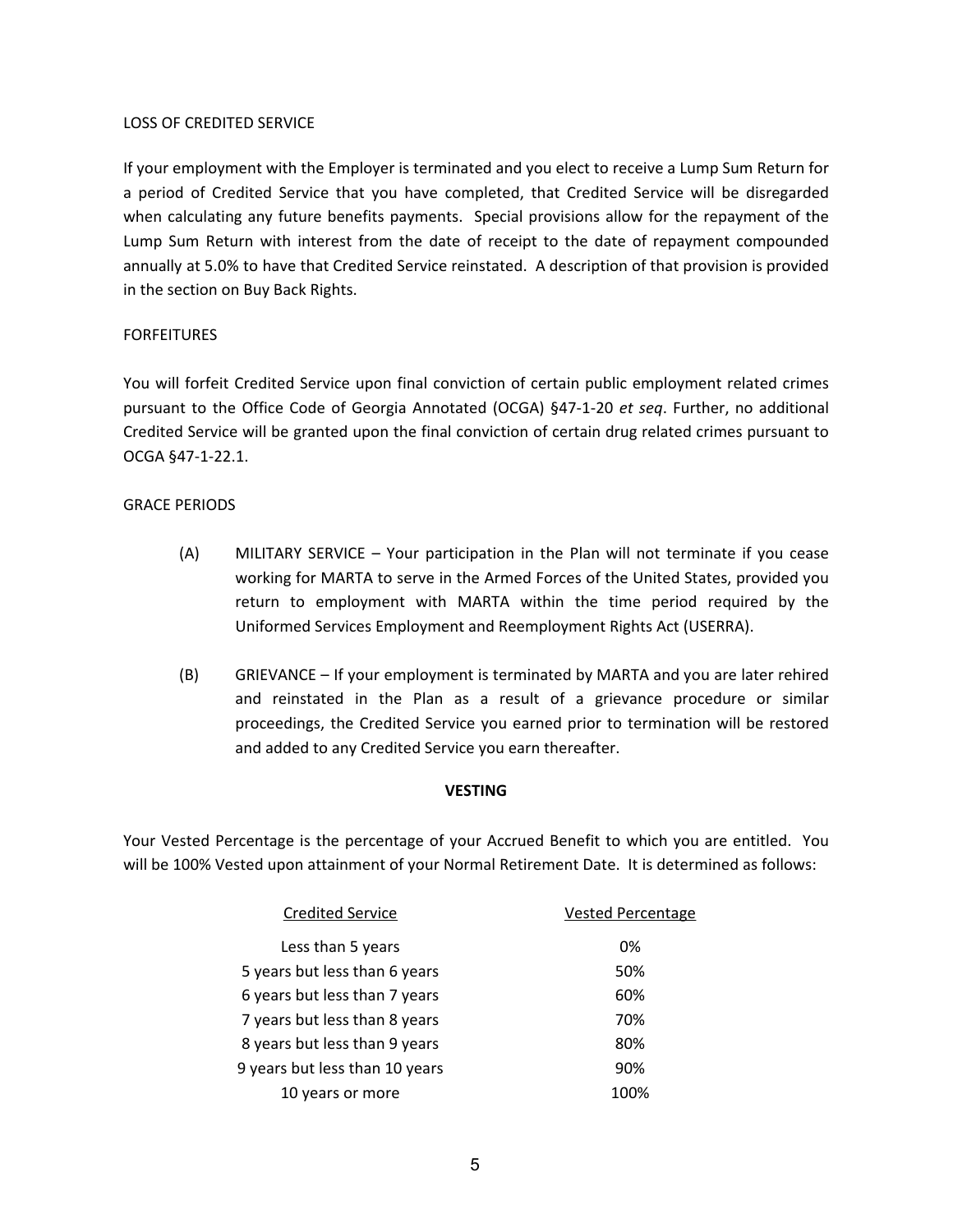#### **CONTRIBUTIONS**

EMPLOYEE CONTRIBUTIONS – Employee Contributions will be made by payroll deduction, in the amount of 4.41% of your Compensation, limited to the first 2,300 Pay Hours in a Plan Year.

- (A) If you are an Employee represented by the Union during any period of employment, you must make the required contributions, unless you participate in another MARTA retirement plan in accordance with the Transfer Agreement.
- (B) If you are an Employee not represented by the Union but you elect to participate in the Plan in accordance with the Transfer Agreement, you must make the required contributions to the Plan.
- (C) If you are an Employee not represented by the Union, you must make the required contributions to the Plan, provided you are not making contributions to the Non-Rep Pension Plan or the Non-Rep DC Plan for the same period of time.

Your contributions are deposited on a pre-tax basis.

EMPLOYER CONTRIBUTIONS – MARTA will contribute 8.09% of your Compensation to the Plan on your behalf, limited to the first 2,300 Pay Hours in a Plan Year.

#### **TERMINATION**

Generally, if your service with MARTA is terminated and you have 5 or more years of Credited Service or you are eligible for a Normal or Early Retirement Benefit, you may elect to receive an immediate or deferred retirement benefit or a Lump Sum Return.

If your service with MARTA is terminated and you have less than 5 years of Credited Service, you are entitled only to receive an immediate Lump Sum Return. By receiving a Lump Sum Return, you forfeit your rights to all other benefits.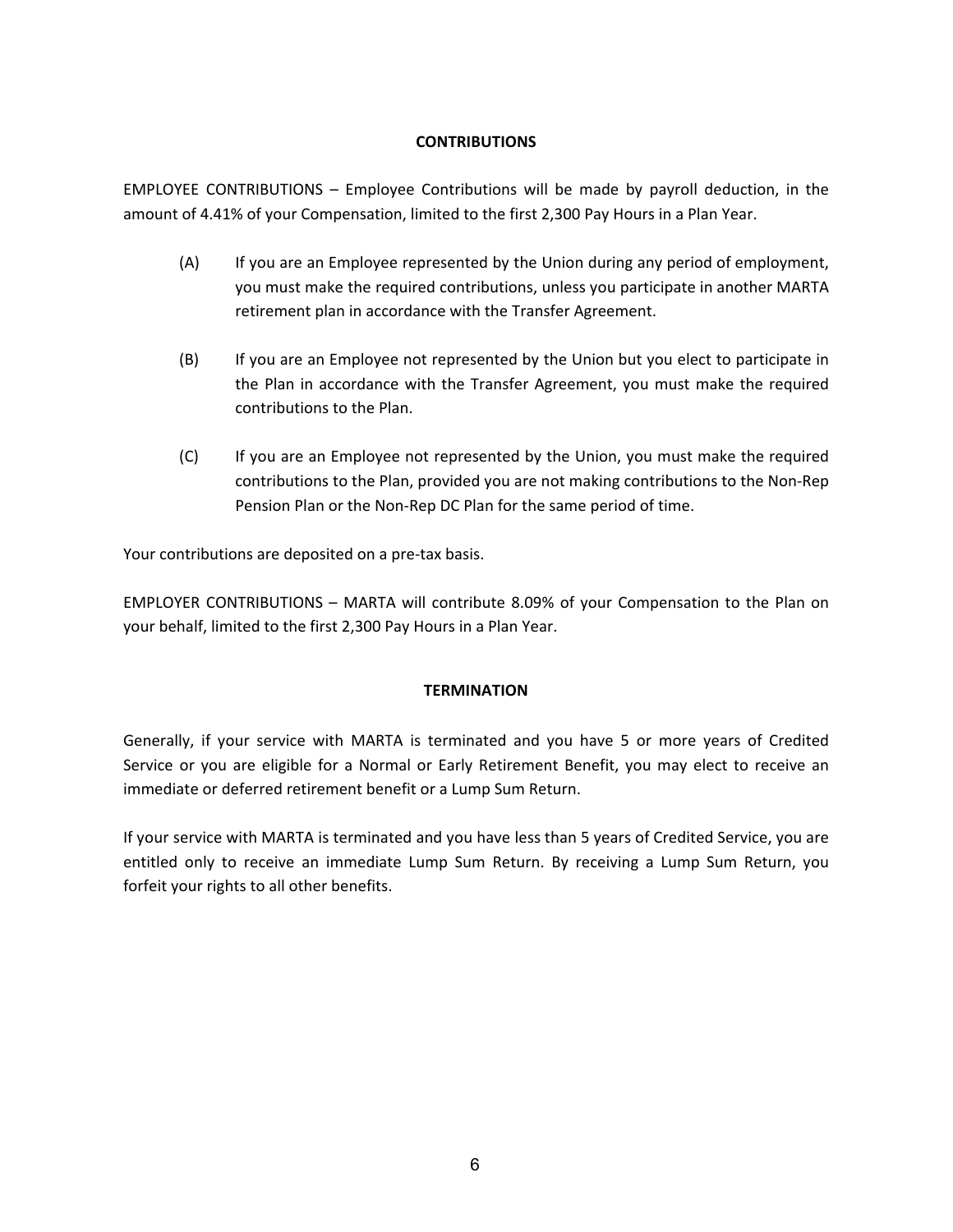#### **EXAMPLE 2 – LUMP SUM RETURN CALCULATION**

Assuming you were employed from January 1, 2016 until December 31, 2018, and assuming the compensation amounts shown below, your Lump Sum Return would be calculated as follows:

|           | Annual       | Employee     | Interest      |          |
|-----------|--------------|--------------|---------------|----------|
| Plan Year | Compensation | Contribution | Formula *     | Interest |
| 2016      | \$42,000     | \$1,852.20   | 3% for 2 yrs. | \$112.80 |
| 2017      | 44,000       | 1,940.40     | 3% for 1 yr.  | 58.21    |
| 2018      | 46,000       | 2,028.60     | No Interest   | 0.00     |
|           |              | \$5,821.20   |               | \$171.01 |

You would receive a Lump Sum Return of \$5,821.20 + \$171.01 or \$5,992.21.

\* For Employees who first became Active Participants prior to 2015, the return of Employee contributions with interest compounded annually at 5% from May 1, 1989 until the date of termination of employment. For Employees who first became Active Participants on or after January 1, 2015, the return of Employee contributions with interest compounded annually at 3% from January 1, 2015 until the date of termination of employment.

#### **WITHDRAWAL OF CONTRIBUTIONS**

You may not borrow against or pledge as security for any loan any contributions made to the Plan. However, if you terminate your employment with MARTA, you may apply for a Lump Sum Return or a retirement benefit, if eligible. A Lump Sum Return will be issued within two (2) months of your written request. By receiving a Lump Sum Return, you forfeit your rights to all other benefits.

#### **NORMAL RETIREMENT**

Your Normal Retirement Date is the later of the date you attain age 65 and completion of 5 years of Credited Service. If you reach the Normal Retirement Date, you are eligible for a Normal Retirement Benefit. Additionally, you can receive an immediate Unreduced Early Retirement Benefit if you have attained 85 Points or if you have reached age 52 and attained 80 Points.

Your monthly Normal Retirement Benefit will be the greater of:

- (A) Your Formula Monthly Benefit: Your Credited Service ("YOS"), multiplied by your Average Highest Monthly Compensation, multiplied by your Benefit Service Percentage, or
- (B) Your Minimum Monthly Benefit.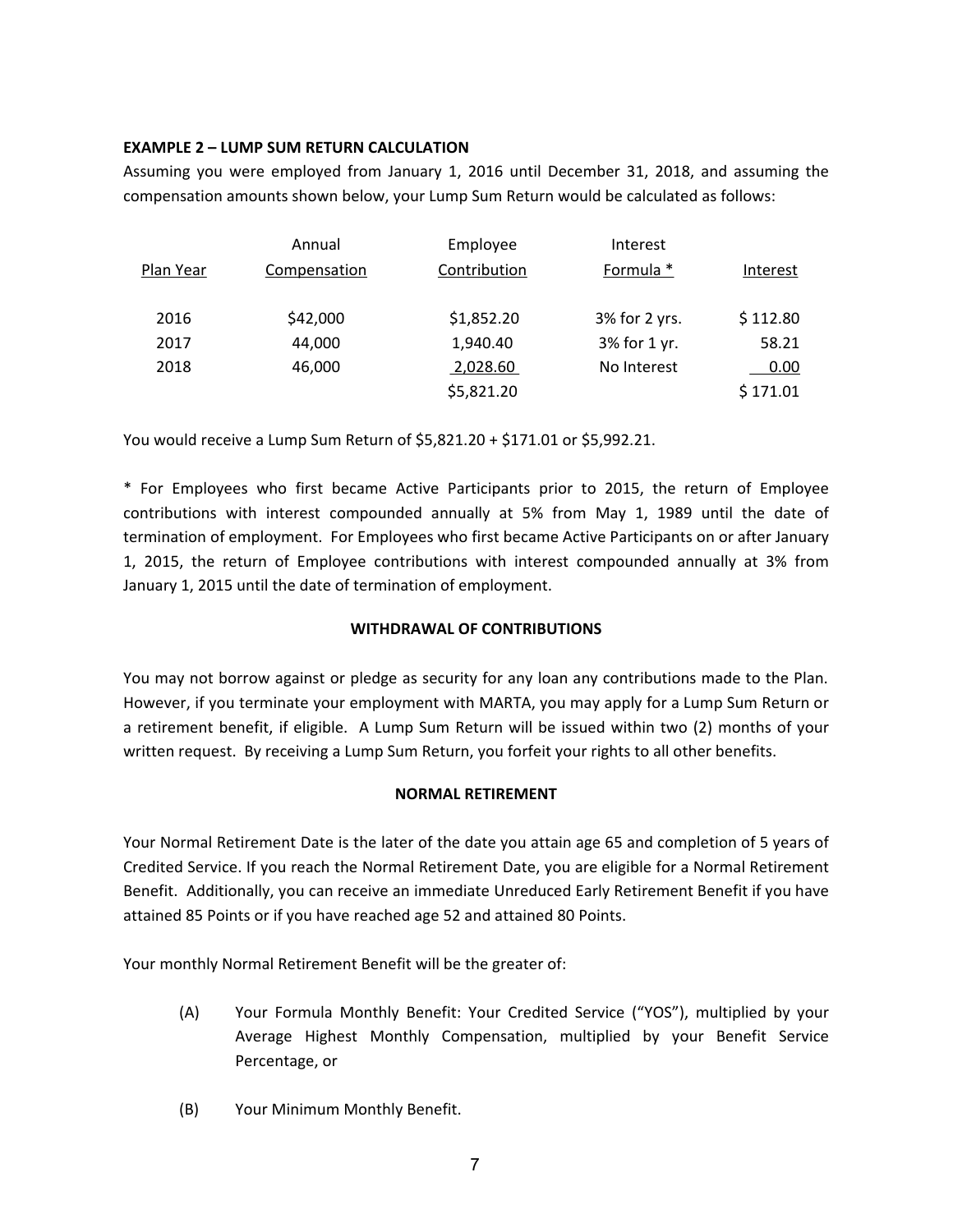AVERAGE HIGHEST MONTHLY COMPENSATION ("AHM Comp") is 1/12th of the average of the three (3) highest Plan Years of Compensation out of the last eight (8) Plan Years of Compensation. The three (3) Plan Years need not be consecutive. Special rules apply if you worked less than eight (8) Plan Years. Compensation is measured in calendar years and limited to the first 2,300 Pay Hours in a Plan Year.

BENEFIT SERVICE PERCENTAGE is one of the following percentages based on your total years of Credited Service, as shown below:

| <b>Credited Service</b> | Benefit Service Percentage* |
|-------------------------|-----------------------------|
|                         |                             |
| Less than 25 years      | 2.00%                       |
| 25 or more years        | 2.40%                       |
| 27 or more years        | 2.44%                       |
| 28 or more years        | 2.46%                       |
| 29 or more years        | 2.48%                       |
| 30 or more years        | 2.50%                       |

\* For Participants who retired prior to January 1, 2009, the Benefit Service Percentage is:

- (1) 2.0% for each year of Credited Service if you have less than 25 total years of Credited Service; or
- (2) 2.4% for each year of Credited Service if you have 25 or more total years of Credited Service.

#### MINIMUM MONTHLY BENEFIT

(A) If you have at least 5 but less than 25 years of Credited Service:

The Minimum Monthly Benefit is \$650 per month. However, if you retire with less than 10 years of Credited Service, the Minimum Monthly Benefit will be reduced by 10% for each complete and partial year by which your total Credited Service is less than 10 years even if you are 100% Vested because of attainment of your Normal Retirement Date. This Minimum Monthly Benefit only applies to Active Participants who have reached their Normal Retirement Date.

(B) If you have 25 or more years of Credited Service: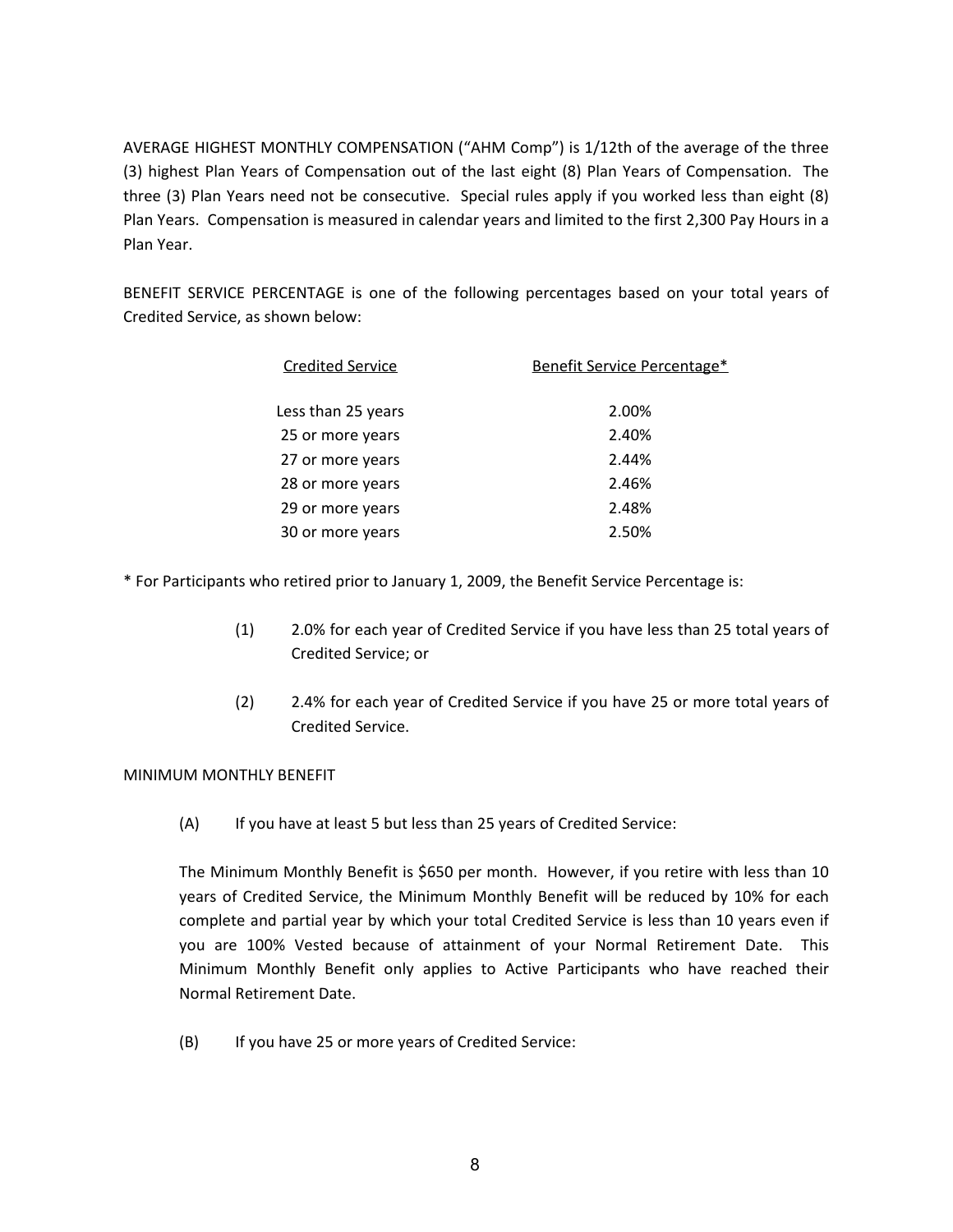The Minimum Monthly Benefit is \$85 per month per year of Credited Service and applies to all forms of retirement (such as Early Retirement, Disability or death) where the participant has earned 25 or more years of Credited Service.

## **EXAMPLE 3 – AVERAGE HIGHEST MONTHLY COMPENSATION ("AHM Comp")**

If you stopped working in 2019, your Average Highest Monthly Compensation would be determined as follows:

Compensation History:

|           | <b>Annual Compensation</b>             |
|-----------|----------------------------------------|
| Plan Year | (Limited to the first 2,300 Pay Hours) |
|           |                                        |
| 2012      | \$37,700                               |
| 2013      | 39,700                                 |
| 2014      | 42,400                                 |
| 2015      | 45,000                                 |
| 2016      | 43,200                                 |
| 2017      | 45,500                                 |
| 2018      | 46,300                                 |
| 2019      | 39,740                                 |
|           |                                        |

Based on the chart above, the three (3) Plan Years with the highest Compensation are 2015, 2017, and 2018. Therefore your Average Highest Monthly Compensation is \$3,800 and calculated as follows:

| $$46,300 + $45,500 + $45,000$ | 1/12 | \$3,800 |
|-------------------------------|------|---------|
|                               |      |         |

#### **EXAMPLE 4 – NORMAL RETIREMENT WITH 8.75 YOS**

If you retired at age 65 with 8.75 years of Credited Service and Average Highest Monthly Compensation of \$2,900, your Normal Retirement Benefit would be calculated as the greater of (A) or (B) as follows:

(A) Formula Monthly Benefit:

|            |   |             |   |            |   | <b>Benefit</b>    |     | Monthly        |
|------------|---|-------------|---|------------|---|-------------------|-----|----------------|
|            |   | <u>AHM</u>  |   | <b>AHM</b> |   | Service           |     | Accrued        |
| <u>YOS</u> |   | <u>Comp</u> |   | Comp       |   | <b>Percentage</b> |     | <b>Benefit</b> |
| 8.750      | x | \$2.900     | x | \$2,900    | X | 2.00%             | $=$ | \$507.50       |

- (B) Minimum Monthly Benefit:
	- (1) Initial Minimum Monthly Benefit of \$650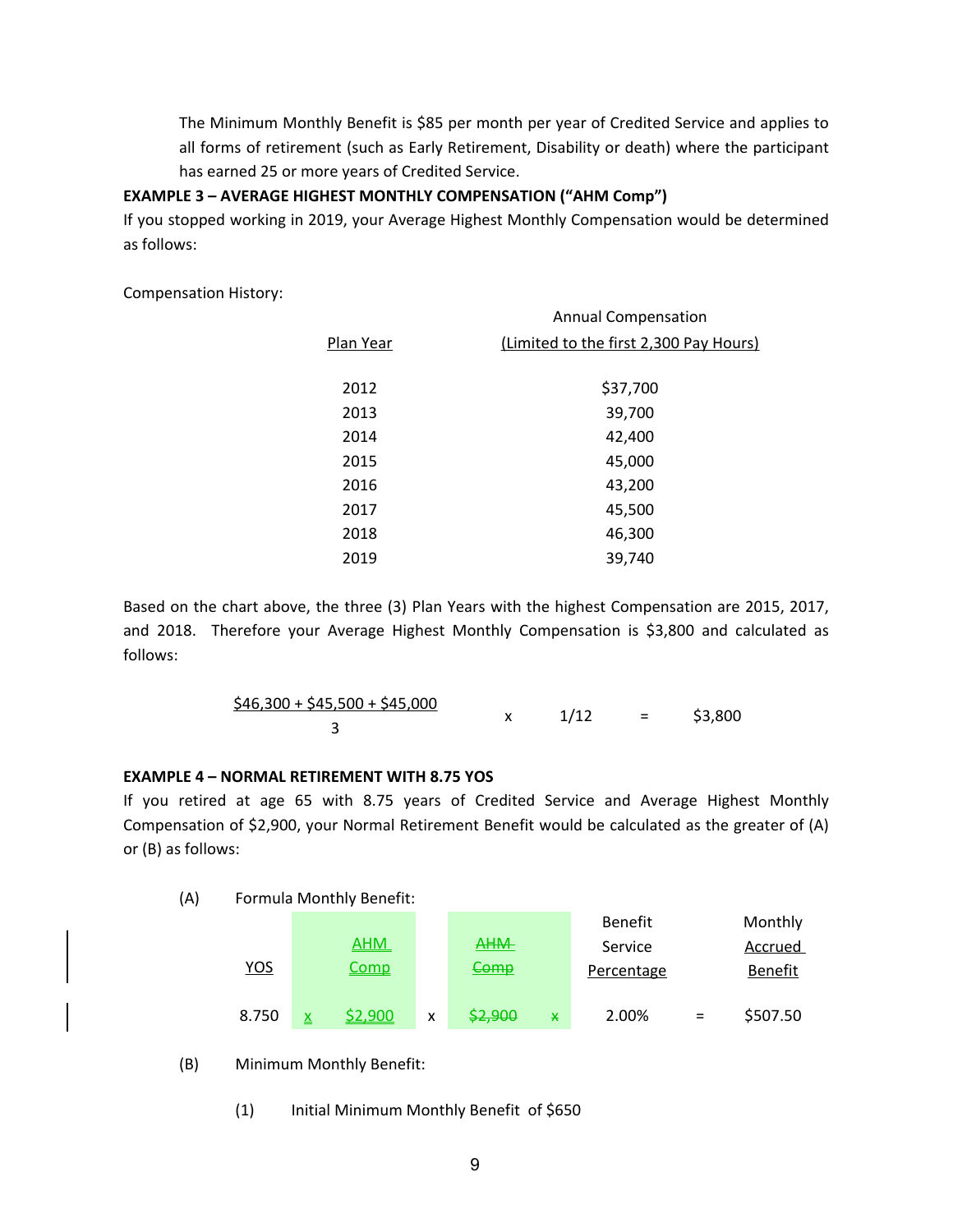(2) Reduction for total Credited Service less than 10 years =

 $10 - 8.75$  YOS = 1.25 years, which results in a 20% reduction

\$650 x 20% = \$130 reduction

 $(3)$  \$650 - \$130 = \$520 Minimum Monthly Benefit

The benefit payable would be the greater of (A) \$507.50 or (B) \$520. Therefore, your monthly benefit would be \$520, payable for the rest of your life, unless you elect an optional form of payment.

#### **EXAMPLE 5 – NORMAL RETIREMENT WITH 25 YOS**

If you retired at age 65 with 25 years of Credited Service and Average Highest Monthly Compensation of \$3,800, your Normal Retirement Benefit would be calculated as the greater of (A) or (B) as follows:



|        |                |   |            |   | Benefit           |     | Monthly        |
|--------|----------------|---|------------|---|-------------------|-----|----------------|
|        | <u>AHM</u>     |   | <b>AHM</b> |   | Service           |     | Accrued        |
| YOS    | <u>Comp</u>    |   | Comp       |   | <b>Percentage</b> |     | <b>Benefit</b> |
| 25.000 | <u>\$3,800</u> | x | \$3,800    | X | 2.40%             | $=$ | \$2,280        |

(B) Minimum Monthly Benefit for 25 or more years of Credited Service:

\$85 minimum x 25 YOS = \$2,125

Therefore, your monthly benefit would be \$2,280 payable for the rest of your life, unless you elect an optional form of payment.

#### **EXAMPLE 6 – NORMAL RETIREMENT WITH 29.916729.917 YOS**

If you retired at age 65 with 29.916729.917 years of Credited Service and Average Highest Monthly Compensation of \$3,000, your Normal Retirement Benefit would be calculated as the greater of (A) or (B) as follows:

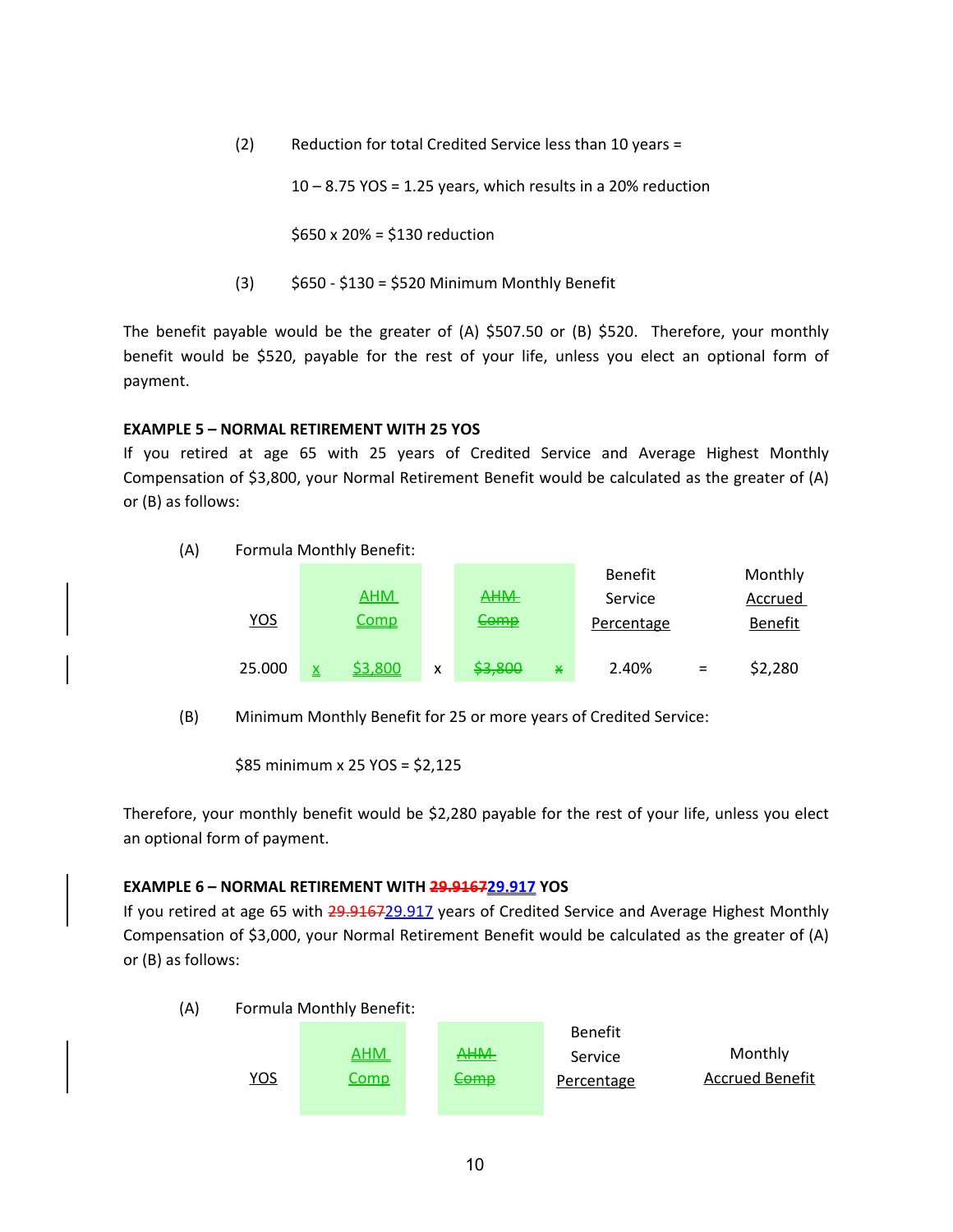#### 29.917 x \$3,000 x \$3,000 x 2.48% = \$2,225.82

(B) Minimum Monthly Benefit for 25 or more years of Credited Service:

\$85 minimum x 29.917 YOS = \$2,542.942,542.95

Therefore, your monthly benefit would be \$2,542.942,542.95 payable for the rest of your life, unless you elect an optional form of payment.

NOTE: The Benefit Service Percentage only changes when you have completed the specified number of years of Credited Service.

#### DELAYED RETIREMENT

You will not be required to retire solely because of age. If you remain a Full-Time Employee after your Normal Retirement Date (the later of the date you reach age 65 or earn five (5) years of Credited Service), your benefit will be calculated and paid in the same manner as a Normal Retirement Benefit.

#### **EARLY RETIREMENT**

You may decide to retire early, before your Normal Retirement Date.

If you first became an Active Participant prior to January 1, 2015 and have 5 or more years of Credited Service and elect to retire prior to your Normal Retirement Date, but fewer than 52 Points, you will be eligible for one of the following:

- (A) An immediate Lump Sum Return;
- (B) A deferred Reduced Early Retirement Benefit based on Credited Service at your Termination Date payable any time after you attain 52 Points; or
- (C) A deferred Unreduced Early Retirement Benefit based on Credited Service at your Termination Date payable any time after you attain the earliest of (i) 85 Points, (ii) age 52 and 80 Points, or (iii) your Normal Retirement Date.

If you first became an Active Participant on or after January 1, 2015 and have 5 or more years of Credited Service, but have not attained age 52, and you elect to retire prior to your Normal Retirement Date, you will be eligible for one of the following:

(A) An immediate Lump Sum Return;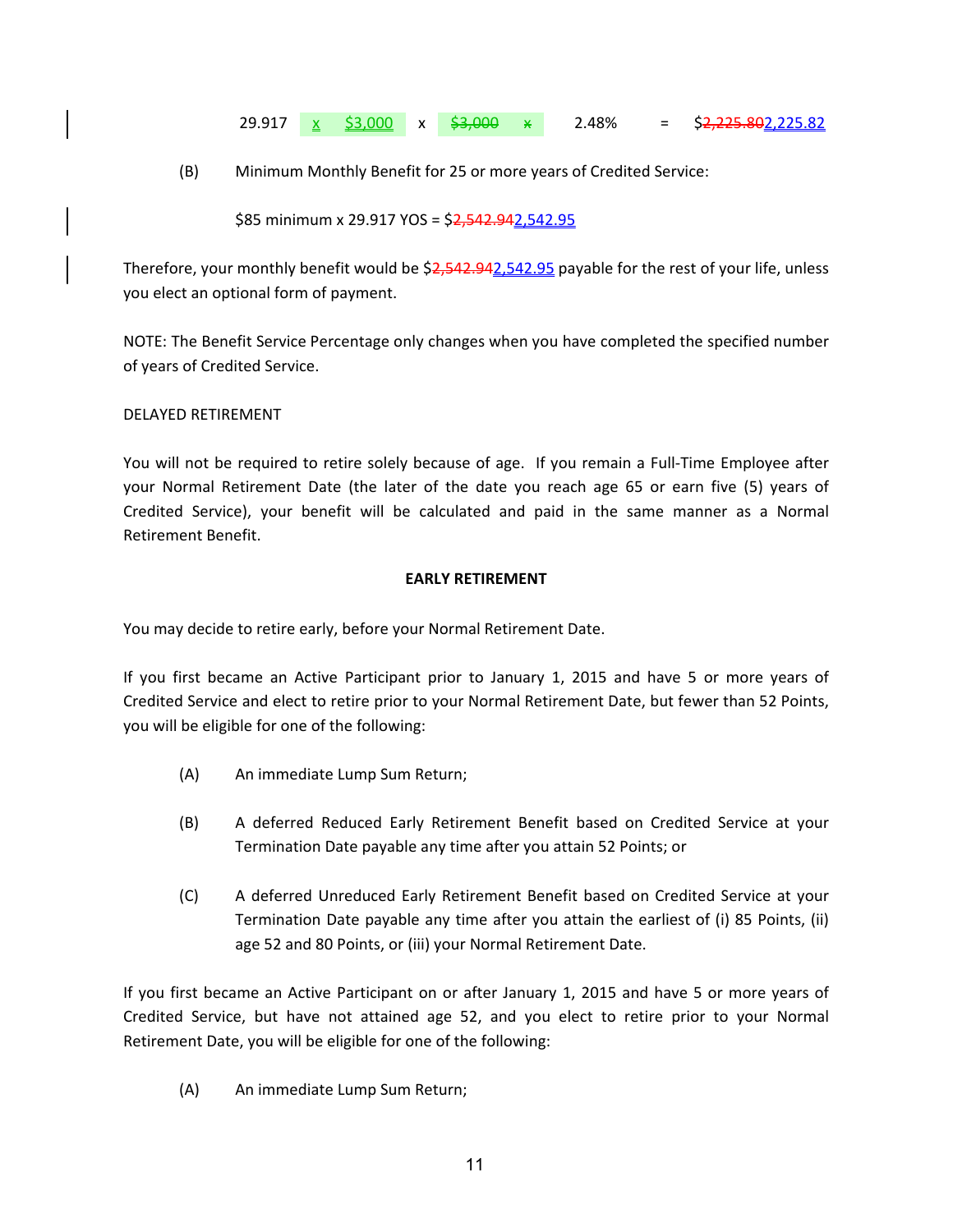- (B) A deferred Reduced Early Retirement Benefit based on Credited Service at your Termination Date payable any time after you attain age 52; or
- (C) A deferred Unreduced Early Retirement Benefit based on Credited Service at your Termination Date payable any time after you attain the earliest of (i) 85 Points, (ii) age 52 and 80 Points, or (iii) your Normal Retirement Date.

If you (i) first became an Active Participant prior to January 1, 2015 and have 5 or more years of Credited Service and with at least 52 Points, or (ii) first became an Active Participant on or after January 1, 2015 and have 5 or more years of Credited Service and have reached age 52, and you elect to retire prior to your Normal Retirement Date, you will be eligible for one of the following:

- (A) An immediate Lump Sum Return;
- (B) An immediate or deferred Reduced Early Retirement Benefit based on Credited Service at your Termination Date; or
- (C) A deferred Unreduced Early Retirement Benefit based on Credited Service at your Termination Date, payable at any time after you attain the earliest of (i) 85 Points, (ii) age 52 and 80 Points; or (iii) your Normal Retirement Date.

If you terminate with at least 5 years of Credited Service and have attained the earlier of 85 Points or age 52 and 80 Points, you are eligible for one of the following:

- (A) An immediate Lump Sum Return; or
- (B) An immediate Unreduced Early Retirement Benefit based on Credited Service on your Termination Date.

If you have 25 or more years of Credited Service, the Minimum Monthly Benefit of \$85 per month per year of Credited Service (see Section (B) under "Minimum Monthly Benefit") applies when calculating your Early Retirement Benefit. The Minimum Monthly Benefit of \$650 per month (see Section (A) under "Minimum Monthly Benefit"), however, does not apply if you have less than 25 years of Credited Service.

**Please note that, if you elect to retire prior to your Normal Retirement Date, your benefit will be multiplied by your Vested Percentage (discussed on page 5) at your Termination Date.**

#### DEFERRED VESTED RETIREMENT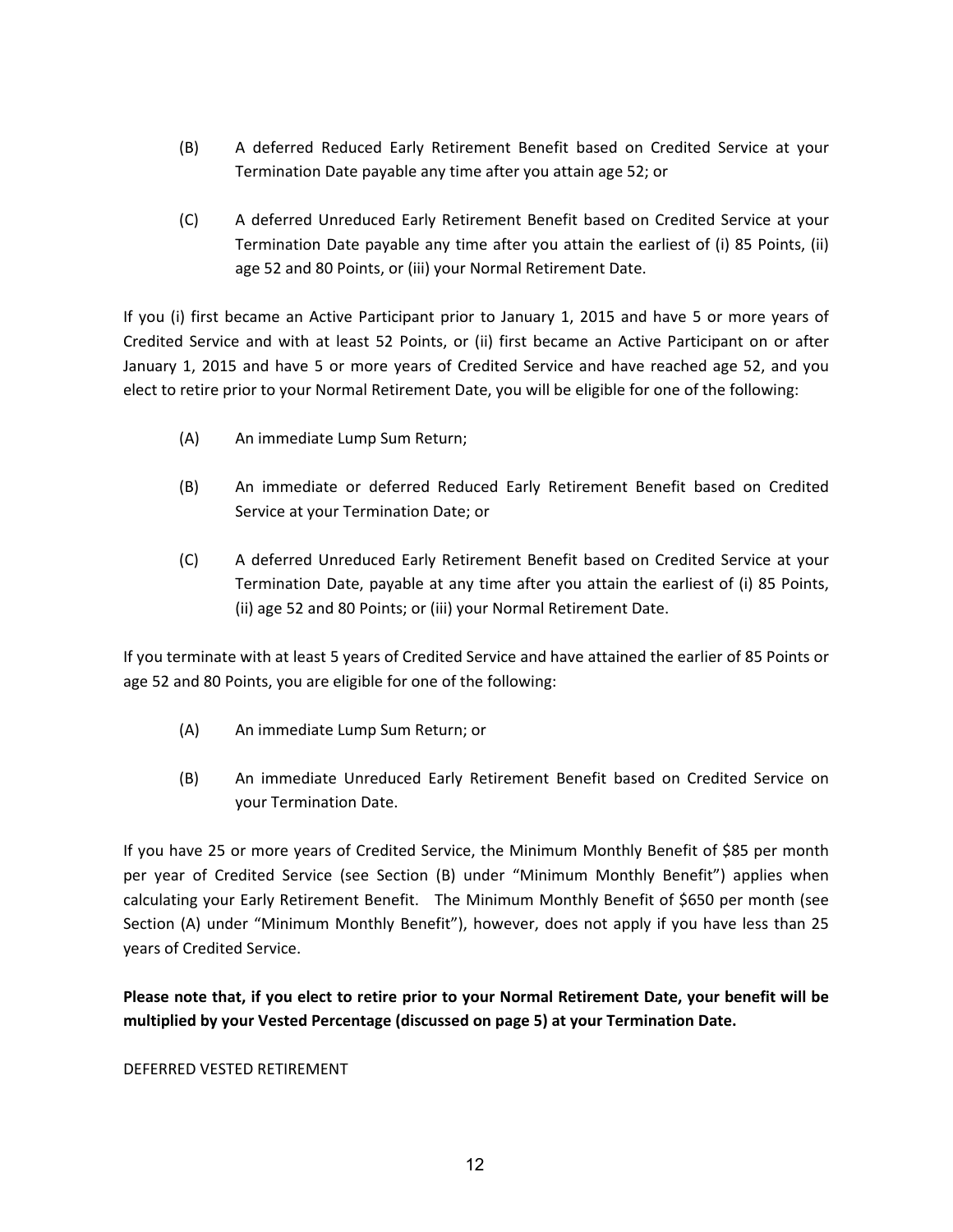Instead of receiving monthly benefits upon termination of employment, you may elect to have benefit payments start at a later date (but no later than the "required beginning date," as discussed below). Your benefit prior to reduction for Early Retirement will not change after you terminate; however, your Points will be calculated based on your Credited Service at your Termination Date and your age at the date you begin benefits.

If you wait until you attain your Normal or Unreduced Early Retirement Date there will be no reduction in your benefits.

## **EXAMPLE 7 – REDUCED EARLY RETIREMENT**

Suppose you joined the Plan prior to January 1, 2015, and you terminate employment at age 51 with 25 years of Credited Service (76 Points) and Average Highest Monthly Compensation of \$3,800.

You may elect one of the following benefits:

- (A) A Lump Sum Return
- (B) An immediate Reduced Early Retirement Benefit calculated as follows:
	- (1) Formula Monthly Benefit:

|     |             |              | <b>Benefit</b>    |     | Monthly        |
|-----|-------------|--------------|-------------------|-----|----------------|
|     | <u>AHM</u>  | <b>AHM</b>   | Service           |     | Accrued        |
| YOS | <b>Comp</b> | <u>Comp</u>  | <b>Percentage</b> |     | <b>Benefit</b> |
| 25  | \$3,800     | \$3,800<br>X | 2.40%             | $=$ | \$2,280        |

(2) Minimum Monthly Benefit for 25 or more years of Credited Service:

\$85 minimum x 25 YOS = \$2,125

- (3) Your Initial Monthly Benefit would be the greater of: (1) \$2,280 or (2) \$2,125
- (4) 3% Reduction for each Point less than 85 Points

(85 Points – 76 Points) x 3% = 27%

\$2,280.00 x 27% = \$615.60 reduction

 $$2,280.00 - $615.60 = $1,664.40$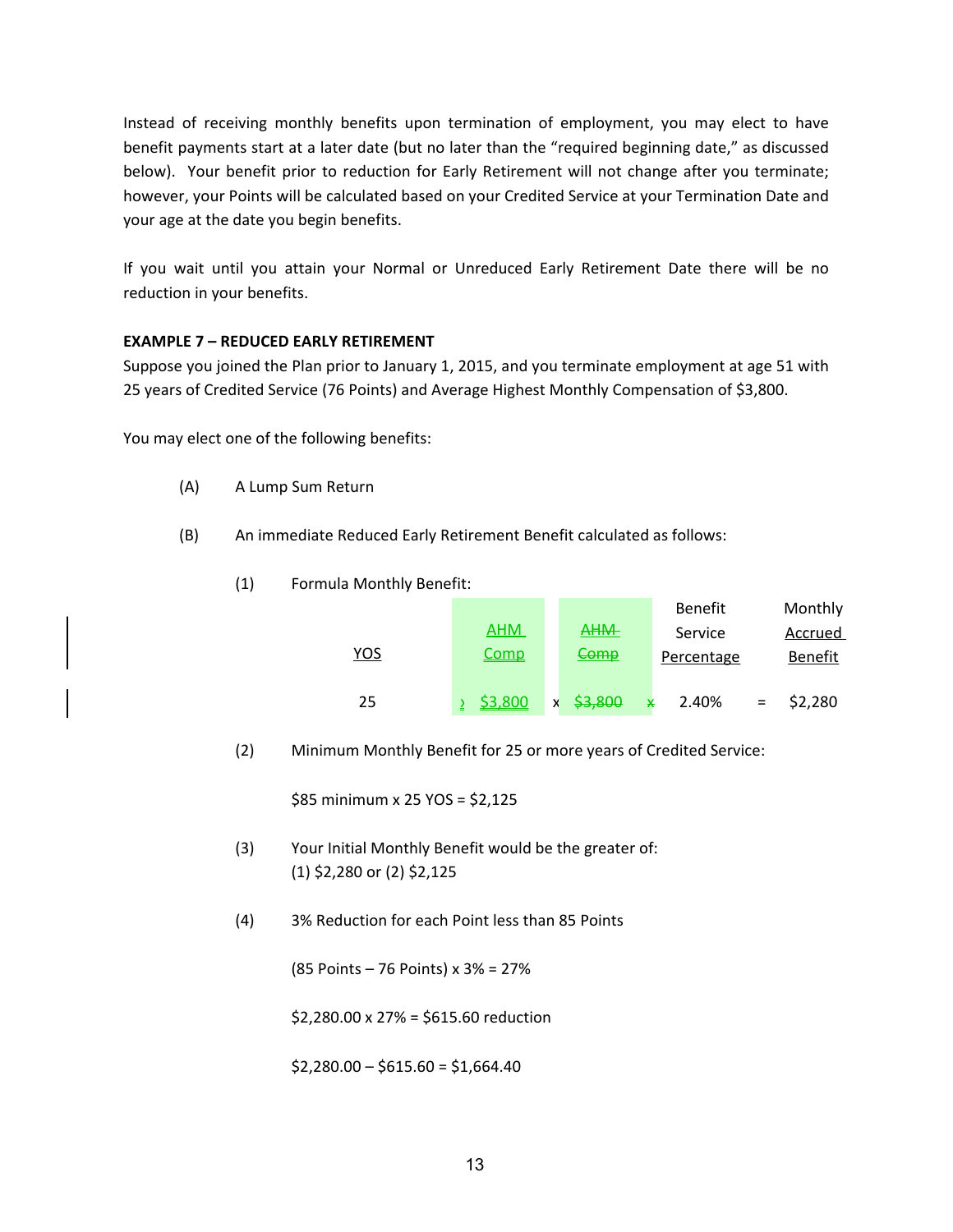Your Immediate Monthly Benefit would be \$1,664.40 payable for the rest of your life unless you elect an optional form of payment.

(C) A Deferred Unreduced Early Retirement Benefit

If you work two more years until age 53 with 27 years of Credited Service, you would have 80 Points and be over age 52, qualifying you for Unreduced Early Retirement and the monthly benefit you earned at that point would be paid without reduction. Using the same Average Highest Monthly Compensation of \$3,800, the 27 years of Credited Service and the increased percentage factor of 2.44% (recognizing 27 years of Credited Service) your unreduced Immediate Monthly Benefit would be determined as follows:

(1) Formula Monthly Benefit

|            |             |                   | <b>Benefit</b>    | Monthly        |
|------------|-------------|-------------------|-------------------|----------------|
|            | <b>AHM</b>  | <b>AHM</b>        | Service           | Accrued        |
| <u>YOS</u> | <u>Comp</u> | <u>Comp</u>       | <b>Percentage</b> | <b>Benefit</b> |
| 27         | \$3,800     | \$3,800<br>x<br>X | 2.44%             | $=$ \$2,503.44 |

(2) Minimum Monthly Benefit for 25 or more years of Credited Service

\$85 minimum x 27 YOS = \$2,295.00

(3) Your Initial Monthly Benefit would be the greater of:

(1) \$2,503.44 or (2) \$2,295

Therefore, your monthly benefit would be \$2,503.44 payable for the rest of your life unless you elect an optional form of payment.

If you are considering retirement, please contact the Plan Administrator at least two months prior to your projected date of retirement.

Federal regulations require that your benefit payments begin no later than your "required beginning date." Generally, your required beginning date will be the April 1st of the calendar year following the calendar year in which you attain age 70-1/2 or, if later, the date you retire. If you retire after age 70-1/2, your benefits will be actuarially increased to take into account the period after age 70-1/2 during which you do not receive benefits under the Plan. Failure to begin to receive your retirement benefits by your required beginning date may result in you being subject to an excise tax.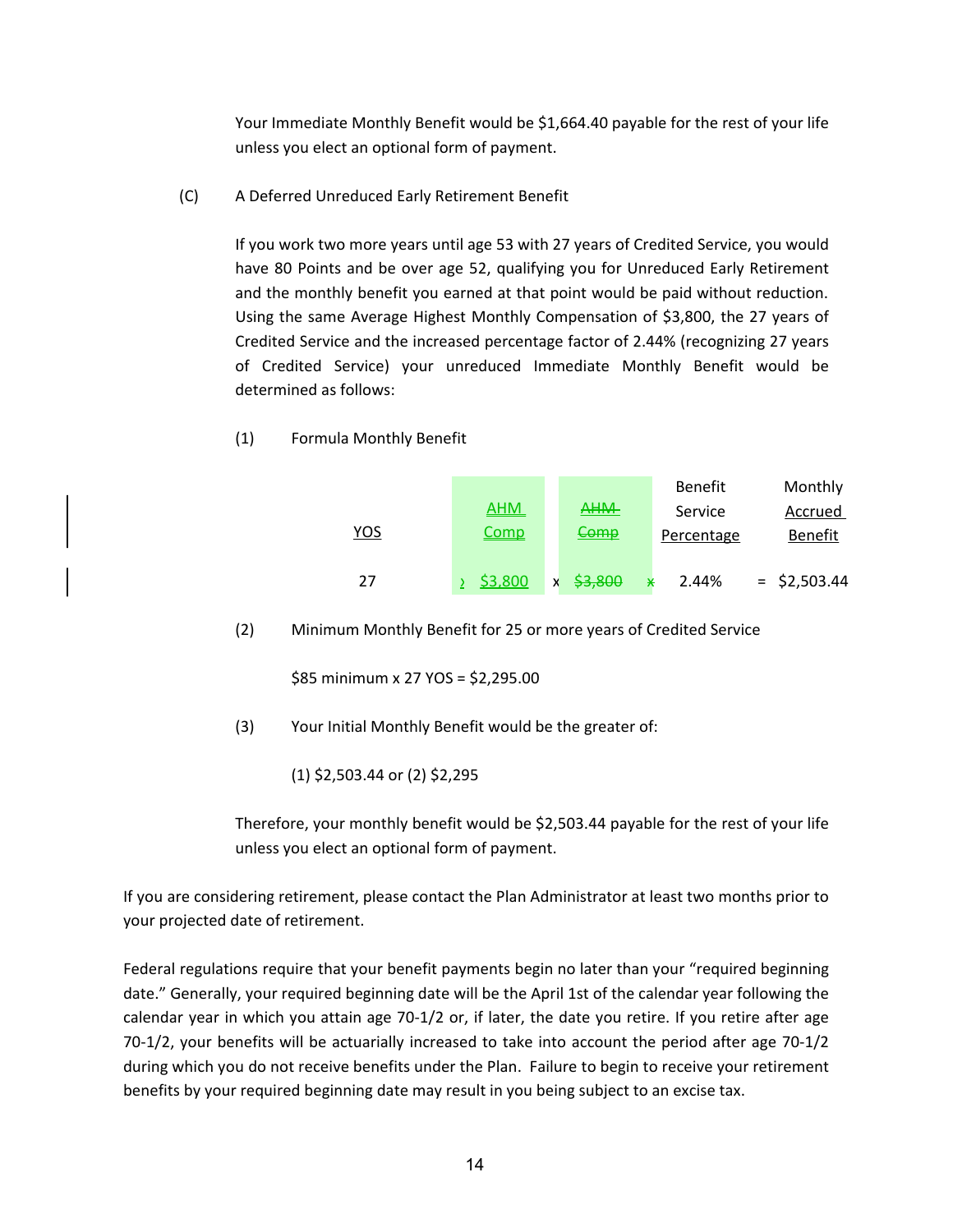#### **DISABILITY BENEFITS**

#### ELIGIBILITY

If you become Disabled while you are an active Participant, you will be eligible to receive a Disability Benefit if your disability meets the criteria established by the Committee. You should apply to the Committee for Disability Benefits in a timely manner, but in all events, before your return to work.

For Disability Benefit applications made on or after January 1, 2015, you must have earned at least ten (10) years of Credited Service to receive a Service Related Disability Benefit or a Non-Service Related Disability Benefit.

You may be required to submit to physical examination by one or more independent physicians chosen by the Committee to qualify for a Disability Benefit.

No Disability Benefits are payable for any period in which you receive Compensation or Credited Service.

For more information concerning the Disability Benefit application procedures, please see the Disability Handbook available from the Plan Administrator.

#### TOTAL AND PERMANENT DISABILITY

You will be considered Totally and Permanently Disabled if, on the basis of medical evidence satisfactory to the Committee, the Committee determines that you are totally and permanently unable, as a result of injury or illness, to engage in any further employment. Such Disability must be permanent and continuous during the remainder of your life.

Proof of Total and Permanent Disability is either a determination of Total and Permanent Disability from the Social Security Administration or the concurring opinion of two Committee-appointed physicians certifying Total and Permanent Disability.

If you are eligible for Total and Permanent Disability Benefits, you will receive your benefit as an annuity for your life beginning on the earlier of: (A) the date of your Social Security Disability Award, or (B) the first of the month following six (6) consecutive months from the Date of Disability.

"Date of Disability" means the onset date, as determined by the Social Security Administration or the date the Committee deems you to have become Disabled, as appropriate.

#### TEMPORARY DISABILITY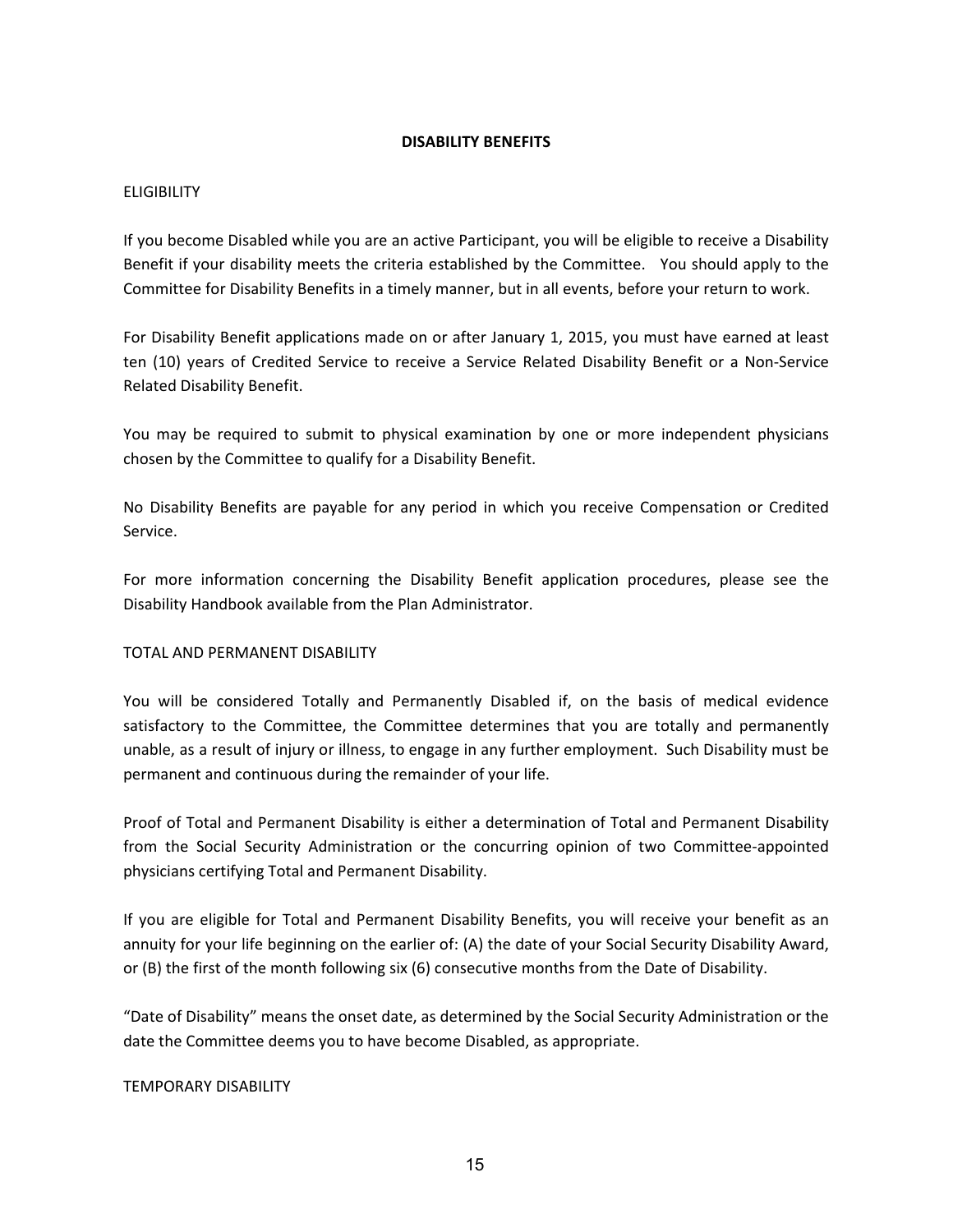You will be considered Temporarily Disabled if you incur a disability which prevents you from performing the duties of your job with MARTA.

If you are eligible for Temporary Disability Benefits, you will receive Temporary Disability Benefits for up to eighteen (18) months for all Disability applications made on or after January 1, 2015. Payments will commence on the first of the month following six (6) consecutive months after your Date of Disability, as determined by the Committee.

A second Temporary Disability for a separate incident must be separated by at least six (6) months of Credited Service from the end of the initial Temporary Disability.

Under no circumstances will the Plan pay more than seventy-two (72) months of Temporary Disability Benefits to you during your lifetime.

## SERVICE RELATED AND NON-SERVICE RELATED DISABILITY

A "Service Related Disability" is a disability that is the result of injury or illness which arises out of, or occurs in the course of, your employment with the Employer that results in Workers' Compensation Benefits from the Employer. Any other Disability is considered a "Non-Service Related Disability."

#### AMOUNT OF DISABILITY BENEFIT

A. TOTAL AND PERMANENT DISABILITY – The Service Related Disability Benefit is the greater of: (1) Normal Retirement Benefit with no reduction if you have fewer than 85 Points or (2) \$1,000 per month. The Non-Service Related Disability Benefit is the greater of: (1) Normal Retirement Benefit with no reduction if you have fewer than 85 Points or (2) \$650 per month. If you have 25 or more years of Credited Service when you become Totally and Permanently Disabled, the Minimum Monthly Benefit of \$85 per month per year of Credited Service (see Section (B) under "Minimum Monthly Benefit") applies when calculating your Total and Permanent Disability Benefit. The Minimum Monthly Benefit of \$650 per month (see Section (A) under "Minimum Monthly Benefit"), however, does not apply if you have less than 25 years of Credited Service.

B. TEMPORARY DISABILITY – The Service Related Disability Benefit is \$1,000 per month. The Non-Service Related Disability Benefit is \$650 per month.

#### **EXAMPLE 8 – TOTAL AND PERMANENT DISABILITY - SERVICE RELATED**

Suppose you became Totally and Permanently Disabled at age 52 due to a job related injury with a total of 20 years of Credited Service and your Average Highest Monthly Compensation is \$3,800, your Disability Benefit would be calculated as follows: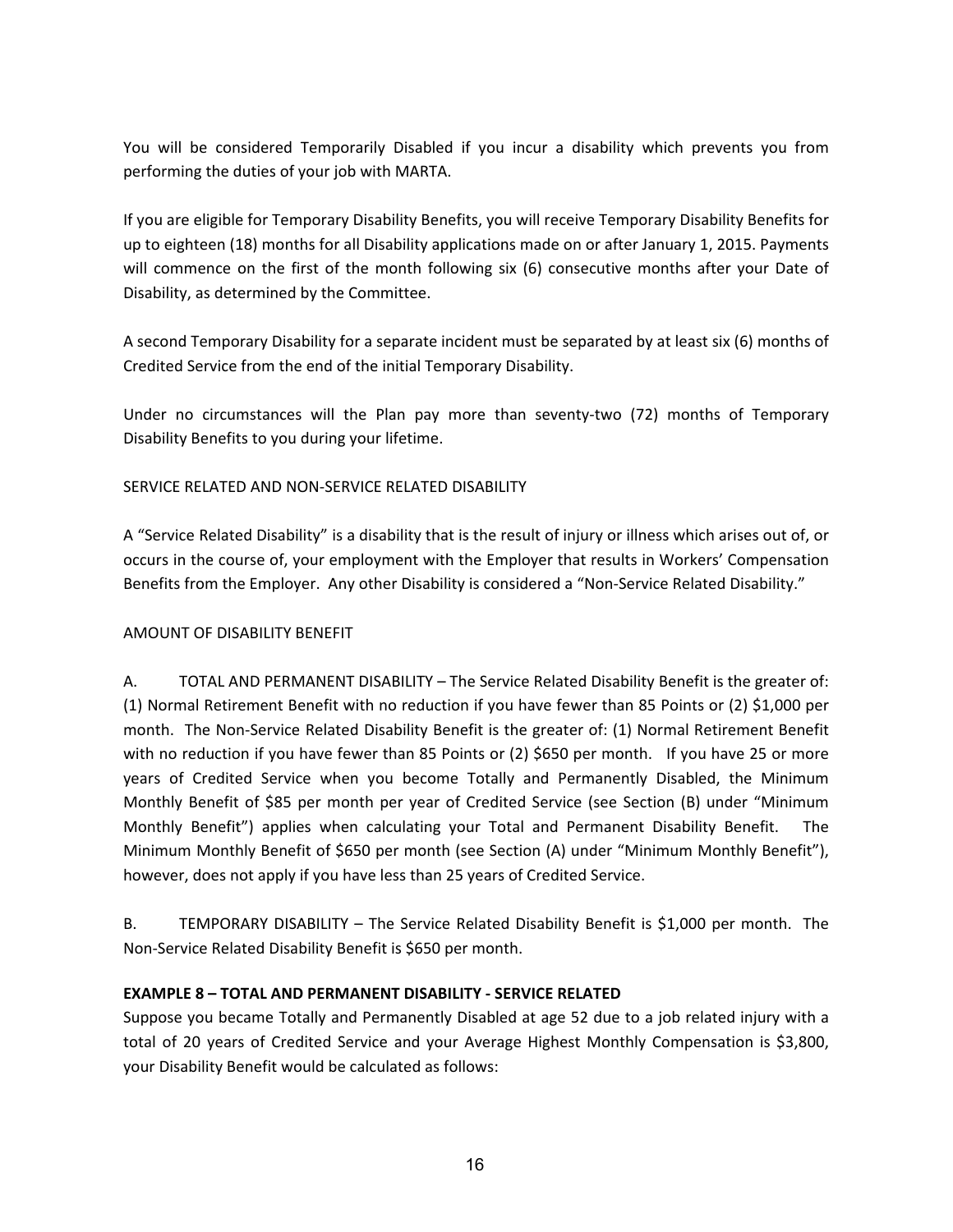(A) Formula Monthly Benefit:

20 YOS x \$3,800 AHM Comp x 2.0% Benefit Service Percentage = \$1,520 No reduction for less than 85 Points.

(B) Minimum Monthly Service Related Disability Benefit = \$1,000

The benefit payable would be the greater of (A)  $$1,520$  or (B)  $$1,000$ . Therefore your monthly benefit would be \$1,520 payable for life.

#### **EXAMPLE 9 – TOTAL AND PERMANENT DISABILITY - NON-SERVICE RELATED**

Suppose you became Totally and Permanently Disabled at age 52 due to an injury not related to your employment with MARTA with a total of 11 years of Credited Service and your Average Highest Monthly Compensation is \$3,800, your Disability Benefit would be calculated as follows:

(A) Formula Monthly Benefit:

11 YOS x \$3,800 AHM Comp x 2.0% Benefit Service Percentage = \$836 No reduction for less than 85 Points.

(B) Minimum Monthly Service Related Disability Benefit = \$650

The benefit payable would be the greater of (A) \$836 or (B) \$650. Therefore your monthly benefit would be \$836 payable for life.

TEMPORARY TO TOTAL AND PERMANENT DISABILITY

If your Temporary Disability is changed to a Total and Permanent Disability because of a Social Security Administration award or otherwise, your Disability Benefit will be increased to the amount of a Total and Permanent Disability Benefit retroactively to your Date of Disability.

If you are eligible for a Non-Service Related Disability Benefit pending a determination on a Service Related Disability Benefit, the Plan will pay the Non-Service Related Disability Benefit pending resolution of the matter. If you are later approved for a Service Related Disability Benefit, the difference between the two benefit amounts will be paid retroactively, provided you submit such evidence within one hundred eighty (180) days after it becomes available to you. Otherwise, the difference in benefits will be paid starting the first of the month following the month the evidence is submitted.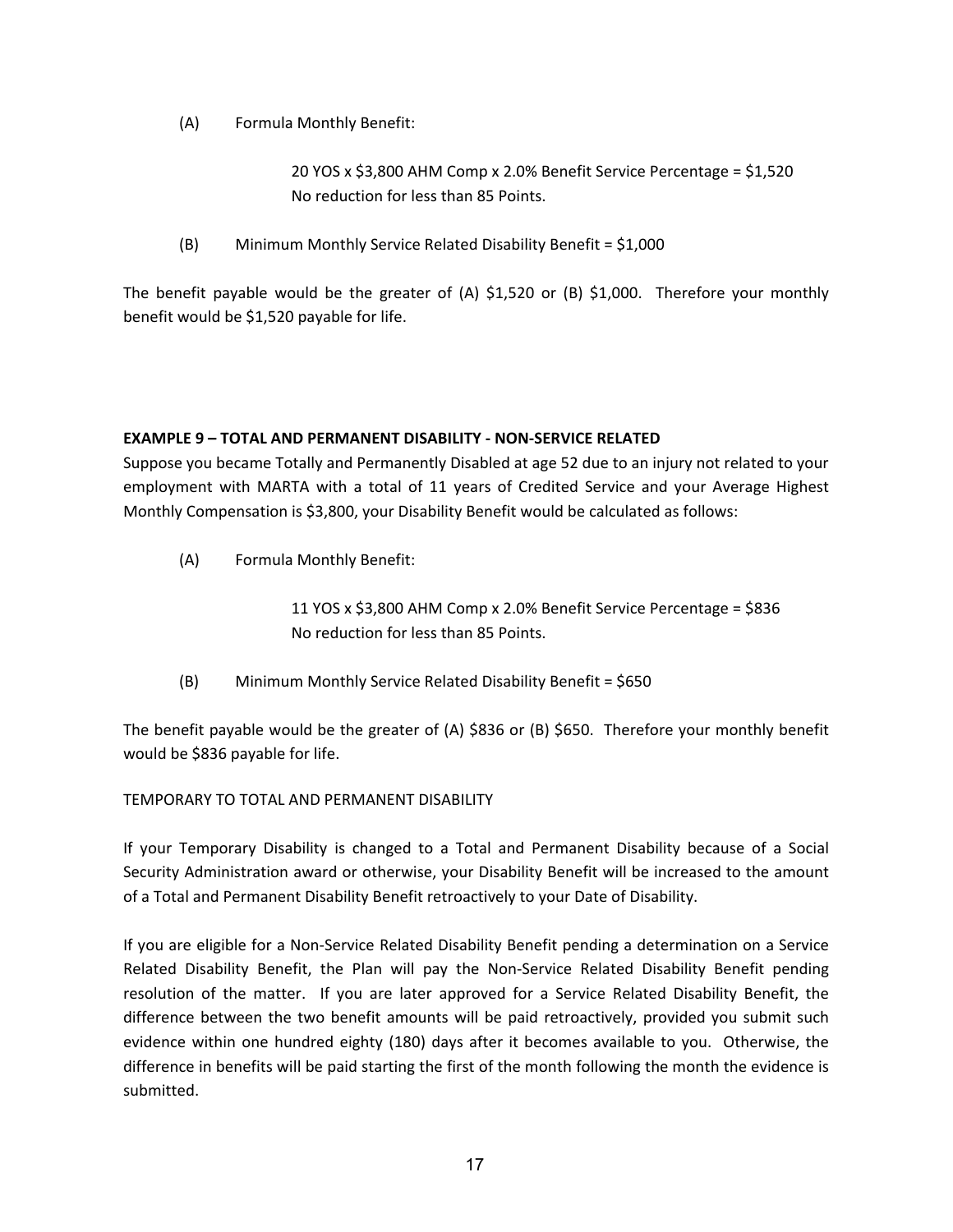#### SUSPENSION OF DISABILITY BENEFITS

Disability Benefits will stop under any of the following circumstances:

- (A) If you are no longer Disabled.
- (B) If your total income in any one year, excluding Workers' Compensation payments, exceeds the annual rate of pay for the position you held when you became Disabled.
- (C) If you refuse to submit to a physical examination by a physician selected by the Committee or fail to cooperate with the Committee in determining your income or the continued status of your Disability.

#### DISABILITY OFFSET

Disability Benefits will be reduced dollar for dollar by the amount by which your total earnings including Disability Benefits exceeds the annual rate of pay for the position you held when you became Disabled.

#### **EXAMPLE 10 – DISABILITY OFFSET**

Assume you become Totally and Permanently Disabled and are eligible for Disability Benefits of \$1,200 per month. Also assume the annual rate of pay for the position you held when you became Disabled is currently \$45,600 or \$3,800 monthly. Your Disability Benefits will be suspended if you work and your total income exceeds \$3,800 monthly. Your Disability Benefits will be reduced if you work and earn more than \$2,600 per month.

Suppose you earn \$3,000 per month. Then your Disability Benefits will be offset by the amount by which your total earnings exceed the current annual rate of pay for your position, \$3,800.

The offset is calculated as follows:

- (A) \$ 3,000 Your Earnings + 1,200 Disability Benefit \$ 4,200 Total Current Earned Income
- (B) \$ 4,200 Total Current Earned Income - 3,800 Current Earnings Limit
	- \$400 Disallowed Earnings or Disability Offset
- (C) \$1,200 Disability Benefit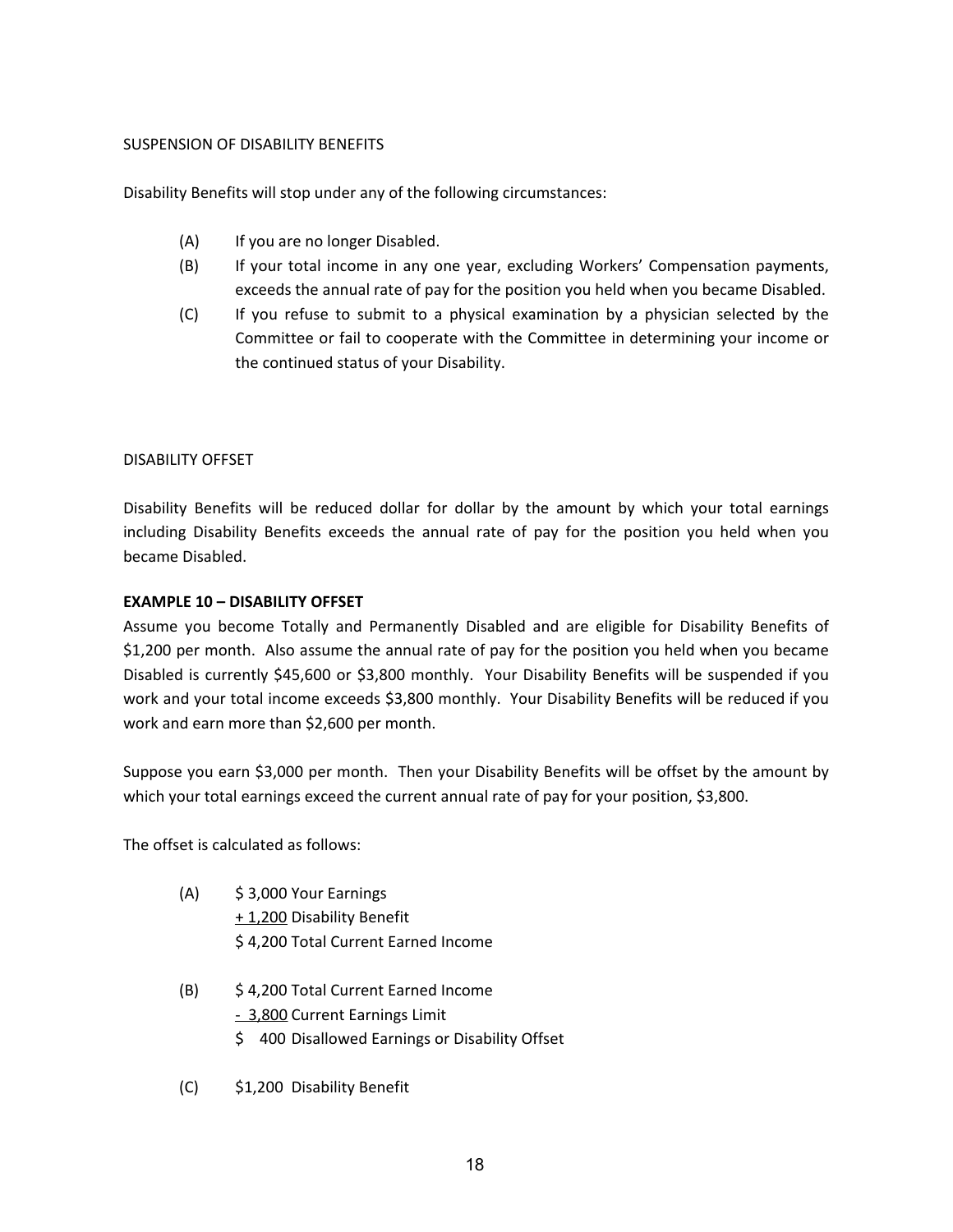- 400 Disability Offset

\$ 800 Reduced Disability Benefit.

This offset will be calculated each year and adjustments will be made as needed.

#### **DEATH BENEFITS**

#### ACTIVE PARTICIPANTS

If you die while working for MARTA, have at least five (5) years of Credited Service but less than 66 Points, and have not yet reached your Normal Retirement Date, your Named Beneficiary will be eligible for the Lump Sum Return, payable immediately, or a deferred Survivor Pension Benefit, payable when you would have reached 66 Points had you survived. The Survivor Pension is not reduced for early receipt as for Early Retirement.

If you die while working for MARTA, have at least five (5) years of Credited Service, and have either attained 66 Points or reached your Normal Retirement Date, your Named Beneficiary will be eligible for a Survivor Pension Benefit, payable immediately. Your Named Beneficiary may elect to receive the Lump Sum Return instead of the Survivor Pension Benefit. The Survivor Pension is not reduced for early receipt as for Early Retirement.

If you die while working for MARTA and do not have at least five (5) years of Credited Service, your Named Beneficiary will receive a Lump Sum Return.

**Please note that a Survivor Pension Benefit will be multiplied by your Vested Percentage (discussed on page 5) as of your date of death.**

#### INACTIVE PARTICIPANTS PRIOR TO BENEFIT COMMENCEMENT

If you terminate your employment and receive a Lump Sum Return and then die, your Named Beneficiary will not be eligible for any Death Benefits.

If you terminate your employment without a Vested Benefit and die, your Named Beneficiary will receive a Lump Sum Return.

If you terminate your employment with a Vested Benefit but you have not yet qualified for Normal or Unreduced Early Retirement, your Named Beneficiary will receive a deferred Survivor Pension Benefit based on Credited Service as of your Termination Date, payable when you would have reached 66 Points had you survived and continued as a Terminated Vested Participant. The Survivor Pension is reduced for early receipt as for Early Retirement. Your Named Beneficiary may elect to receive a Lump Sum Return instead, payable immediately.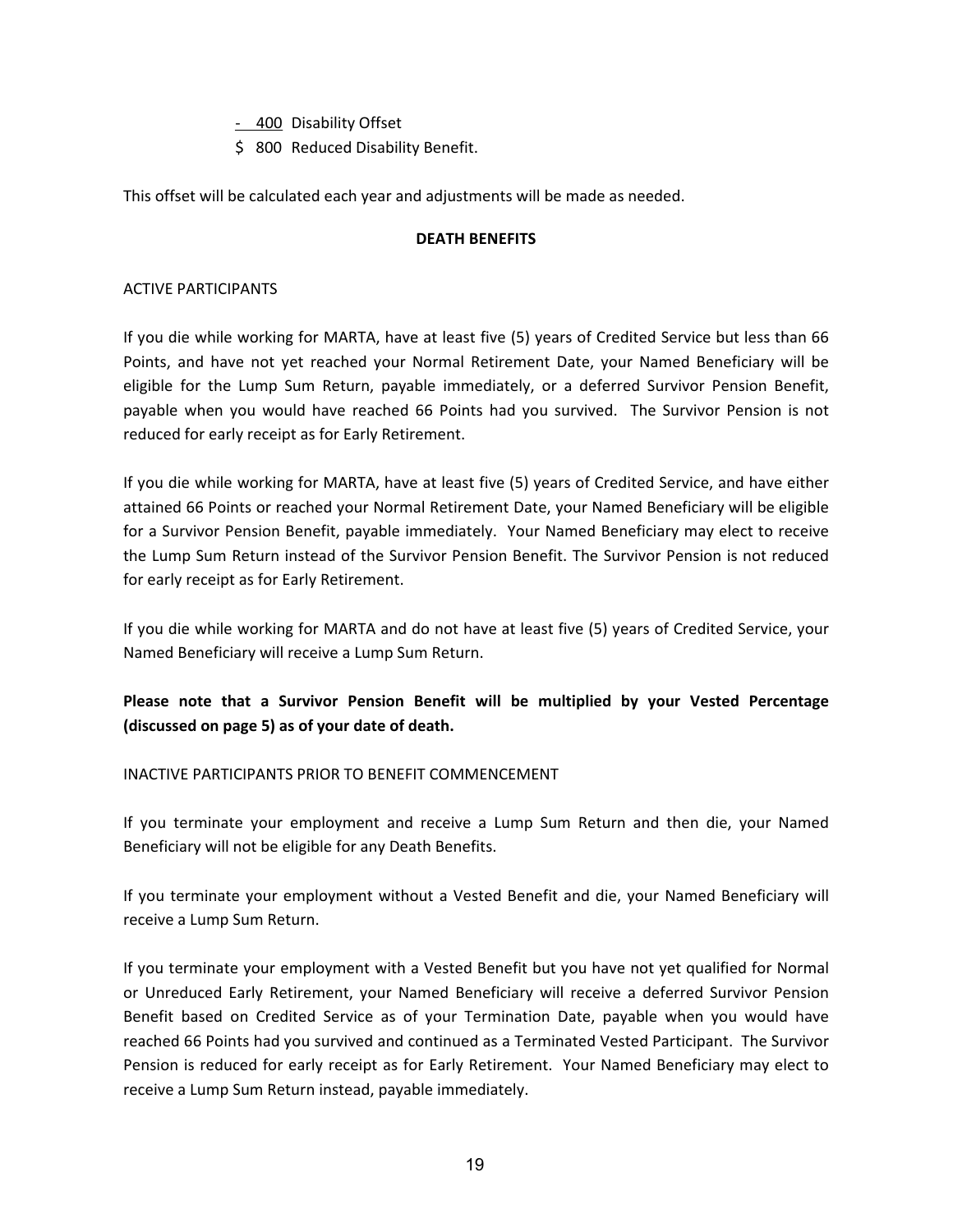If you terminate your employment with a Vested Benefit and you qualified for a Normal or Unreduced Early Retirement and die, your Named Beneficiary will receive a Survivor Pension Benefit based on Credited Service as of your Termination Date, payable immediately. Your Named Beneficiary may elect to receive a Lump Sum Return instead, payable immediately.

## **Please note that any Survivor Pension Benefit will be multiplied by your Vested Percentage (discussed on page 5) as of your Termination Date.**

#### INACTIVE PARTICIPANTS AFTER BENEFIT COMMENCEMENT

If you die after commencement of your Normal, Early, or Deferred Vested Retirement, your death benefits will be paid out in accordance with the alternative benefit form you selected. If you die after commencement of a Disability Benefit, your Named Beneficiary will receive the Survivor Pension Benefit based on Credited Service through your Date of Disability.

#### NAMED BENEFICIARY

You may designate a Named Beneficiary on a beneficiary designation form filed with the Plan Administrator to receive benefits that may become payable under this Plan in the event of your death prior to commencement of benefits for Normal, Early, or Deferred Vested Retirement or Disability. You can change the Named Beneficiary at any time simply by filing a new beneficiary designation form with the Plan Administrator.

Note that if your Named Beneficiary is your spouse and you get divorced, that ex-spouse will remain entitled to any benefits payable under the Plan unless you change your Named Beneficiary.

#### NO NAMED BENEFICIARY

If no Named Beneficiary exists at the time of your death and you are married, your spouse at the time of your death will be considered your Named Beneficiary. If no Named Beneficiary exists and you are not married or your Named Beneficiary is also deceased or cannot be located within two (2) years from the time of your death, the Plan will pay the Lump Sum Return to your estate.

#### MINIMUM DEATH BENEFIT

The minimum death benefit in cases where retirement benefits have not yet commenced is the Lump Sum Return. If your Named Beneficiary dies soon after Survivor Pension Benefits begin, your Named Beneficiary's estate will receive the balance of your Lump Sum Return after reduction for the amount of benefits received prior to death.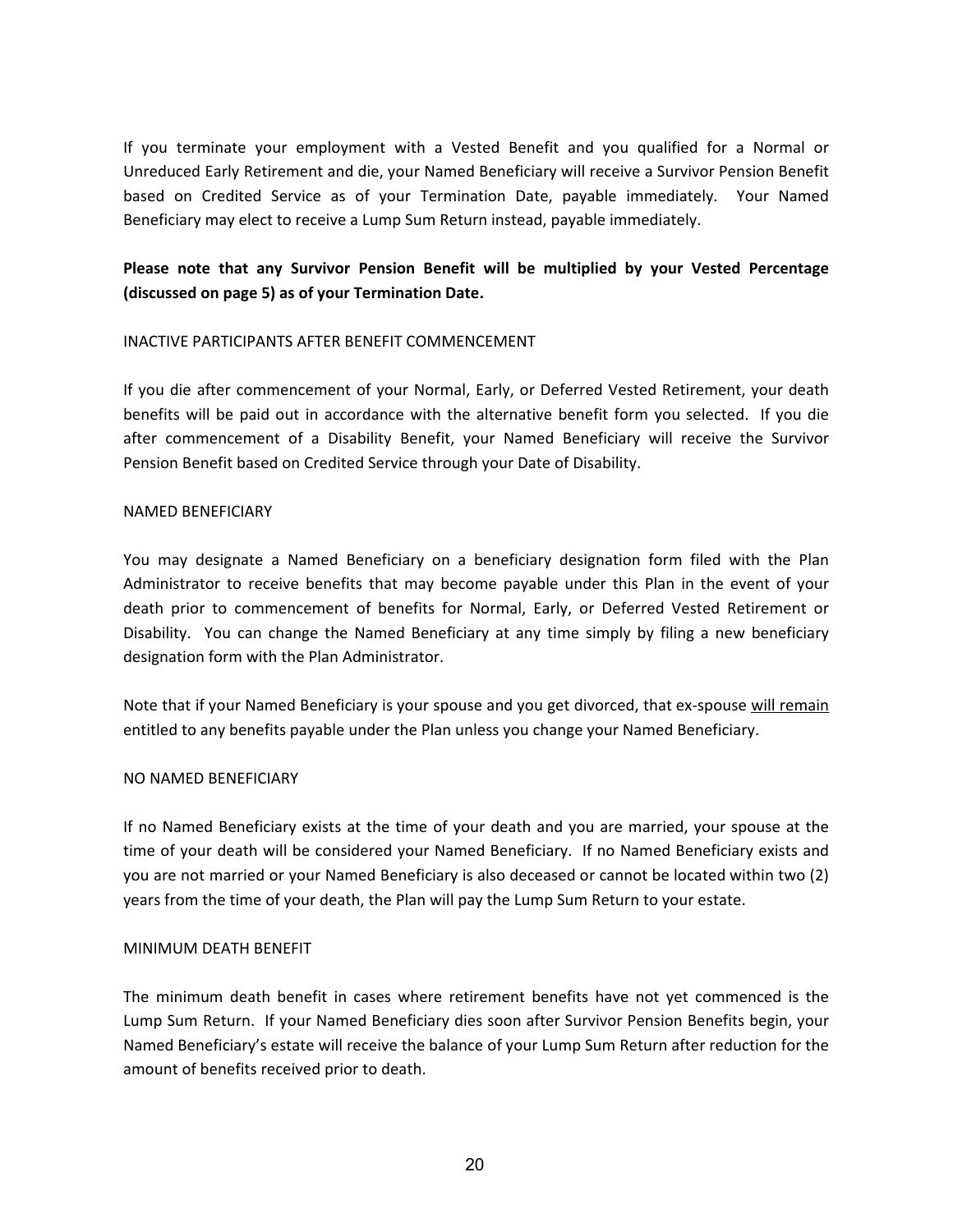Similarly, the minimum death benefit in cases where retirement benefit payments have commenced is a Lump Sum Return. If you and your Joint Pensioner die soon after retirement benefits begin, you or your Joint Pensioner's estate (based on whoever died last) will receive the balance of your Lump Sum Return after reduction for the amount of benefits received prior to death.

## SURVIVOR PENSION BENEFIT

A monthly benefit payable for the life of the Named Beneficiary determined as if you terminated employment on your date of death, survived to your earliest retirement date, retired and selected the Modified 100% Joint and Survivor Benefit Form and then died the next day. Payments continue for the life of the Named Beneficiary.

If you have 25 or more years of Credited Service on the date of your death, the Minimum Monthly Benefit of \$85 per month per year of Credited Service (see Section (B) under "Minimum Monthly Benefit") applies when calculating the Survivor Pension Benefit. The Minimum Monthly Benefit of \$650 per month (see Section (A) under "Minimum Monthly Benefit"), however, does not apply if you have less than 25 years of Credited Service.

## **EXAMPLE 11 – DEATH BENEFIT PRIOR TO RETIREMENT WITH AT LEAST 66 POINTS**

Suppose you are the 48 year old spouse of a Participant who died at age 51 with a total of 25 years of Credited Service and a Lump Sum Return of \$29,700. Assuming Average Highest Monthly Compensation is \$3,800, your death benefit would be calculated as follows:

You may elect one of the following benefits:

- (A) A Lump Sum Return of \$29,700.
- (B) An immediate Survivor Pension Benefit calculated as follows:
	- (1) Formula Monthly Benefit:



(2) Minimum Monthly Benefit for 25 or more years of Credited Service:

\$85 minimum x 25 years = \$2,125

(3) Your Initial Monthly Benefit would be the greater of: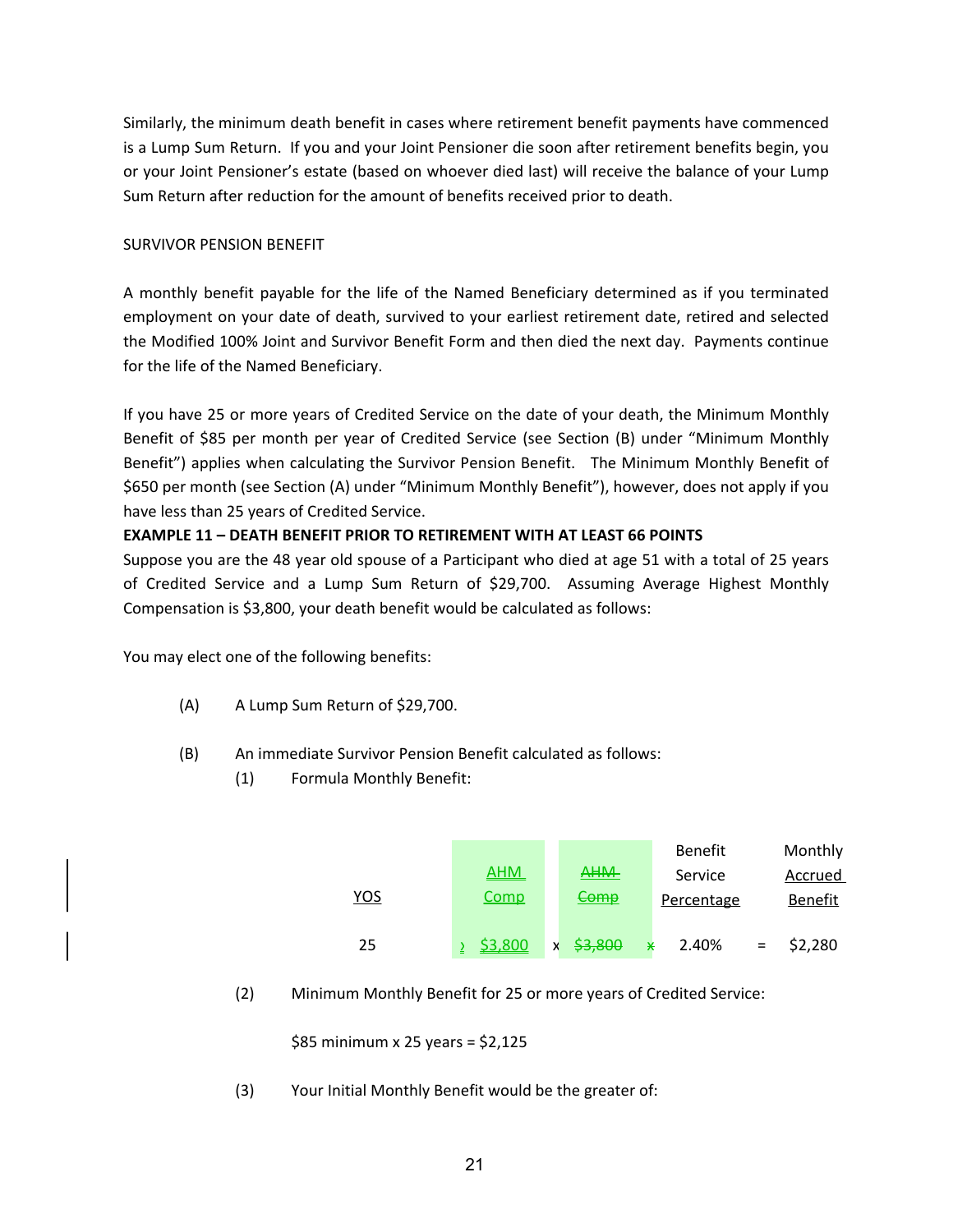(1) \$2,280 or (2) \$2,125

- (4) This amount would then be converted from a Life Annuity to a Modified 100% Joint & Survivor Benefit Form.
	- (a) Adjustment factor for a Participant age 51 and a Named Beneficiary age 48 is 91.9%
	- (b) \$2,280.00 Life Annuity x 91.9% Adj. Factor= \$2,095.32
	- (c) \$2,095.32 Survivor Pension Benefit to Named Beneficiary for Life

Once you elect a benefit, your election is irrevocable and cannot be changed.

## **PURCHASE OF ADDITIONAL BENEFIT FOR PART-TIME SERVICE**

You may purchase up to three (3) years of part-time service with MARTA at the time of your retirement. You must be at least age 52 and have earned 10 years of Credited Service at retirement. Part-time service with MARTA is not used to determine Plan benefits and will not count toward eligibility for other benefits or Vesting.

The benefit you purchase will equal one-twelfth of 1.0% of your Average Highest Monthly Compensation for each month of part-time service purchased. The cost will be a single payment of 4.0% of your Average Highest Monthly Compensation for each month of part-time service purchased. This cost is deducted from your Lump Sum Return at retirement.

Note that if you purchase part-time service, you cannot receive a lump sum cash-out of your remaining benefit.

#### **EXAMPLE 12 – PART-TIME SERVICE**

Assume you are about to retire, your Average Highest Monthly Compensation is \$3,800 and you are eligible to purchase six months of part-time service.

- (A) Part-Time Service Benefit =  $1/12 \times 1\% \times 53,800 \times 6$  months = \$19 per month
- (B)  $Cost = 4\% \times $3,800 \times 6$  months = \$912 one-time payment from Lump Sum Return for six months of part-time service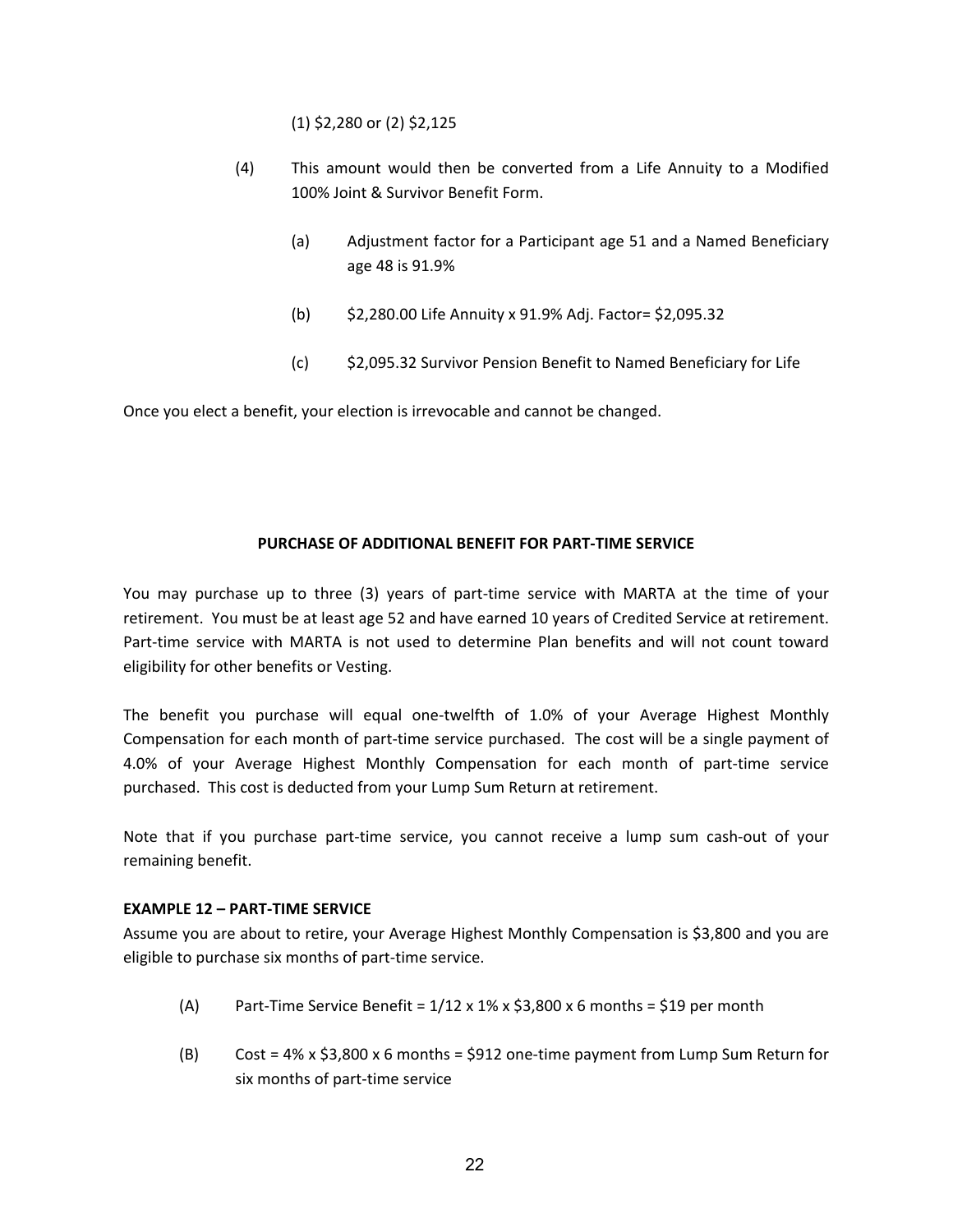The purchase of part-time service requires the election of a Partial Lump Sum. For the purchase of six months of part-time service in this example, the benefit would be \$19 per month for the rest of your life, and the cost would be a one-time amount of \$912 taken from the Lump Sum Return.

#### **OPTIONAL FORMS OF BENEFIT PAYMENT**

#### NORMAL FORM OF BENEFITS

Your Normal, Early, or Deferred Vested Retirement Benefit will be paid in the form of a Life Annuity unless you elect otherwise. This means a monthly benefit will be paid for your lifetime and will cease at your death.

#### ALTERNATIVE BENEFIT FORMS

You may elect to receive one of the alternative benefit forms instead of the Life Annuity. Because this alternate form provides benefit payments for more than one person's lifetime, the monthly amount will be reduced accordingly. Note that once you make your election, your election is irrevocable and can never be changed.

MODIFIED JOINT AND SURVIVOR ANNUITY WITH POP-UP

Under this form, you may elect to receive a reduced monthly pension for your lifetime, in exchange for a guarantee that 50%, 75% or 100%, whichever you choose, of the monthly benefit you are receiving, will be continued to the Beneficiary you name as your Joint Pensioner. Your Joint Pensioner is whoever you designate at the time of your election and can never be changed regardless of future circumstances. The adjusted monthly benefit payments under this alternative form will be calculated based on your age and the age of your Joint Pensioner at the time you commence retirement benefits.

If your Joint Pensioner dies within the first five (5) years after you have begun receiving benefits, your benefit payments will be increased back to the amount you would have received if you had elected the Life Annuity when you retired.

#### **EXAMPLE 13 – ALTERNATIVE BENEFIT CALCULATION**

Suppose you become eligible for a monthly Life Annuity at age 55 of \$2,280 and your Joint Pensioner is age 52. If you elect a Modified Joint and Survivor Annuity, your benefit will be reduced to an Actuarially Equivalent Benefit payable to you for life with your Joint Pensioner receiving a percentage of that benefit for life following your death. The amount of the reduced benefit is found by multiplying the Life Annuity benefit by an adjustment factor from one of the Joint and Survivor Benefit Factors Tables in the back of this booklet.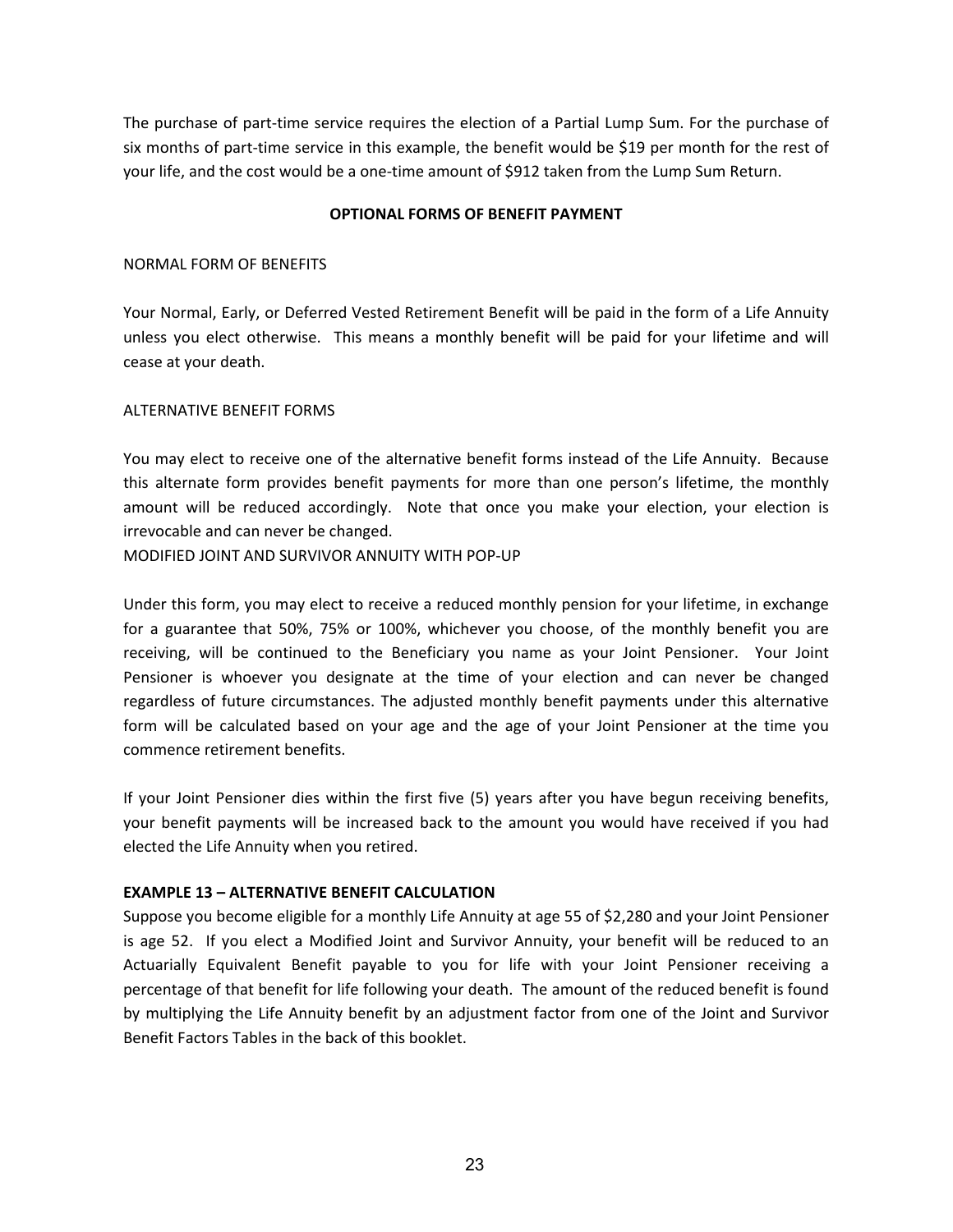Your benefit will be payable as shown below; however, if your Joint Pensioner dies within five (5) years of the start of your benefit payments, your benefit will revert back to the Life Annuity amount of \$2,280.

|                       |                                    | <b>Survivor Monthly Benefit</b> |
|-----------------------|------------------------------------|---------------------------------|
|                       | <b>Participant Monthly Benefit</b> | Payable for Life upon           |
| Option                | Payable for Life                   | Death of Participant            |
| Life Annuity          | \$2,280.00                         | S<br>0.00                       |
| 50% Joint & Survivor  | \$2,161.44                         | \$1,080.72                      |
| 75% Joint & Survivor  | \$2,106.72                         | \$1,580.04                      |
| 100% Joint & Survivor | \$2,056.56                         | \$2,056.56                      |

#### LUMP SUM RETURN

The return of Employee Contributions with interest compounded annually at 5% from May 1, 1989, until the date of termination of employment. If you became an Active Participant on or after January 1, 2015, the return of Employee Contributions with interest compounded annually at 3% from January 1, 2015, until the date of termination of employment.

#### PARTIAL LUMP SUM: MONTHLY BENEFIT WITH LUMP SUM RETURN

If you first became an Active Participant prior to January 1, 2015, you may elect to receive a Partial Lump Sum comprised of the Lump Sum Return with the Actuarial Equivalent of the remaining benefit paid as either a Life Annuity or a Modified Joint and Survivor Annuity with Pop-Up. However, if your remaining benefit payable after adjustment for the Lump Sum Return provides a monthly pension benefit of less than \$300.00, you may elect to receive a lump sum payment equal to the present value of the Actuarial Equivalent of your remaining benefit in lieu of the Life Annuity or Modified Joint and Survivor Annuity with Pop-Up.

If you first became an Active Participant on or after January 1, 2015 and have attained age fifty-two (52) and sixty-six (66) Points, you may elect to receive a Partial Lump Sum comprised of the Lump Sum Return with the Actuarial Equivalent of the remaining benefit paid as either a Life Annuity or a Modified Joint and Survivor Annuity with Pop-Up. However, if your remaining benefit payable after adjustment for the Lump Sum Return provides a monthly pension benefit of less than \$300.00, you will receive a lump sum payment equal to the present value of the Actuarial Equivalent of your remaining benefit in lieu of the Life Annuity or Modified Joint and Survivor Annuity with Pop-Up.

#### **EXAMPLE 14 – MONTHLY BENEFIT WITH LUMP SUM RETURN**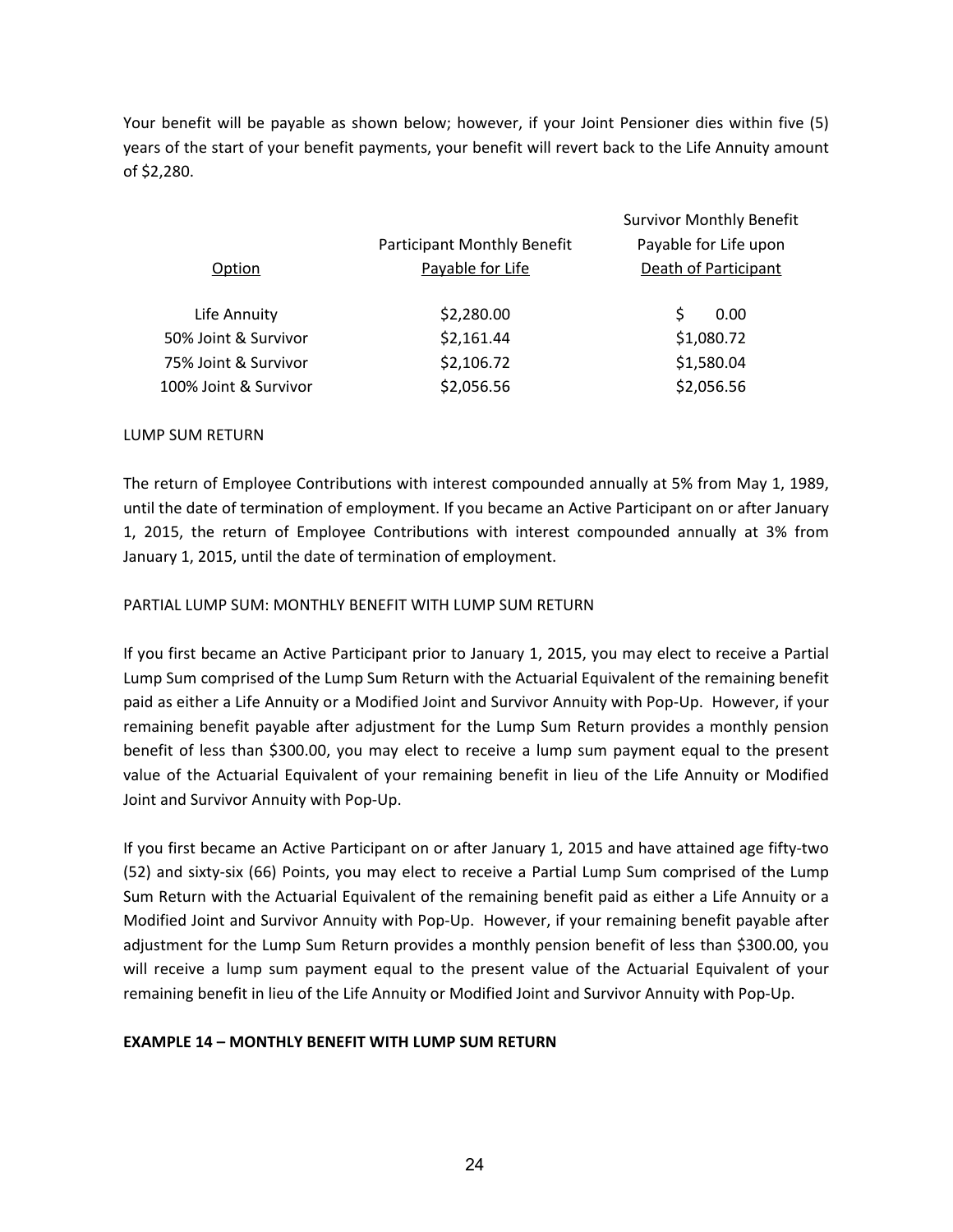Assume you were retiring at age 55 with a Lump Sum Return of \$34,500 after crediting interest compounded annually and electing the Partial Lump Sum option. The benefit amount adjusted for the Lump Sum Return would be calculated as follows:

- (A) Monthly Benefit payable as a Life Annuity = \$2,280
- $(B)$  Lump Sum Return = \$34,500
	- (1) Annuity Conversion Factor at Age 55 = 135.50
	- (2) Reduction for electing a Partial Lump Sum  $$34,500 \div 135.50 = $254.61$
- (C) Reduced Monthly Benefit payable as a Life Annuity \$2,280.00 - \$254.61 = \$2,025.39

You would receive a one-time Lump Sum Return of \$34,500 and your monthly benefit would be \$2,025.39, payable for the rest of your life, unless you elect an optional form of payment.

The impact on the optional forms of payment after election of a Partial Lump Sum:

|                       |                                    | <b>Survivor Monthly Benefit</b> |
|-----------------------|------------------------------------|---------------------------------|
|                       | <b>Participant Monthly Benefit</b> | Payable for Life upon           |
| Option                | Payable for Life                   | Death of Participant            |
| Life Annuity          | \$2,025.39                         | 0.00                            |
| 50% Joint & Survivor  | \$1,920.07                         | 960.03960.04<br>S.              |
| 75% Joint & Survivor  | \$1,871.46                         | \$1,403.60                      |
| 100% Joint & Survivor | \$1,826.90                         | \$1,826.90                      |
|                       |                                    |                                 |

#### **EXAMPLE 15 – MONTHLY BENEFIT LESS THAN \$300 WITH LUMP SUM RETURN**

Assume you were retiring at age 55 with 12 years of Service with a Lump Sum Return of \$18,000 after crediting interest compounded annually. The benefit amount adjusted for the Lump Sum Return would be calculated as follows:

(A) Monthly Benefit payable as a Life Annuity = \$368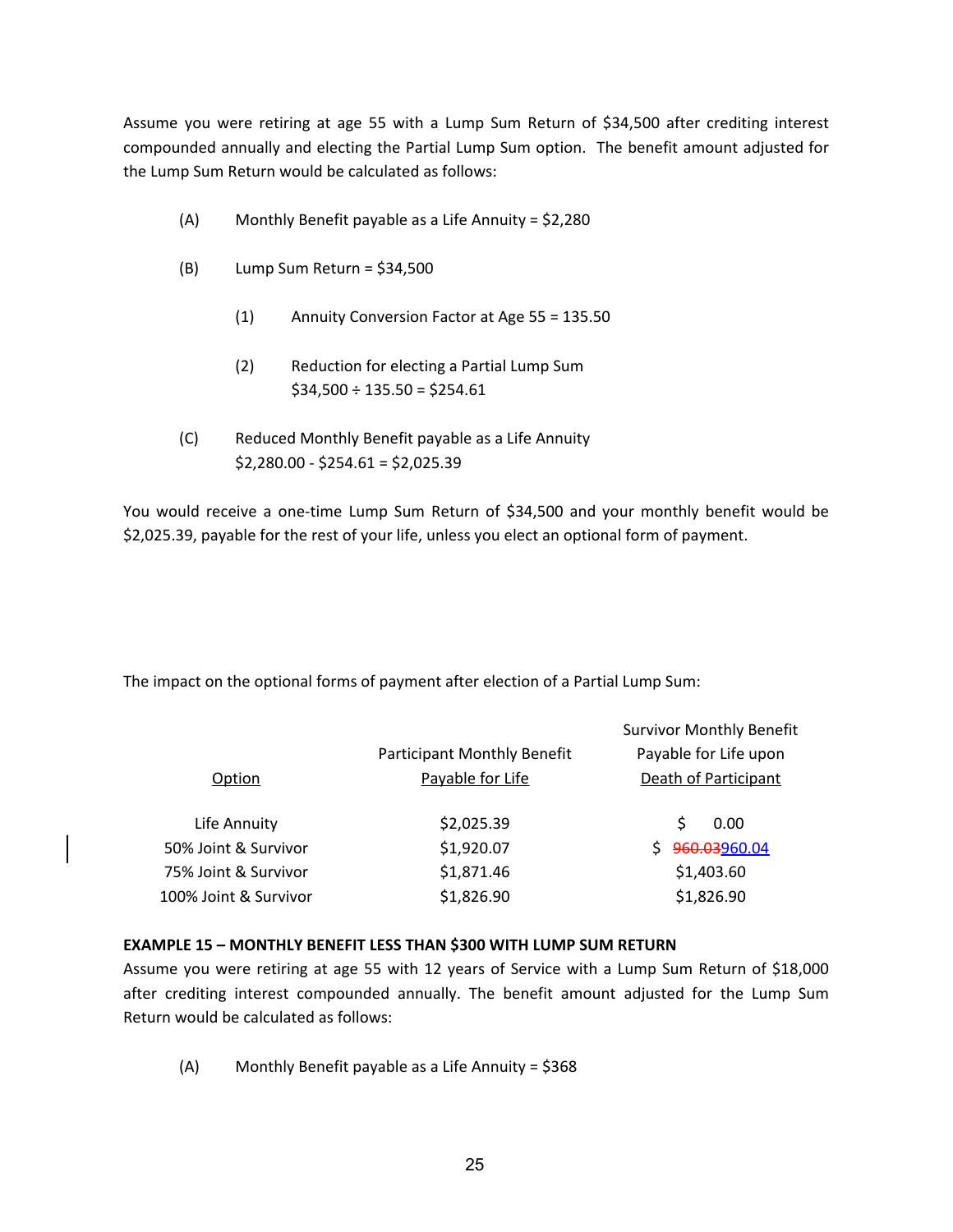- $(B)$  Lump Sum Return = \$18,000
	- (1) Annuity Conversion Factor at Age 55 = 135.50
	- (2) Reduction for electing a Partial Lump Sum  $$18,000 \div 135.50 = $132.84$
- (C) Reduced Monthly Benefit payable as a Life Annuity  $$368.00 - $132.84 = $235.16$
- (D) The Reduced Monthly Benefit of \$235.16 is less than \$300.00

Present Value of Remaining Benefit  $$235.16 \times 135.50 = $31,864.18$ 

(E) Total Lump Sum Return (no Life Annuity)  $$18,000 + $31,864.18 = $49,864.18$ 

You may elect to receive the present value of your remaining benefit for a total Lump Sum Return of \$49,864.18 or a Lump Sum Return of \$18,000 with your monthly benefit of \$235.16, payable for the rest of your life, unless you elect an optional form of payment. However, if you first became an Active Participant on or after January 1, 2015, you will receive the present value of your remaining benefit for a total Lump Sum Return of \$49,864.18 since your monthly benefit is less than \$300.

#### **HOW TO APPLY FOR BENEFITS**

#### APPLICATION FOR BENEFITS

To apply for benefits, you must request an application for benefits from the Plan Administrator at the address shown on the inside front cover of this booklet. Your application must be completed, signed and filed with the Plan Administrator at least thirty (30) days before your retirement date, together with any other information required in the application, before your benefits can start. Your retirement date is the first day of the month following your election to retire.

You must send satisfactory proof of your date of birth with your application. To receive a Modified Joint and Survivor Annuity, you will need to provide proof of your Joint Pensioner's date of birth.

If you are applying for Disability Benefits, you will be required to have a complete disability evaluation. The Committee will review your application and you will be advised if your application is approved or denied, based on the medical evaluation.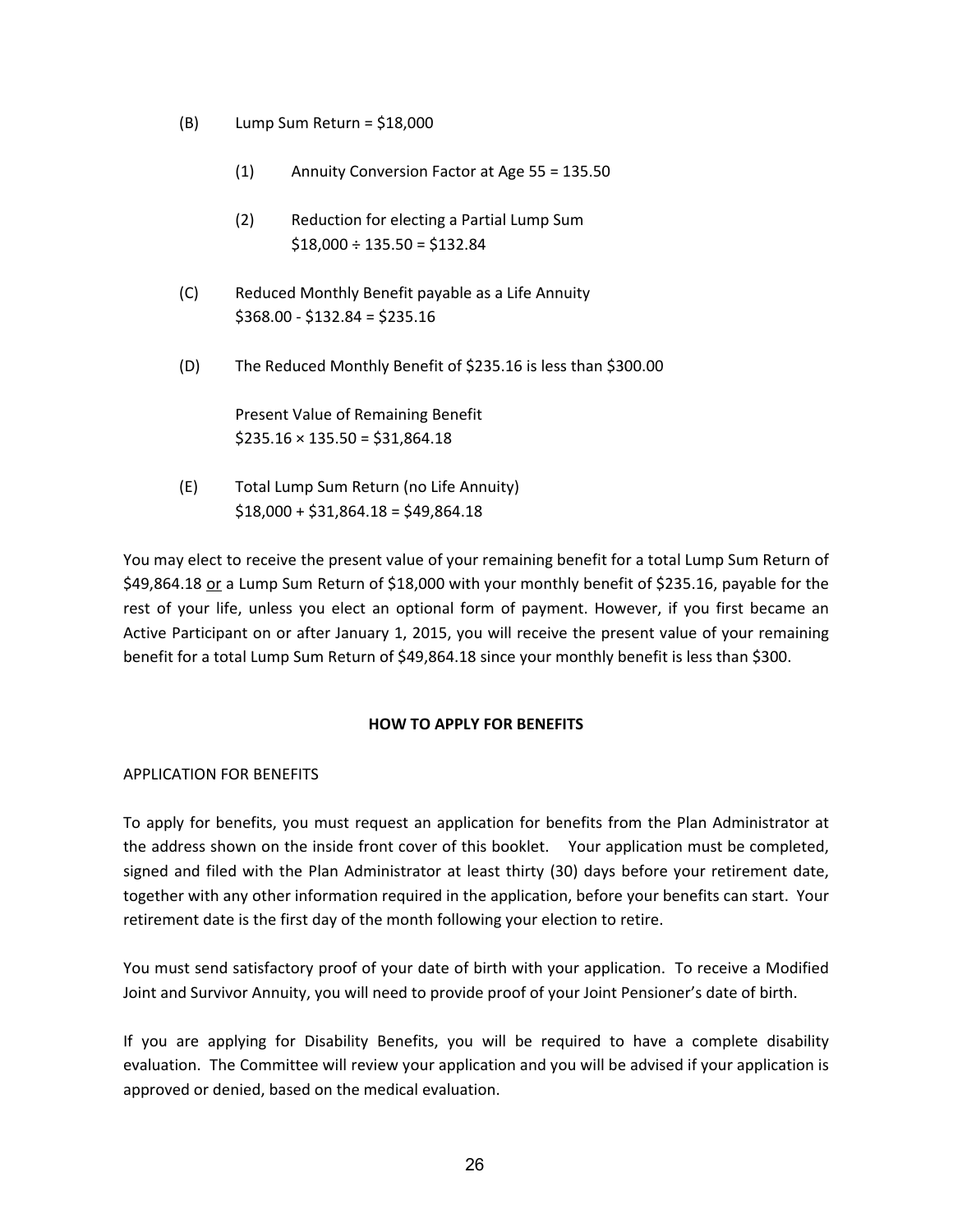You may be required to furnish such other information or proof reasonably required to determine your benefit at the request of the Committee.

The Committee has the right to recover any benefits paid in reliance on any false statement, information, or proof submitted by a claimant (including withholding of material fact) plus interest and costs, including without limitation recovery through offset of benefit payment to the extent permitted by law.

#### **PAYMENT OF BENEFITS**

All pensions will be paid on the last business day of each month for which a pension is due and will continue through the last day of the month following your death or your Beneficiary's or Joint Pensioner's death, if applicable. Disability benefits will be discontinued at the end of the duration of the Disability (not to exceed 18 months for applications made on and after January 1, 2015) for a Temporary Disability and after the end of the month in which it is determined you are no longer disabled for a Total and Permanent Disability.

If your Named Beneficiary dies prior to your Retirement, your election of a Named Beneficiary will be null and void. You may elect a new Named Beneficiary in the manner required by the Committee.

If your Named Beneficiary dies before you, but after benefit payments have begun, your election remains in effect.

#### **RETURN TO WORK**

#### RETURN TO WORK BEFORE RETIREMENT – BUY BACK RIGHTS

If you return to work after receiving a Lump Sum Return, you will lose all of the years of Credited Service attributable to your previous employment unless you repay to the Plan the amount of the Lump Sum Return, plus interest from the date of receipt to the date of repayment, compounded annually at 5.0%. You must repay the Plan in one lump sum within one year of your date of rehire.

If you do not exercise your Buy Back Rights within one year of your rehire, you will permanently forfeit your right to any benefits related to your prior period of service from this Plan.

#### RETURN TO WORK AFTER BENEFITS BEGIN

If you return to work as a Full-Time Employee after your retirement benefits have begun, your benefit payments will be suspended for as long as you remain a Full-Time Employee. When you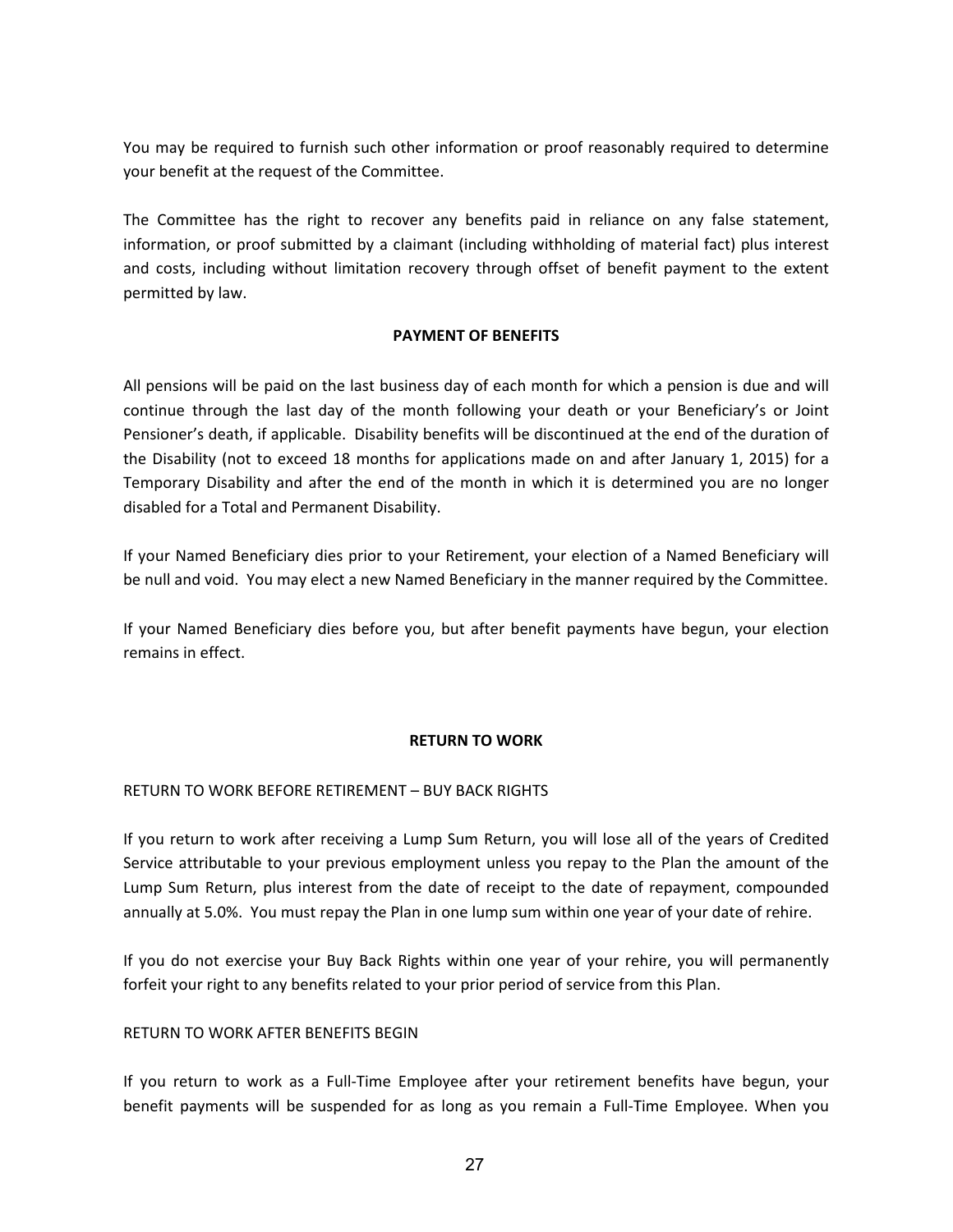subsequently retire again, you will receive a benefit equal to your prior retirement benefit plus any accruals earned after you returned as Full-Time Employee. All previously earned Credited Service will be combined for eligibility and vesting purposes for calculation of such additional accruals.

However, in the event that changes in the benefit structure occur after your initial retirement, you must complete at least five (5) additional years of Credited Service to have all prior Credited Service recalculated at the higher benefit level.

## **GRIEVANCE PROCEEDINGS**

If your termination is the subject of any grievance or similar proceeding which may result in your rehire or reinstatement, you may not elect a Lump Sum Return until the final resolution of the matter.

If you are eligible, you may commence retirement benefits while your grievance is being resolved; however, you cannot elect a Partial Lump Sum prior to resolution of the grievance. In the event you are reinstated as a Full-Time Employee, your Credited Service and contributions will be adjusted accordingly. Your monthly benefits will stop upon your return to work. You must notify the Plan Administrator immediately upon your return to work.

## **TRANSFERS TO OR FROM THIS PLAN**

Under the Amended and Restated Transfer Agreement between MARTA and the Union, if your employment status changes on or after January 1, 2018 and you become a non-represented employee, you may elect to continue to participate in the Plan or transfer to the Non-Rep DC Plan if you have at least two years of Credited Service. You may not transfer into the Non-Rep Pension Plan, as it is closed to all transfers. You must make your election in a Transfer Agreement Acknowledgement which the Committee will provide to you. If you have less than two years of Credited Service, you will automatically be transferred to the Non-Rep DC Plan when your employment status changes.

If you transferred between the Plan, the Non-Rep Pension Plan or the Non-Rep DC Plan prior to January 1, 2018, different rules may apply in accordance with the Transfer Agreement then in effect.

The rules regarding the determination and payment of benefits of transferred Employees are quite complex. If you contemplate a transfer from one Plan to the other, the Committee will furnish a more detailed explanation of those rules. Please be sure you understand those rules BEFORE you decide to transfer. A TRANSFER MAY HAVE A SIGNIFICANT EFFECT ON THE BENEFITS YOU ULTIMATELY RECEIVE.

#### **HOW TO APPEAL A DENIAL OF BENEFITS**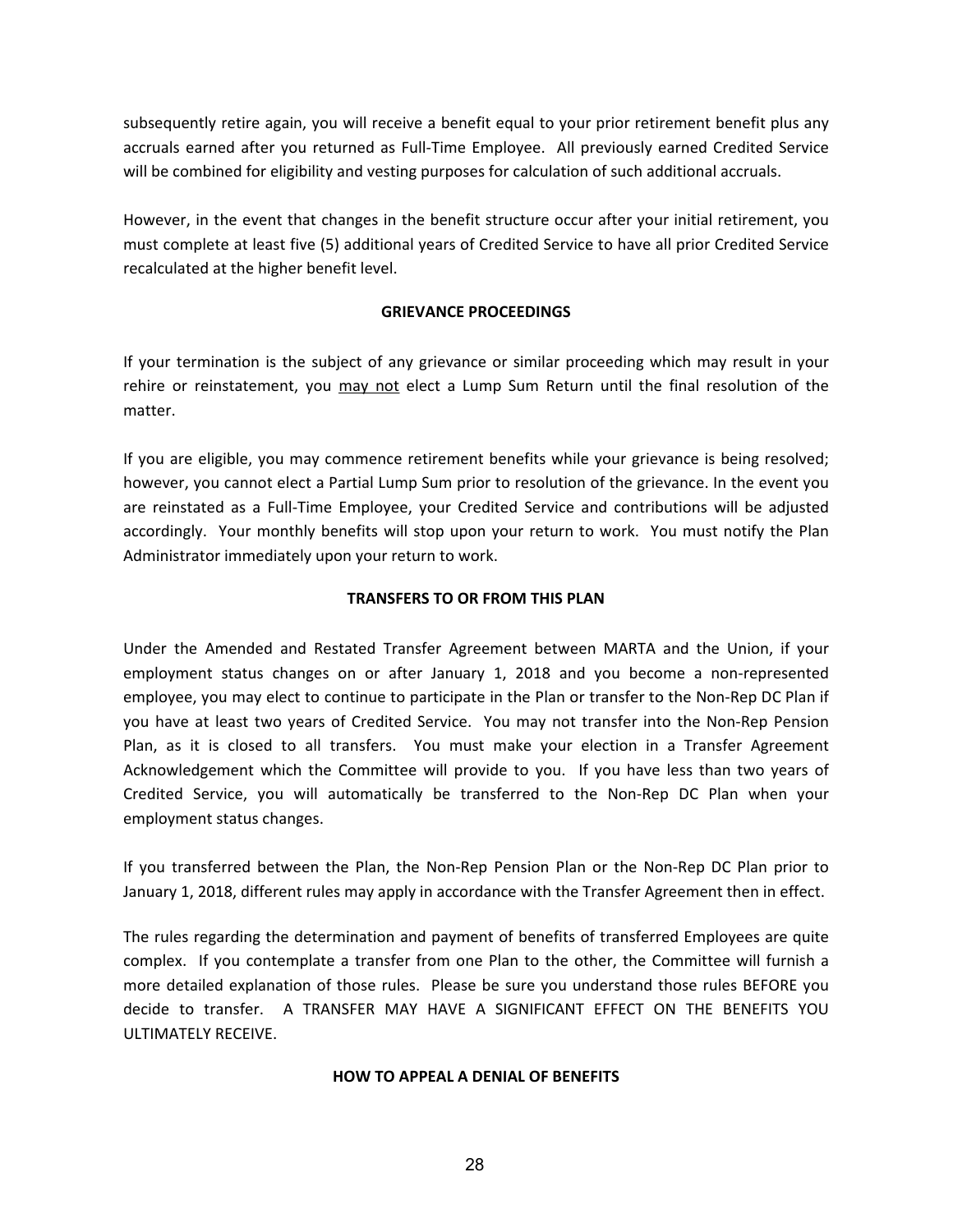If your claim is denied, a written denial will be provided which includes:

- (1) Specific reason for denial;
- (2) Reference to the specific Plan provisions on which the denial is based;
- (3) Description of any additional materials or information necessary to perfect the claim and the reason why such material or information is needed; and
- (4) Explanation of the claims review procedure.

If your claims is not resolved within sixty (60) days (or one hundred twenty (120) days if requested), you may presume the claim has been denied.

If your claim for benefits is denied in whole or in part and you believe you are entitled to a benefit, you may petition for a review of the denial. The petition must be in writing and should state clearly the reasons why your benefit should not be denied. You may review all pertinent documents relating to the denial and may submit issues and comments in writing. Your appeal must be received by the Plan Administrator within 60 days (or 120 days if requested) after the date shown on the notice denying your benefits. The Committee may grant a hearing to receive any evidence or argument that cannot be satisfactorily presented by correspondence. If the petition is not filed within the required 60-day (or 120-day) period, the right to a review of the denial is waived.

The Committee will make a decision within 60 days after receipt of the petition, unless there are special circumstances (such as a request for a hearing) that require an extension of time for processing. In that case the decision will be rendered, in writing, as soon as possible, but not later than 120 days after the request for the review of the denial. The Committee's decision will be in writing, include the specific reasons for the decision and be final and binding.

If your claim on appeal is denied, your exclusive remedy is to submit your claim to arbitration pursuant to the Plan's arbitration procedure. Any request for arbitration must be submitted to the Plan Administrator in writing within 90 days after you received notice that your appeal was denied.

## **NON-ASSIGNMENT OF BENEFITS**

No Employee or Beneficiary shall have any right to assign, transfer, encumber or anticipate their interest in any benefit under the Plan and any attempt to do so shall be void. Qualified Domestic Relations Orders (QDROs) are not permitted or recognized under this Plan. Benefit payments shall not in any way (so far as lawful) be subject to any legal process to levy, execution upon, attachment, or garnishment proceeding against the same for the payment of any claim against any Participant or other person entitled to such benefit, nor shall benefits be subject to the jurisdiction of any bankruptcy court or insolvency proceeding.

#### **RECOVERY OF OVERPAYMENTS**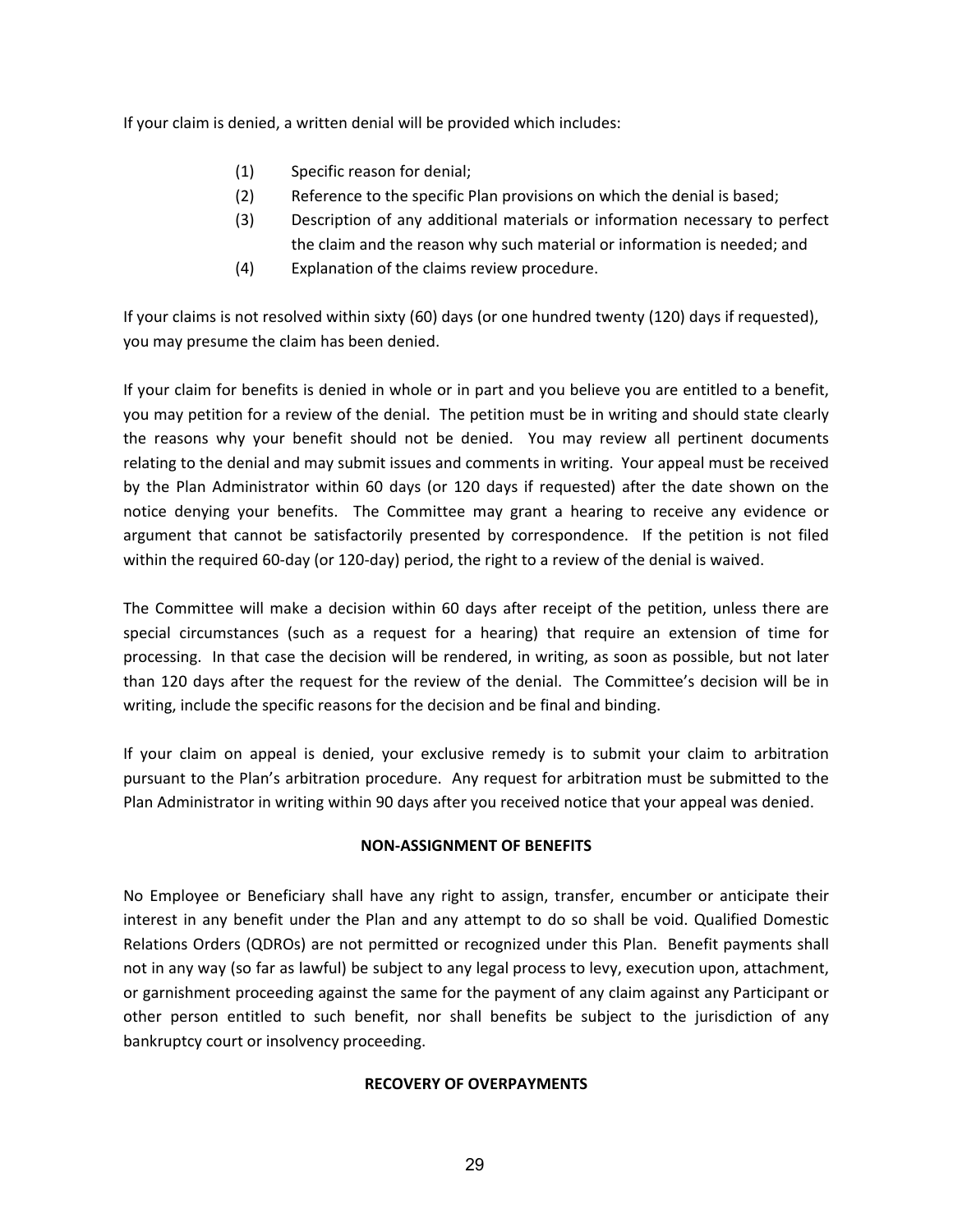If you or your beneficiary receive a benefit greater than the benefit payable under the terms of the Plan, the Committee may take reasonable steps to recover the excess benefit amount, including but not limited to eliminating or reducing future benefit payments.

## **TERMINATION OF THE PLAN**

MARTA and the Union intend that this Plan continue indefinitely. However, under certain circumstances it is possible that the Plan could be terminated.

Upon termination of the Plan, the rights of Employees to benefits, to the extent then funded, shall not be forfeitable. Amounts would first be set aside to defray expenses associated with Plan termination after which assets in the trust fund would be applied in the following order:

- (A) To refund Participants' Lump Sum Return, less any benefits already received from the Plan.
- (B) To provide Retirees' and Beneficiaries' benefits in current payment status, and to provide benefits to Participants delaying retirement or eligible for retirement.
- (C) To provide all remaining Participants their Plan benefits determined as of the date of termination.

Benefits payable under any of the items listed above shall be properly adjusted to reflect any benefits payable under any prior item.

If assets in the Plan are insufficient to fully fund the Plan benefits for all Participants in any class, then such Plan benefits shall be deemed to have been funded in the proportion which the then actuarially determined present value of the Plan benefit for each Participant in such class bears to the then actuarially determined present value of the Plan benefit for all Participants in such class.

## **OTHER FACTS YOU SHOULD KNOW**

#### CHANGE AND AMENDMENTS

The Plan is an agreement between MARTA and the Union and may be changed or amended from time to time.

#### TYPE OF PLAN

The Plan is a governmental "defined benefit" pension plan. You will be paid a benefit at the time of retirement and guaranteed for your life and the life of your designated Beneficiary if you so choose.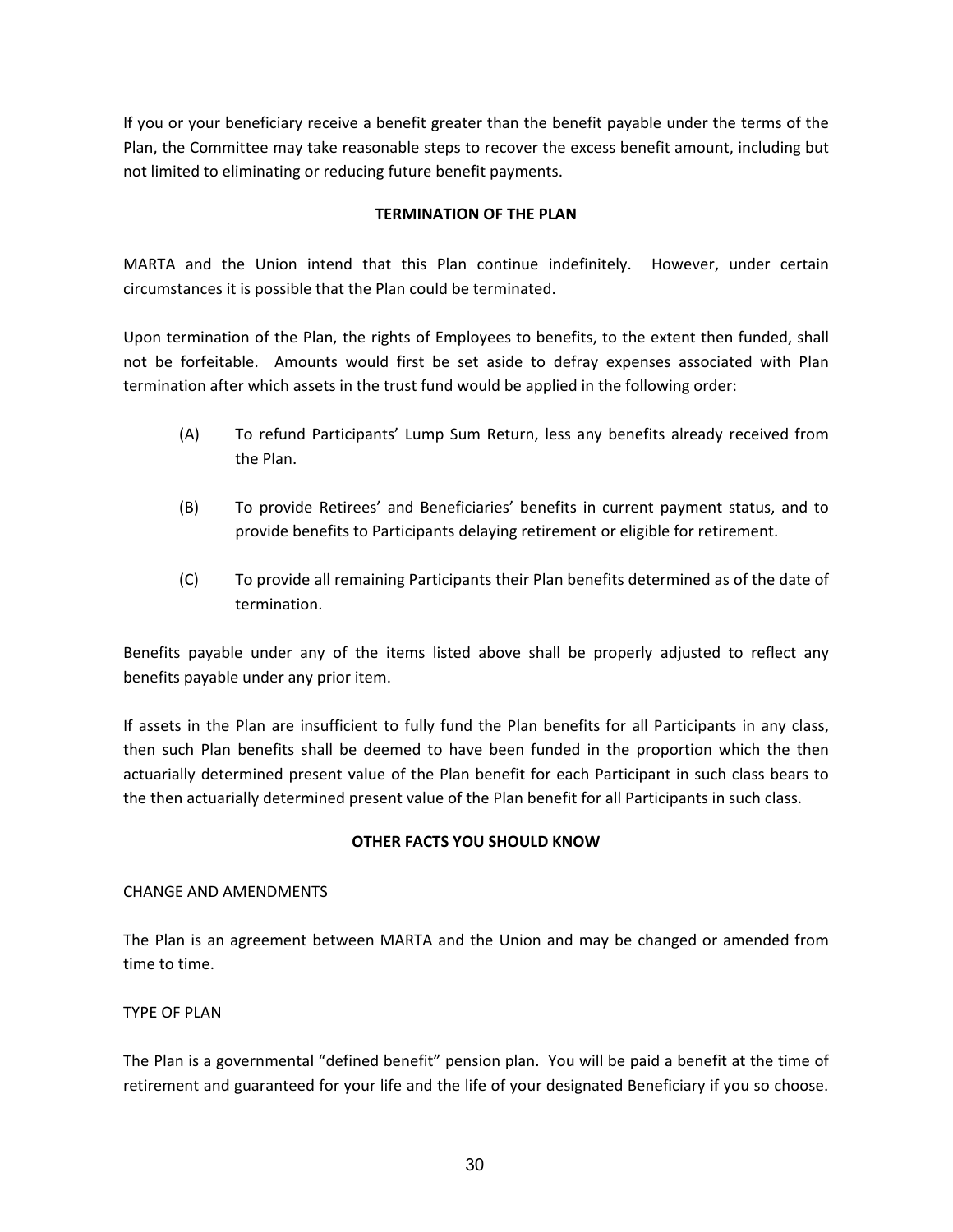This Plan is not a "defined contribution" plan where participants have an account balance with no guaranteed benefit.

## PLAN ADMINISTRATION

The Committee, which consists of three representatives of MARTA and three representatives of the Union, administers the Plan according to the requirements of the applicable State and Federal law. MARTA and the Union may appoint an alternate member to the Committee. The Committee is responsible for administering and interpreting all the Plan's provisions, providing forms required for use by Participants, and authorizing benefit payments from the Plan. Correspondence to the Committee should be addressed to the Plan Administrator as shown on the inside front cover of this booklet.

The Committee has the full and exclusive authority to determine all questions to accomplish the purpose of this Plan and related matters. The determination and interpretation of the Plan by the Committee shall be binding upon all parties. Matters arising under this Plan are subject to the Plan's appeal and arbitration procedures. Such matters are not subject to the grievance or arbitration procedure under the Labor Agreement between the Employer and the Union; provided, however, rights and liabilities of any party under the Labor Agreement shall not be affected by this Plan.

#### AGENTS FOR SERVICE OF LEGAL PROCESS

This Plan's Agents for Service of Legal Process are:

Tessa A. Warren, Esq. Quinn, Connor, Weaver, Davies & Rouco LLP 3516 Covington Highway Decatur, GA 30032

Edmund Emerson III, Esq. Morris, Manning & Martin, LLP 1600 Atlanta Financial Center 3343 Peachtree Road, NE Atlanta, GA 30326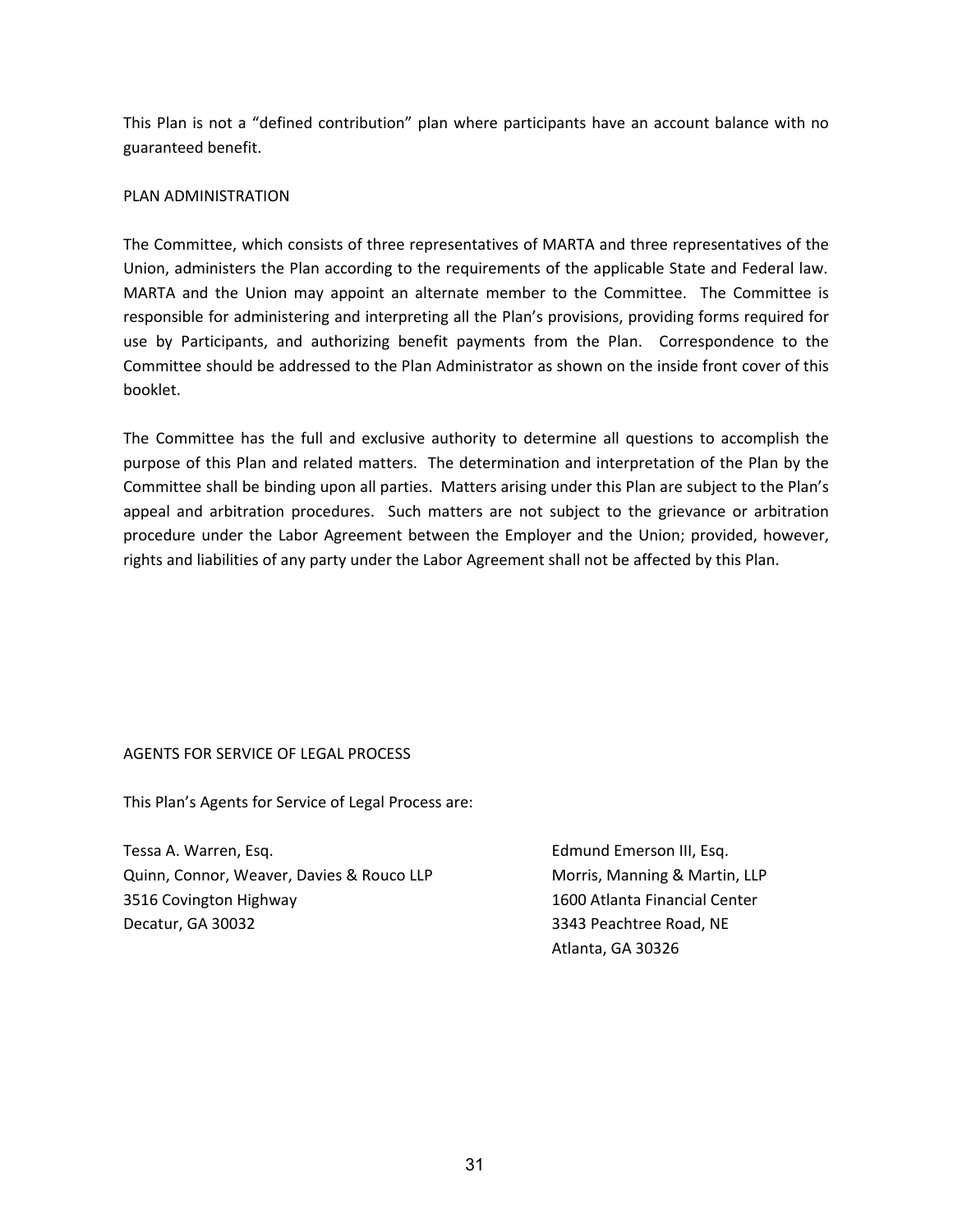#### **HISTORY OF RECENT PLAN CHANGES**

| <b>Effective Date:</b> | <b>Benefit Modification:</b>                                                                                                                                                                                                                                                                                                                                              |
|------------------------|---------------------------------------------------------------------------------------------------------------------------------------------------------------------------------------------------------------------------------------------------------------------------------------------------------------------------------------------------------------------------|
| March 26, 2001         | <b>Increase the Benefit Accrual Rate</b><br>Increase the benefit rate for future Retirees with less than 25 Years of<br>Service from 1.75% to 2.0%. Increase the benefit rate for future Retirees<br>with 25 or more Years of Service from 2.05% or 2.10% to 2.4%. Provide a<br>minimum benefit for 25 or more Years of Service of \$85 per month per Year<br>of Service. |
| March 26, 2001         | <b>Increase the Minimum Normal Retirement Benefit</b><br>Increase the Minimum Normal Retirement Benefit from \$450 per month to<br>\$650 per month.                                                                                                                                                                                                                       |
| March 26, 2001         | <b>Increase the Minimum Disability Retirement Benefit</b><br>Increase the Minimum Disability Benefit from \$450 per month to \$1,000 per<br>month and eliminate the offset for Workers' Compensation for Job-Related<br>Disability.                                                                                                                                       |
| March 26, 2001         | <b>Additional Benefit Payment for Retirees</b><br>Provide all current Retirees and Disabled Participants receiving benefit<br>payments as of March 26, 2001 with a one-time \$500 benefit payment and<br>all current beneficiaries with a one-time \$300 benefit payment.                                                                                                 |
| March 26, 2001         | <b>One-Time Cost-of-Living Adjustment</b><br>Increase the monthly benefit for all Retirees, Disabled Participants and<br>Beneficiaries receiving benefit payments as of March 26, 2001 with a<br>one-time 5% cost-of-living increase.                                                                                                                                     |
| March 26, 2002         | <b>One-Time Cost-of-Living Adjustment</b><br>Increase the monthly benefit for all Retirees, Disabled Participants and<br>Beneficiaries receiving benefit payments as of March 26, 2002 with a<br>one-time 2% cost-of-living increase.                                                                                                                                     |
| March 26, 2003         | <b>One-Time Cost-of-Living Adjustment</b><br>Increase the monthly benefit for all Retirees, Disabled Participants and<br>Beneficiaries receiving benefit payments as of March 26, 2003 with a<br>one-time 2% cost-of-living increase.                                                                                                                                     |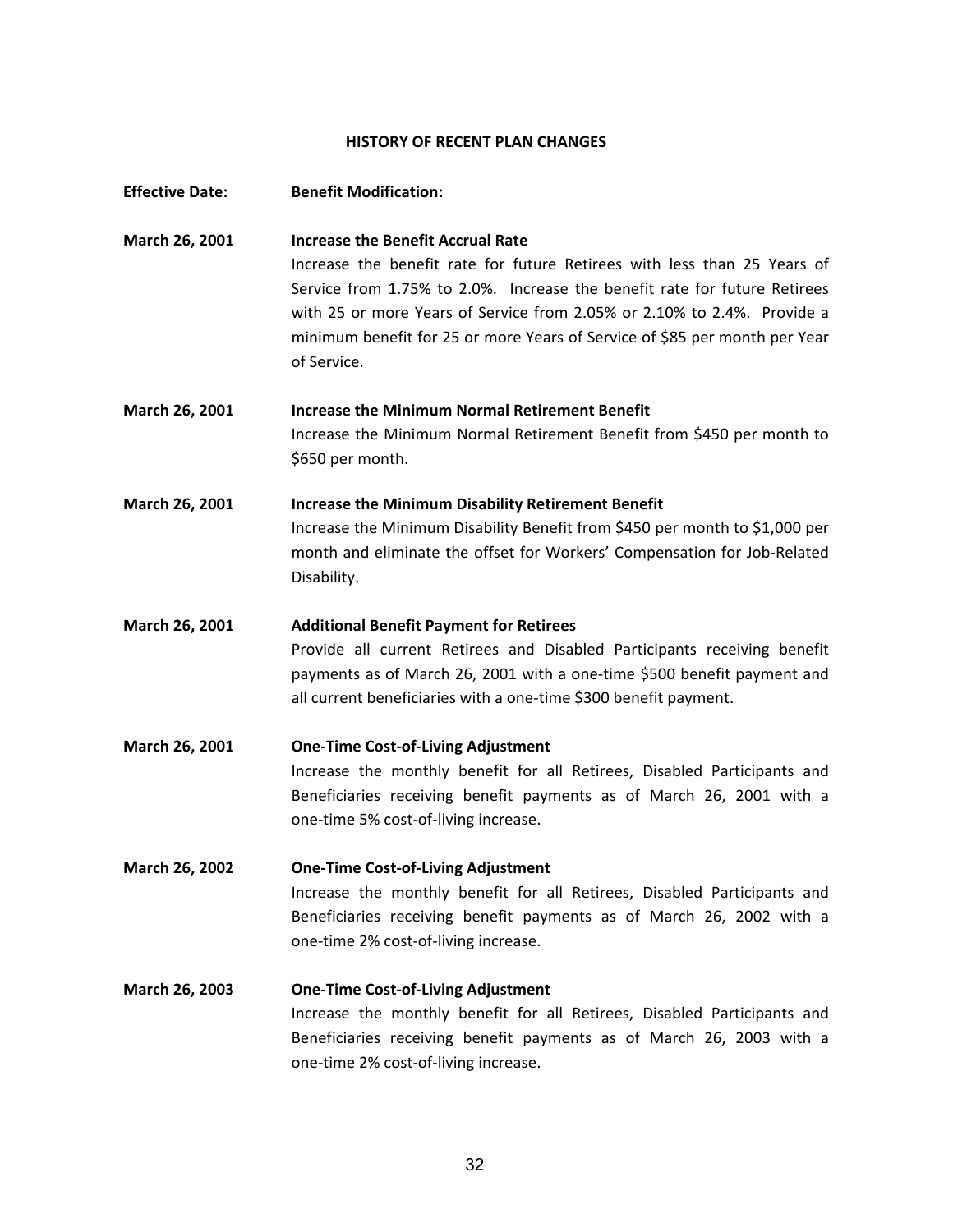# **January 1, 2003 Separate Disability Into Total and Permanent and Temporary** The Plan separated lifetime benefits for those who cannot perform any job into a Total and Permanent Disability and established a 30-month annuity for employees who would be unable to perform their current job but could retrain for another position.

**January 1, 2003 Provide Free Pop-Up Provision** The Joint and Survivor alternative benefit forms were modified to provide for a free five (5) year Pop-Up. A Pop-Up provides that the retirement benefit will increase back to the Life Annuity amount in the event the Joint Pensioner dies within the first five years of retirement.

**July 2004 One-Time Additional Payment** Provide each Normal, Early, or Disability Retiree who retired before March 26, 2001 with an additional \$500 payment.

**July 1, 2005 Disability Benefit Qualification** Change administrative policy to permit eligibility for Total and Permanent Disability Benefits to be granted upon the approval of two physicians prior to a Social Security Administration determination.

**August 2005 One-Time Additional Payment** Provide each Normal, Early, or Disability Retiree who retired before March 26, 2001 with an additional \$500 payment.

**November 2006 One-Time Additional Payment** Provide each Normal, Early, or Disability Retiree who retired before March 26, 2001 with an additional \$700 payment. Provide each Normal, Early, or Disability Retiree who retired on or after March 26, 2001 with an additional \$350 payment.

**July 1, 2007 Disability Benefits** Increase the maximum duration for Temporary Disability to 36 months and eliminate 12-month extension for retraining. Increase eligibility requirement for Non-Service-Related Disability to 10 years of service. Limit Maximum Temporary Disability Benefit to \$1,000 and \$650 for Service and Non-Service-Related Disability respectively.

**July 1, 2007 Purchase Part-Time Service**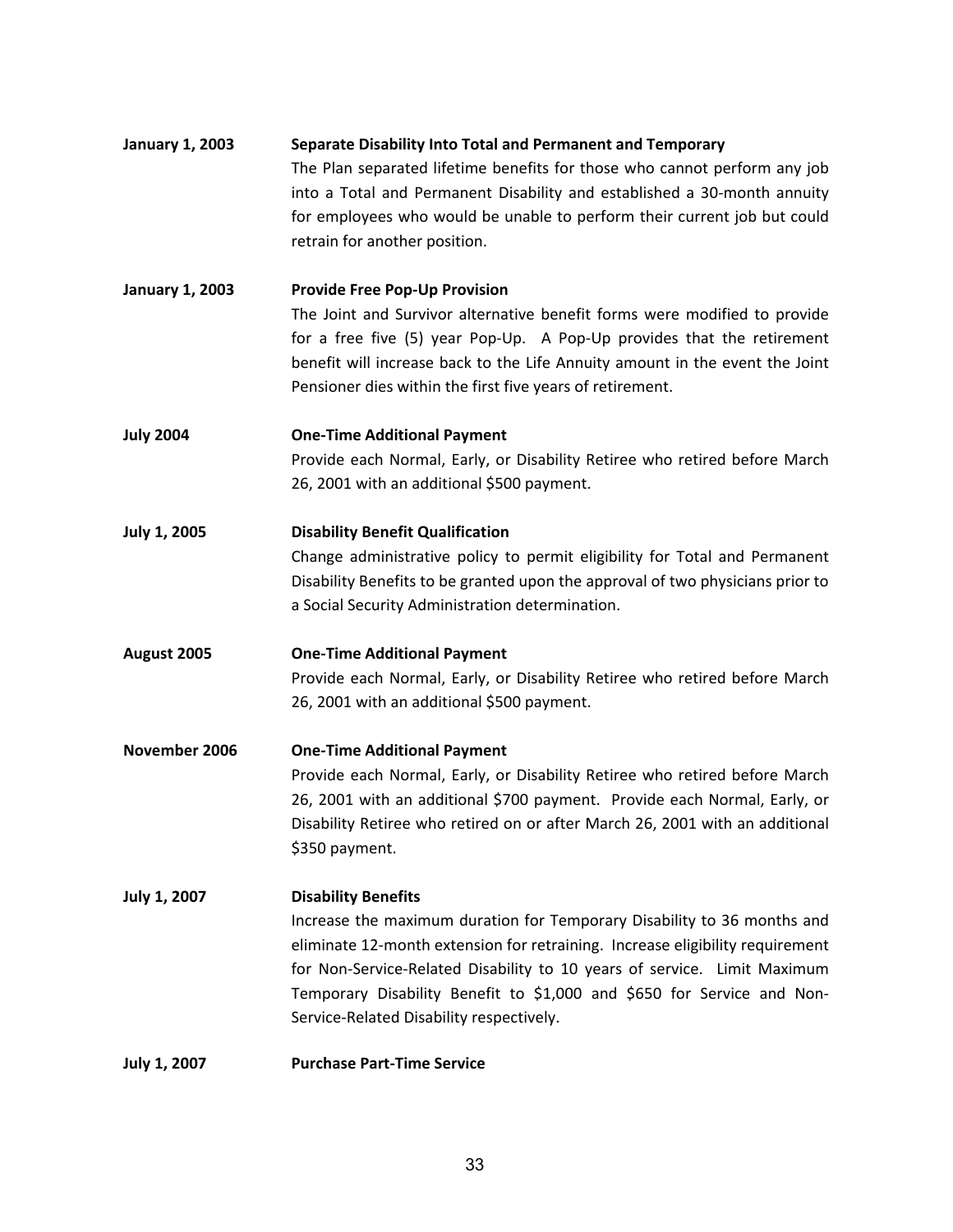Permit purchase of part-time service at one-twelfth of 1% of Average Highest Monthly Compensation (up to 3 years) at retirement using lump sum distribution for a one-time fee of 4% of Average Highest Monthly Compensation. That service may be used to determine the amount of benefit but not to determine eligibility for benefits.

**December 2007 One-Time Additional Payment** Provide each Normal, Early, or Disability Retiree who retired before March 26, 2001 with an additional \$700 payment. Provide each Normal, Early, or Disability Retiree who retired on or after March 26, 2001 with an additional \$350 payment.

**January 1, 2009 Increase Benefit Service Percentage -- Long-Service Employees** Increase the Benefit Service Percentage to 2.44% for 27 years of service, 2.46% for 28 years of service, 2.48% for 29 years of service and 2.50% for 30 years of service.

#### **May 1, 2011 Increase Employer and Employee Contribution Rates**

Increase the Employer Contribution rate to 8.09% (6.22% for the 2012 calendar year) of Compensation and the Employee Contribution rate to 4.41% of Compensation, beginning May 1, 2011.

#### **September 2014 One-Time Additional Payment**

Provide each Normal, Early, or Total and Permanent Disability Retiree who retired before March 26, 2001 with an additional \$1,000 payment. Provide each Normal, Early, or Total and Permanent Disability Retiree who retired on or after March 26, 2001 with an additional \$500 payment.

- **January 1, 2015 Interest Rate of Employee Contributions** For Employees who first became Active Participants on or after January 1, 2015, interest on Employee Contributions is compounded annually at 3% until the date of termination of employment.
- **January 1, 2015 Early Retirement Eligibility** Amend Early Retirement eligibility for employees who first became Active Participants on or after January 1, 2015.

# **January 1, 2015 Disability Benefits** Increase eligibility requirement for Service Related Disability to 10 years of Credited Service. Decrease the maximum duration for Temporary Disability to 18 months.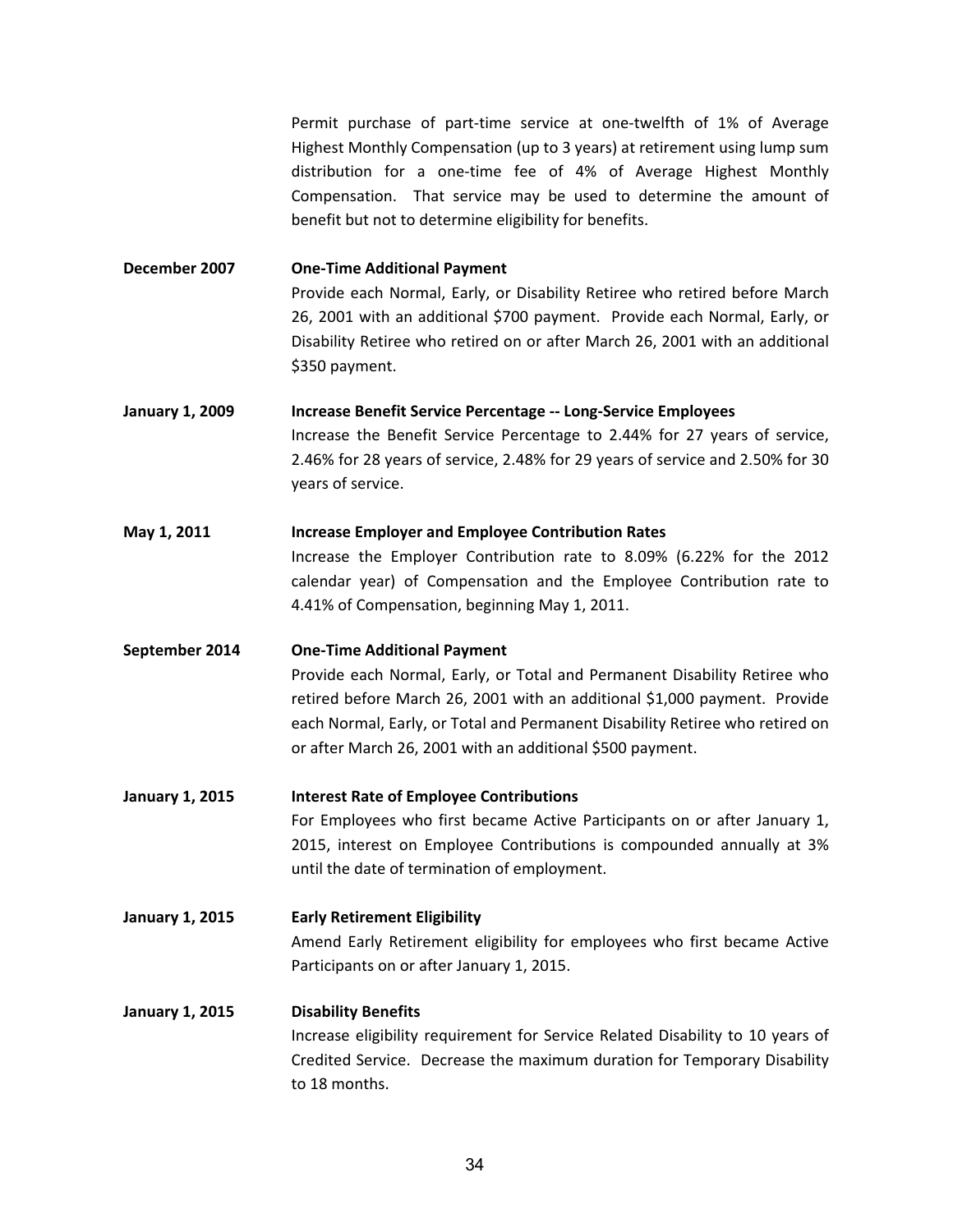#### **January 1, 2015 Partial Lump Sum: Monthly Benefit with Lump Sum Return**

Require participants who first became Active Participants on or after January 1, 2015 to attain age 52 and 66 Points in order to elect a Partial Lump Sum and, if remaining benefit payable after adjustment for the Lump Sum Return provides a monthly pension benefit of less than \$300.00, such participants will receive a lump sum payment equal to the present value of their remaining benefit in lieu of an annuity. Participants who first became Active Participants prior to 2015 may elect to receive a lump sum payment equal to the present value of their remaining benefit in lieu of an annuity if the remaining benefit payable after adjustment for the Lump Sum Return provides a monthly pension benefit of less than \$300.00.

#### **January 1, 2015 Lump Sum Window**

Retirees who retire prior to January 1, 2015 (or their beneficiaries), with a monthly pension benefit of less than \$300 will have a one-time irrevocable option to receive a lump sum payment of the remaining benefit.

#### **July 1, 2015 Supplemental Payments**

Beginning July 1, 2015 and ending June 30, 2018, provide Retirees and Total and Permanent Disability Retirees supplemental payments as follows: (1) for July 1, 2015 through June 30, 2016, \$600, (2) for July 1, 2016 through June 30, 2017, \$700, and (3) for July 1, 2017 through June 30, 2018, \$800. The supplemental payments are payable in a lump sum or installments based on the Retiree's age.

## **January 1, 2016 Purchase of Part-Time Service** A Participant who purchases part-time service cannot receive a lump sum cash-out under the Plan.

#### **January 1, 2018 Transfer Agreement**

Amend the Plan to reflect the amendment and restatement of the Transfer Agreement between MARTA and the Union, which governs the treatment of participants in one MARTA retirement plan transferring to another MARTA retirement plan due to a change in employment status.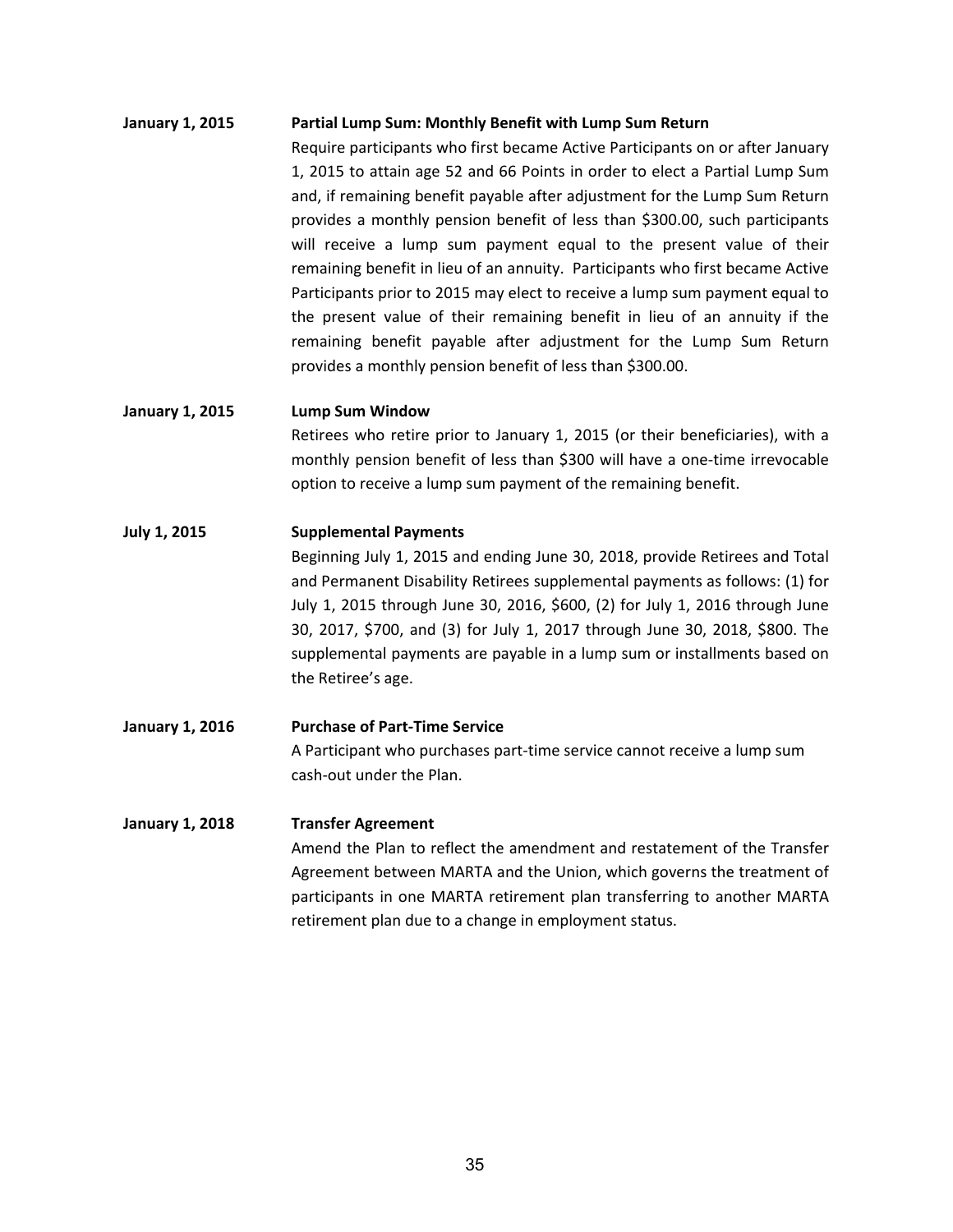#### **JOINT AND 50% SURVIVOR BENEFIT FACTORS TABLE**

# **Your Exact Age When Your Retire ment Benefi t**

**Starts**

| <b>Joint Pensioner</b><br>Age | 54    | 55    | 56    | 57    | 58    | 59    | 60    | 61    | 62    |
|-------------------------------|-------|-------|-------|-------|-------|-------|-------|-------|-------|
| 50                            | 94.9% | 94.4% | 93.9% | 93.4% | 92.8% | 92.2% | 91.5% | 90.8% | 90.0% |
| 51                            | 95.1% | 94.6% | 94.2% | 93.6% | 93.0% | 92.4% | 91.8% | 91.0% | 90.2% |
| 52                            | 95.3% | 94.8% | 94.4% | 93.8% | 93.3% | 92.7% | 92.0% | 91.3% | 90.5% |
| 53                            | 95.5% | 95.0% | 94.6% | 94.1% | 93.5% | 92.9% | 92.3% | 91.6% | 90.8% |
| 54                            | 95.6% | 95.2% | 94.8% | 94.3% | 93.8% | 93.2% | 92.5% | 91.9% | 91.1% |
| 55                            | 95.8% | 95.4% | 95.0% | 94.5% | 94.0% | 93.4% | 92.8% | 92.1% | 91.4% |
| 56                            | 96.0% | 95.6% | 95.2% | 94.8% | 94.2% | 93.7% | 93.1% | 92.4% | 91.7% |
| 57                            | 96.2% | 95.8% | 95.4% | 95.0% | 94.5% | 94.0% | 93.4% | 92.7% | 92.0% |
| 58                            | 96.4% | 96.0% | 95.6% | 95.2% | 94.7% | 94.2% | 93.6% | 93.0% | 92.4% |
| 59                            | 96.6% | 96.2% | 95.9% | 95.4% | 95.0% | 94.5% | 93.9% | 93.3% | 92.7% |
| 60                            | 96.8% | 96.4% | 96.1% | 95.7% | 95.2% | 94.7% | 94.2% | 93.6% | 93.0% |

#### **JOINT AND 75% SURVIVOR BENEFIT FACTORS TABLE**

**Your Exact Age When Your Retire ment Benefi t Starts**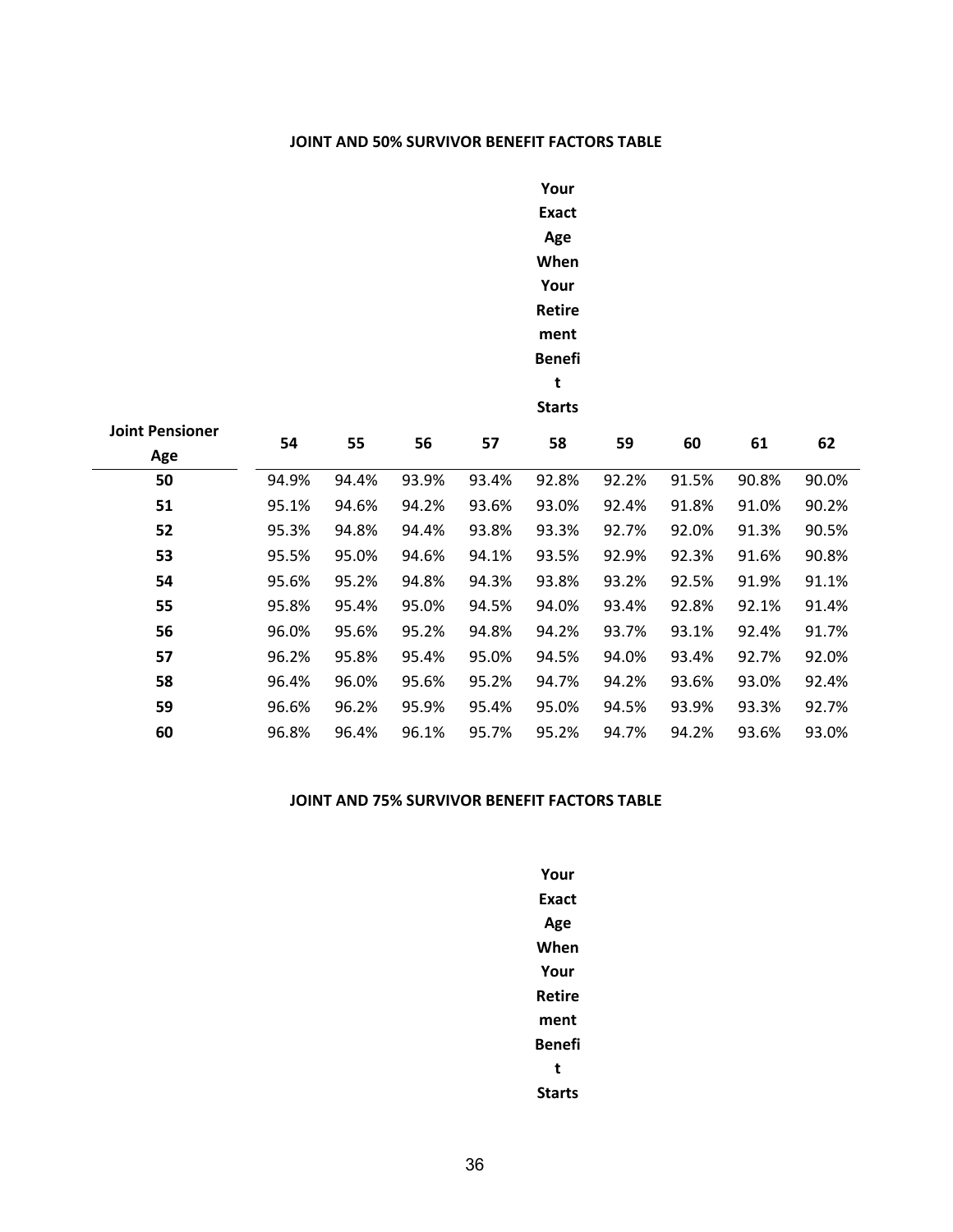| <b>Joint Pensioner</b> |       |       |       |       |       |       |       |       |       |
|------------------------|-------|-------|-------|-------|-------|-------|-------|-------|-------|
| Age                    | 54    | 55    | 56    | 57    | 58    | 59    | 60    | 61    | 62    |
| 50                     | 92.5% | 91.9% | 91.2% | 90.4% | 89.6% | 88.7% | 87.8% | 86.8% | 85.7% |
| 51                     | 92.8% | 92.2% | 91.5% | 90.7% | 89.9% | 89.1% | 88.1% | 87.1% | 86.1% |
| 52                     | 93.1% | 92.4% | 91.8% | 91.0% | 90.2% | 89.4% | 88.5% | 87.5% | 86.4% |
| 53                     | 93.3% | 92.7% | 92.1% | 91.4% | 90.6% | 89.7% | 88.8% | 87.9% | 86.8% |
| 54                     | 93.6% | 93.0% | 92.4% | 91.7% | 90.9% | 90.1% | 89.2% | 88.3% | 87.2% |
| 55                     | 93.9% | 93.3% | 92.7% | 92.0% | 91.3% | 90.5% | 89.6% | 88.7% | 87.7% |
| 56                     | 94.1% | 93.6% | 93.0% | 92.3% | 91.6% | 90.8% | 90.0% | 89.1% | 88.1% |
| 57                     | 94.4% | 93.9% | 93.3% | 92.7% | 92.0% | 91.2% | 90.4% | 89.5% | 88.5% |
| 58                     | 94.7% | 94.2% | 93.6% | 93.0% | 92.3% | 91.6% | 90.8% | 89.9% | 88.9% |
| 59                     | 95.0% | 94.5% | 93.9% | 93.3% | 92.7% | 91.9% | 91.2% | 90.3% | 89.4% |
| 60                     | 95.2% | 94.7% | 94.2% | 93.6% | 93.0% | 92.3% | 91.6% | 90.7% | 89.8% |

Note: For ages not shown, factors are available upon request. The above percentages are rounded and are used for illustrative purposes only.

## **JOINT AND 100% SURVIVOR BENEFIT FACTORS TABLE**

|                        | Your<br><b>Exact</b><br>Age<br>When<br>Your<br><b>Retire</b><br>ment<br><b>Benefi</b><br>t<br><b>Starts</b> |       |       |       |       |       |       |       |       |
|------------------------|-------------------------------------------------------------------------------------------------------------|-------|-------|-------|-------|-------|-------|-------|-------|
| <b>Joint Pensioner</b> | 54                                                                                                          | 55    | 56    | 57    | 58    | 59    | 60    | 61    | 62    |
| Age                    |                                                                                                             |       |       |       |       |       |       |       |       |
| 50                     | 90.3%                                                                                                       | 89.5% | 88.6% | 87.6% | 86.6% | 85.5% | 84.3% | 83.1% | 81.8% |
| 51                     | 90.6%                                                                                                       | 89.8% | 88.9% | 88.0% | 87.0% | 85.9% | 84.8% | 83.5% | 82.2% |
| 52                     | 91.0%                                                                                                       | 90.2% | 89.3% | 88.4% | 87.4% | 86.3% | 85.2% | 84.0% | 82.7% |
| 53                     | 91.3%                                                                                                       | 90.5% | 89.7% | 88.8% | 87.8% | 86.8% | 85.7% | 84.5% | 83.2% |
| 54                     | 91.7%                                                                                                       | 90.9% | 90.1% | 89.2% | 88.2% | 87.2% | 86.1% | 84.9% | 83.7% |
| 55                     | 92.0%                                                                                                       | 91.3% | 90.5% | 89.6% | 88.7% | 87.7% | 86.6% | 85.4% | 84.2% |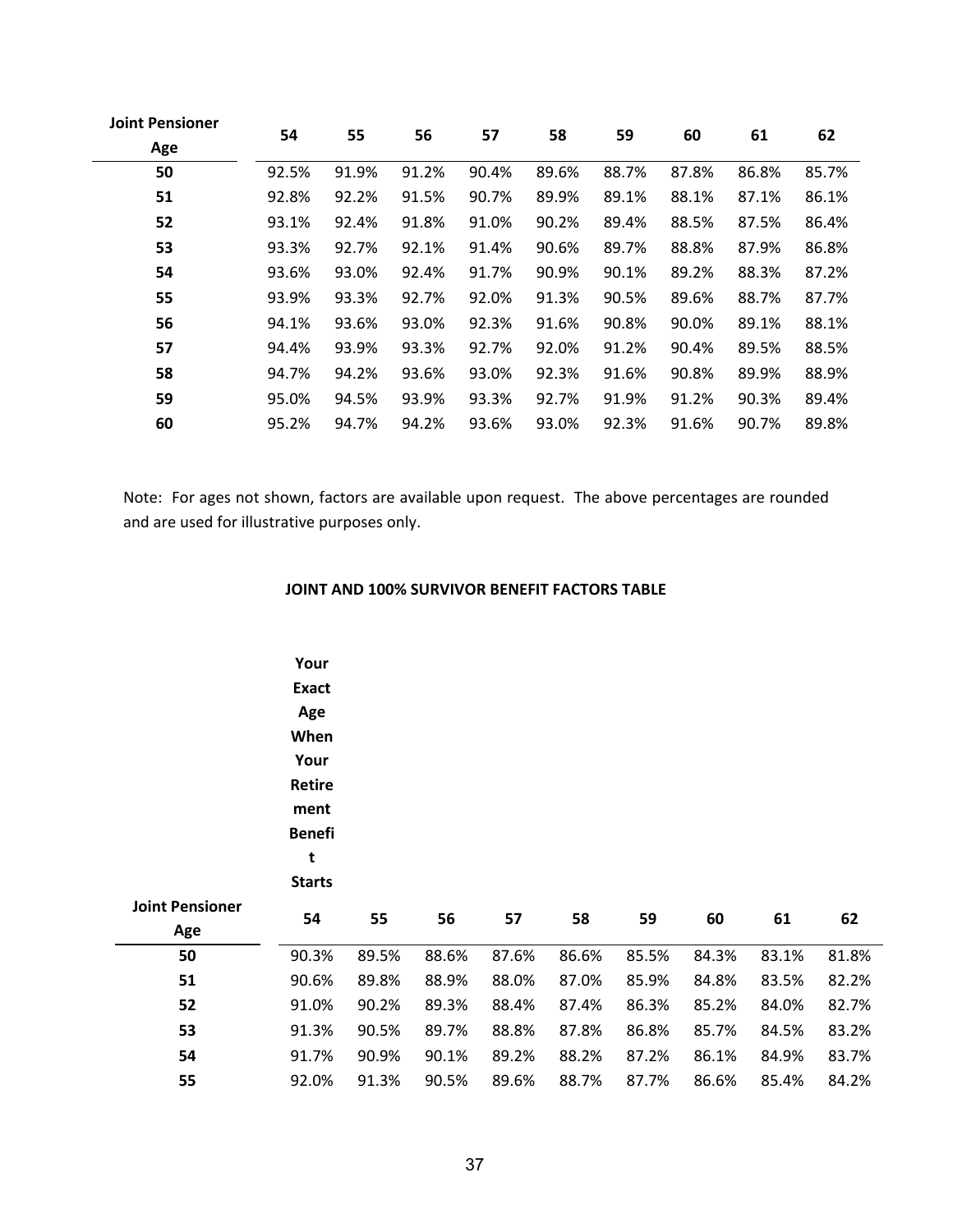| 56 |       | 92.3% 91.6% 90.9% 90.0% 89.1% 88.1% 87.1% 85.9% 84.7%        |  |  |  |
|----|-------|--------------------------------------------------------------|--|--|--|
| 57 | 92.7% | 92.0%  91.3%   90.4%   89.6%   88.6%   87.6%   86.4%   85.2% |  |  |  |
| 58 |       | 93.0% 92.4% 91.6% 90.9% 90.0% 89.1% 88.1% 87.0% 85.8%        |  |  |  |
| 59 |       | 93.4% 92.7% 92.0% 91.3% 90.4% 89.5% 88.6% 87.5% 86.3%        |  |  |  |
| 60 |       | 93.7% 93.1% 92.4% 91.7% 90.9% 90.0% 89.1% 88.0% 86.9%        |  |  |  |

Note: For ages not shown, factors are available upon request. The above percentages are rounded and are used for illustrative purposes only.